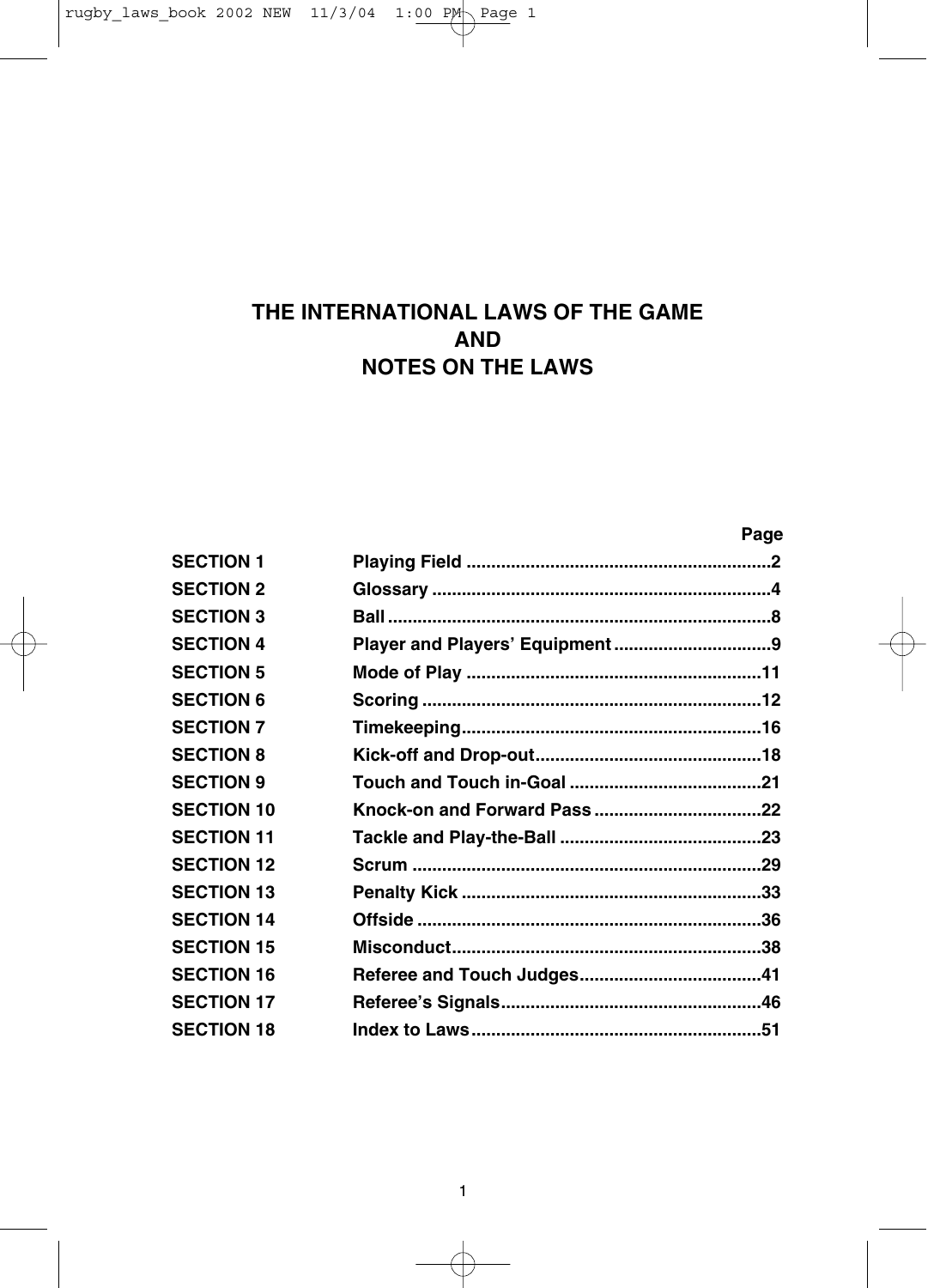### **SECTION 1 THE PLAYING FIELD**

**The PLAN and markings thereon and the Notes relating thereto are part of these Laws.**



2

€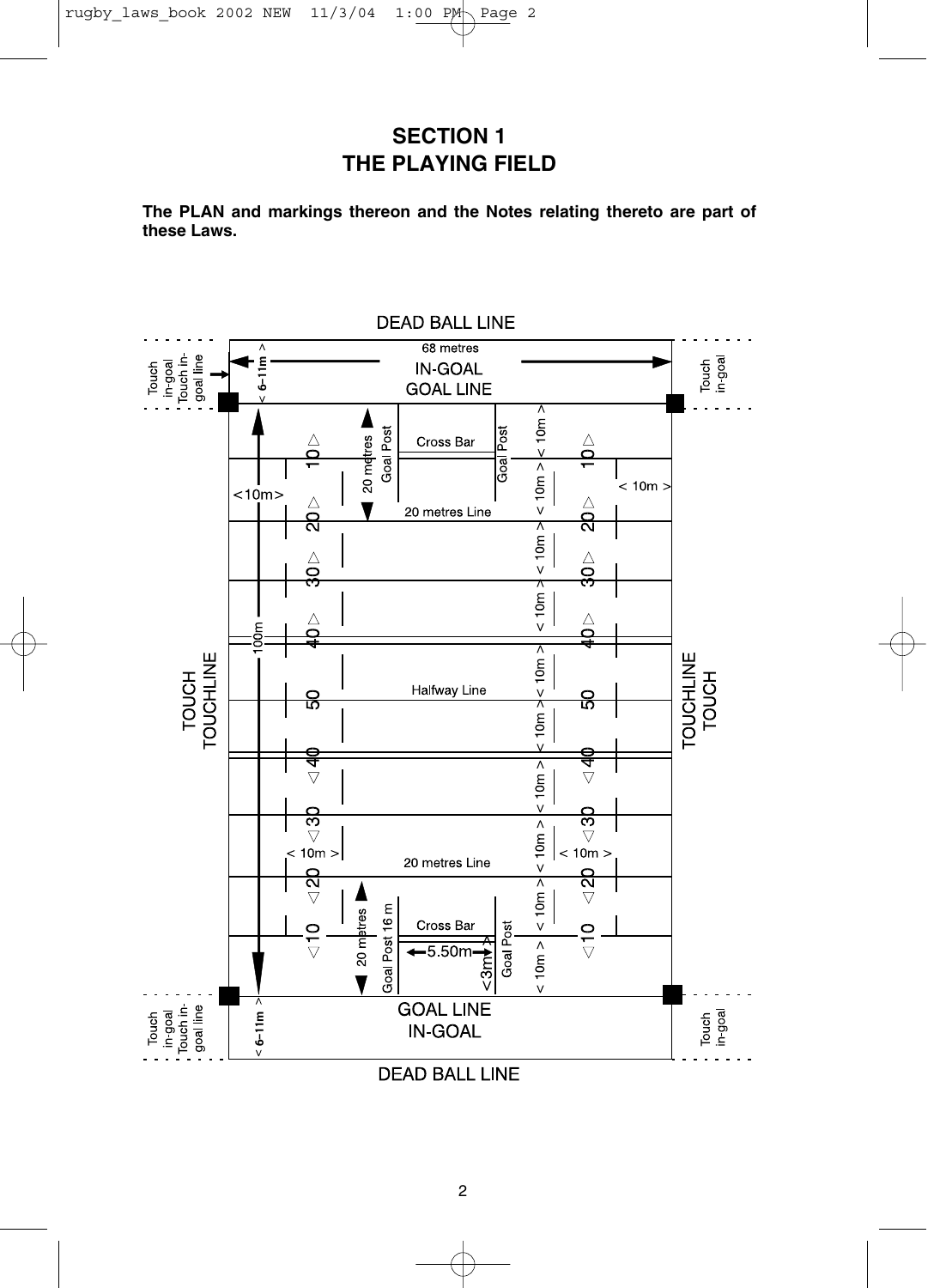*Section 1. The Playing Field (Continued)*

**NOTES:–**

- **1. The Touch Lines are in Touch, the Touch in-Goal lines are Touch in-Goal, the Goal Lines are in the In-Goal area and the Dead Ball Line is beyond In-Goal.**
- **2. indicates a corner post (see Glossary) placed at the intersection of each goal line and touch line. A corner post is in touch in-goal. Touch Judges should at all times ensure that corner posts are correctly positioned.**
- **3. The goal posts are considered to extend indefinitely upwards. It is recommended that the bottom two metres of each upright be padded. shaped goal posts are permissible provided the relevant dimensions are observed.**
- **4. For adult games the dimensions should be as near maximum as possible to the dimensions stipulated.**
- **5. The broken lines in the PLAN shall consist of marks or dots on the ground not more than 2 metres apart. All transverse lines must be marked across the full width of the field.**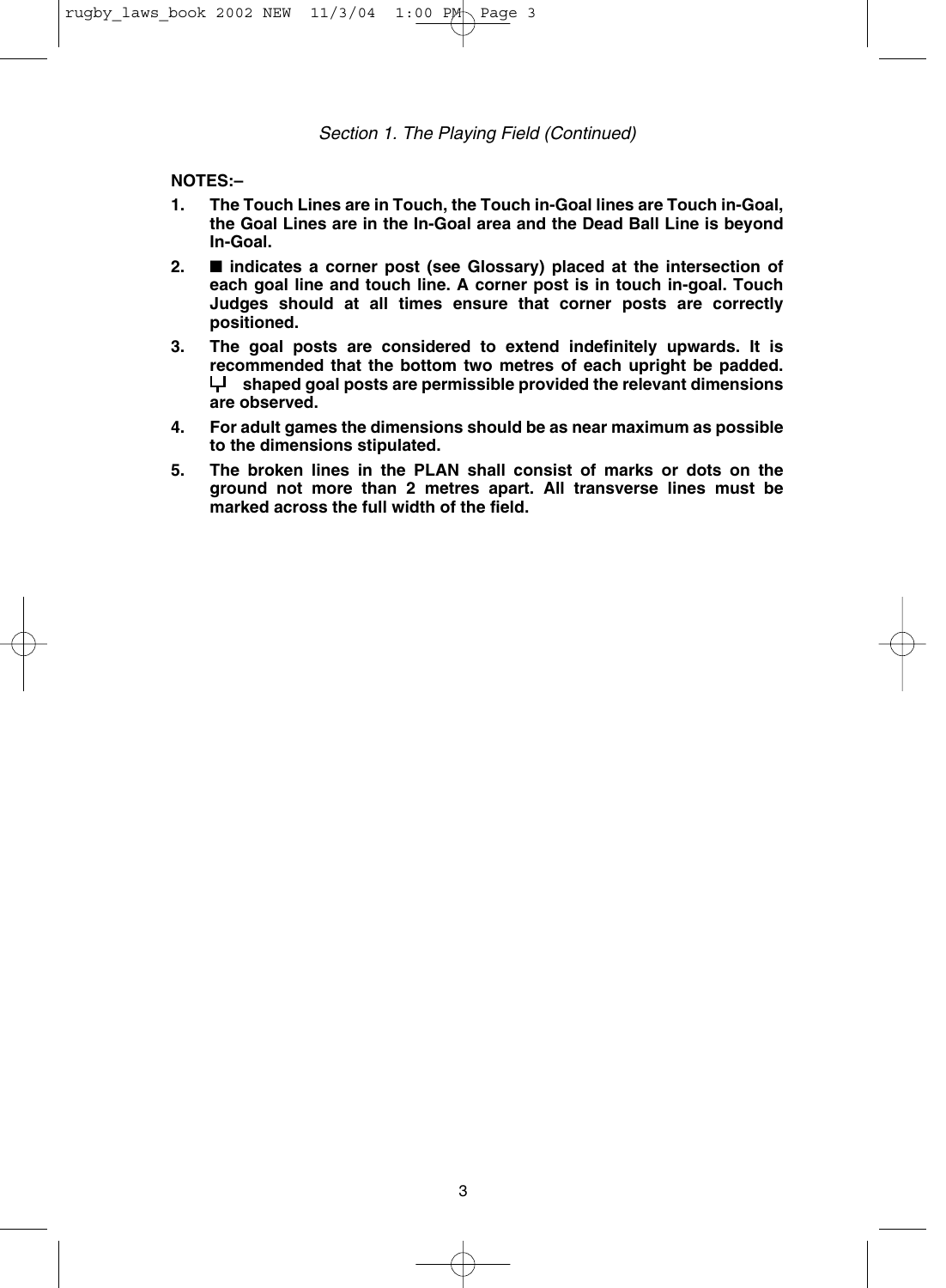### **SECTION 2 GLOSSARY**

**The terms set out below shall have the meanings assigned to them.**

**ACCIDENTAL when a ball strikes a player who makes no attempt STRIKE** to play at the ball.

- **ADVANTAGE allowing the advantage means allowing play to proceed if it is to the advantage of the team which has not committed an offence or infringement.**
- **ATTACKING is the team which at the time has a territorial advantage. TEAM If a scrum is to be formed on the halfway line the team which last played at the ball before it went out of play is the attacking team.**
- **BACK as applied to a player means one who is not taking part in the scrum.**
- **BALL BACK means to form a scrum from where the ball was kicked after it has entered touch on the full.**
- **BEHIND when applied to a player means, unless otherwise stated, that both feet are behind the position in question. Similarly "in front" implies "with both feet". When applied to a position on the field of play, "behind" means nearer to one's own goal line than the point in question. Similarly "in front of" means nearer to one's opponents' goal line.**
- **BLIND SIDE means the side of the scrum or of the play-the-ball nearer to touch (cf.open side).**
- **CHARGING- is blocking the path of the ball with hands, arm or body** as it rises from an opponent's kick.
- **CONVERTING is the act of kicking a goal following the scoring of A TRY a try.**
- **CORNER POST is a post placed at the intersection of each touch line and goal line. The post shall be of non-rigid material and shall be not less than 1.25m. high. The corner posts are in touch in-goal.**
- **DEAD BALL means that the ball is out of play.**
- **DEFENDING is the team opposing the attacking team TEAM (see above).**
- **DIFFERENTIAL differs in one respect from a Penalty Kick in that a goal** cannot be scored from it.
- **DROP GOAL sometimes referred to as a Field Goal, is a goal scored by propelling the ball on the full, over the crossbar, by drop kicking it.**
- **DROP KICK** is a kick whereby the ball is dropped from the hands (or **hand) and is kicked immediately it rebounds from the ground.**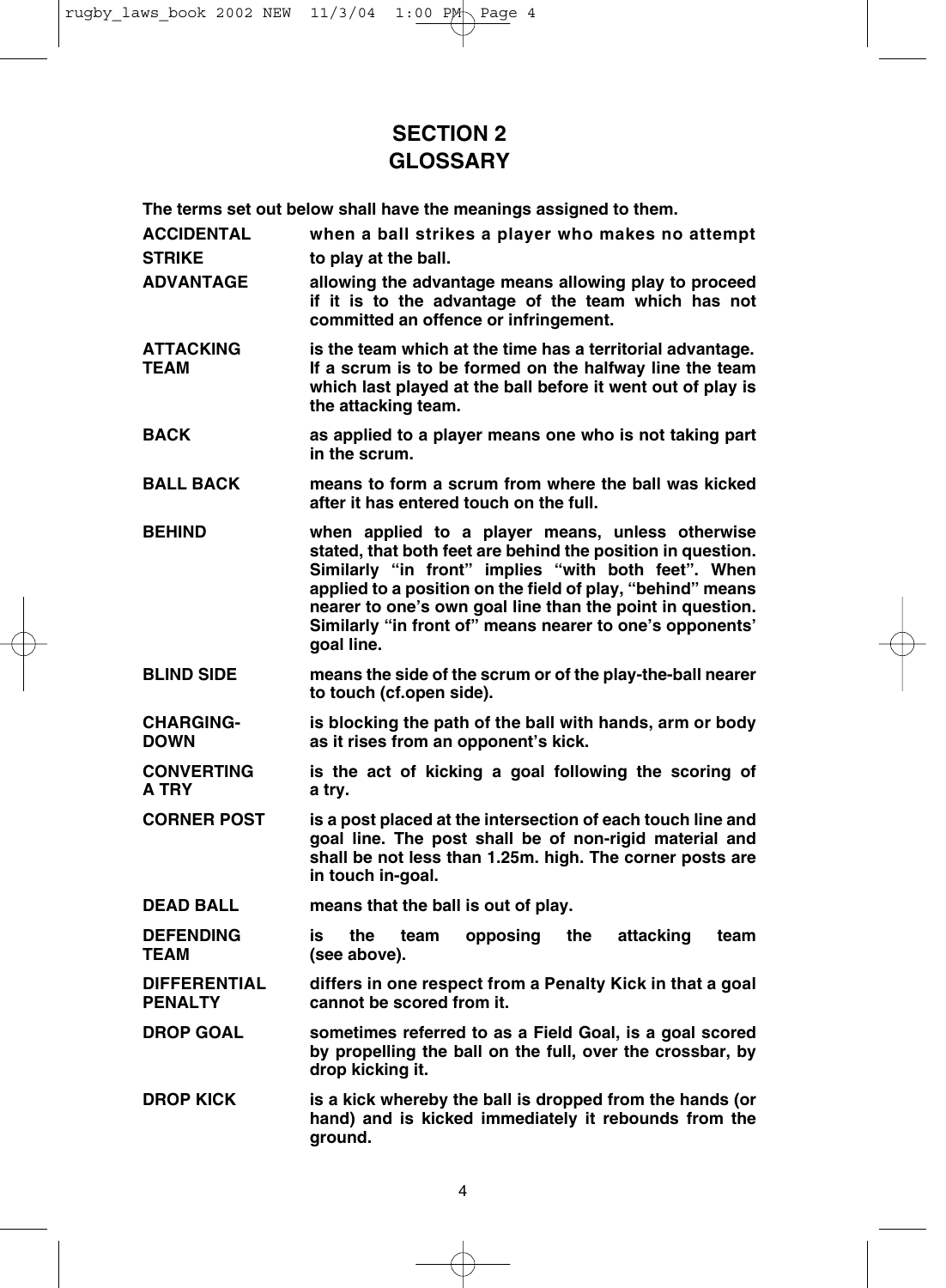rugby laws book 2002 NEW  $11/3/04$  1:00 PM Page

*Section 2. Glossary (Continued)*

- **DROP-OUT means a drop kick from between the posts or from the centre of the 20m line when bringing the ball back into play.**
- **DUMMY is the pretence of passing or otherwise releasing the ball while still retaining possession of it.**
- **FIELD OF PLAY is the area bounded by, but not including, the touch lines and goal lines.**
- **FORWARD means in a direction towards the opponents' dead ball line. As applied to a player it means one who is at the time packing down in the scrum.**
- **FORWARD PASS is a throw towards the opponents' dead ball line (see Section 10).**
- **FOUL PLAY refers to the types of Misconduct specified in Section 15 – Law 1(a) (b) (c) and (d).**
- **FREE KICK is the kick awarded to a team which kicks into touch from a penalty kick. The kick is taken 10 metres in from touch opposite the point of entry into touch and the ball may be kicked in any manner in any direction. A goal cannot be scored from it, nor can ground be gained by kicking into touch on the full.**
- **FULL TIME means the end of the game.**
- **GENERAL PLAY refers to all aspects of play after a match has been started or re-started by a Place Kick, Drop-Out, Penalty Kick, Free Kick or Scrum.**
- GOAL see Section 6.
- **GROUNDING means (a) placing the ball on the ground with hand or THE BALL hands or** 
	- **(b) exerting a downward pressure on the ball with hand or arm, the ball itself being on the ground or**
	- **(c) dropping on the ball and covering it with the part of the body above the waist and below the neck, the ball itself being on the ground.**
- **HALF TIME means the end of the first half of the game.**
- **HANDOVER is the surrendering of the ball to the opposition after a team has been tackled the statutory number of successive times (Section 11 Law 7).**
- **HEEL is when a player propels the ball behind him with the sole or heel of his foot.**
- **HOOK is the act of the hooker when he strikes with a foot for the ball in the scrum.**
- **IN-GOAL see Plan (Section 1).**
- **IN POSSESSION means to be holding or carrying the ball.**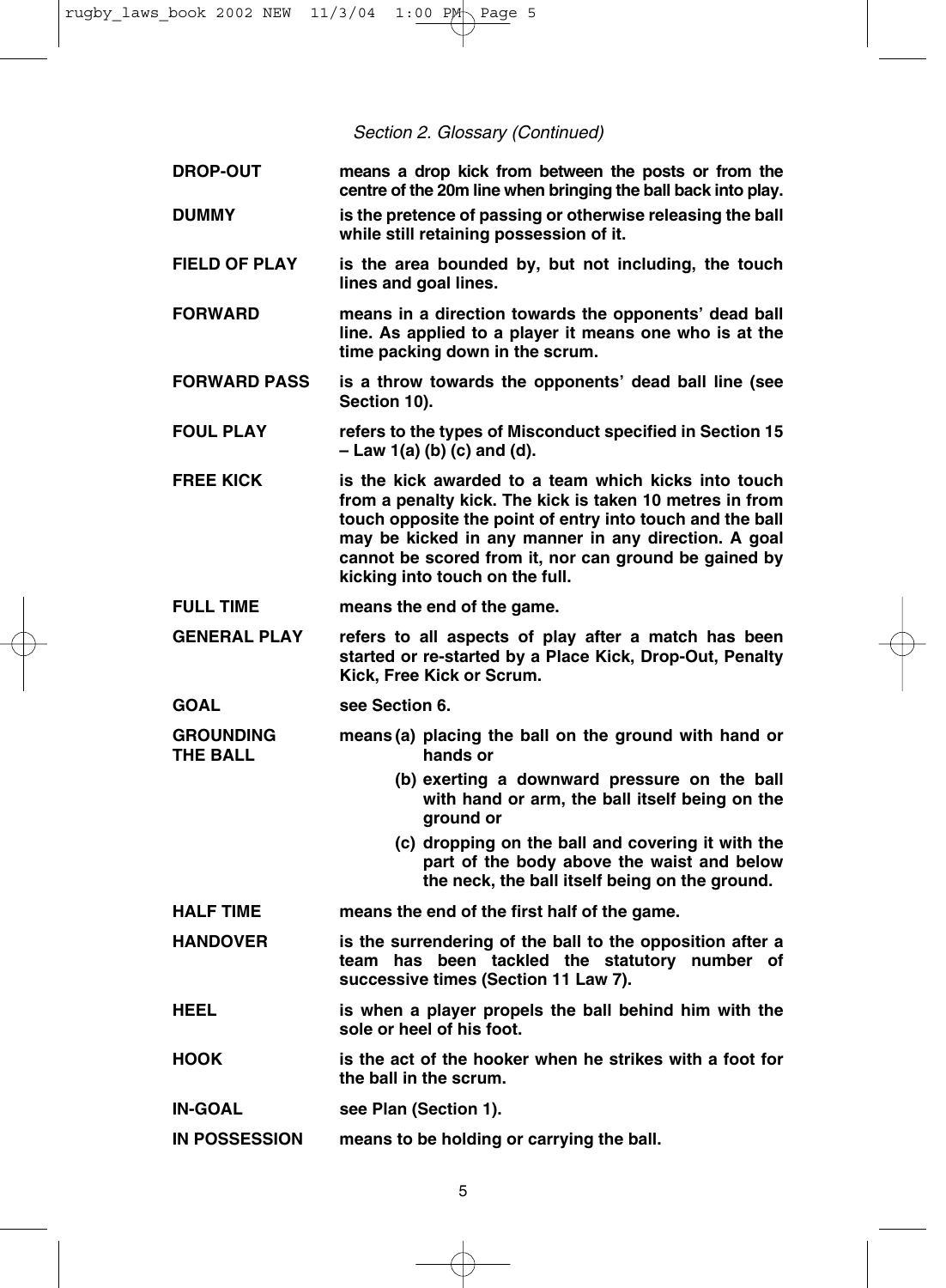*Section 2. Glossary (Continued)*

| <b>KICK</b>          | means imparting motion to the ball with any part of the<br>leg (except the heel) from knee to toe inclusive.                                                     |  |
|----------------------|------------------------------------------------------------------------------------------------------------------------------------------------------------------|--|
| <b>KICK OFF</b>      | see Section 8.                                                                                                                                                   |  |
| <b>KNOCK-ON</b>      | means to knock the ball towards the opponents' dead<br>ball line with hand or arm, while playing at the ball.                                                    |  |
| <b>LOOSE ARM</b>     | is an offence by the hooker if he packs with one arm<br>loose in the scrum.                                                                                      |  |
| <b>LOOSE BALL</b>    | is when during play the ball is not held by a player and<br>not being scrummaged.                                                                                |  |
| <b>LOOSE HEAD</b>    | refers to the front row forward in the scrum who is<br>nearest to the referee.                                                                                   |  |
| <b>MARK</b>          | is the point at which a penalty kick or free kick is<br>awarded or a scrum is formed.                                                                            |  |
| <b>OBSTRUCTION</b>   | is the illegal act of impeding an opponent who does not<br>have the ball.                                                                                        |  |
| <b>OFF SIDE</b>      | as applied to a player means that he is temporarily out of<br>play and may be penalised if he joins in the game (see<br>Section 14.)                             |  |
| <b>ON SIDE</b>       | means that a player is not off side.                                                                                                                             |  |
| ON THE FULL          | means the ball is kicked over a given line without first<br>bouncing.                                                                                            |  |
| <b>OPTIONAL KICK</b> | is the kick to be taken from the 20m restart. The kick can<br>be taken in any manner and kicked in any direction. It is<br>in play from the moment it is kicked. |  |
| <b>OPEN SIDE</b>     | means the side of the scrum or the play-the-ball further<br>from touch (cf.Blind Side).                                                                          |  |
| <b>PACK</b>          | refers collectively to the forwards of any one team. To<br>pack down means to form a scrum.                                                                      |  |
| <b>PASS</b>          | is a throw of the ball from one player to another.                                                                                                               |  |
| <b>PENALISE</b>      | is to award a penalty kick against an offending player.                                                                                                          |  |
| <b>PENALTY KICK</b>  | see Section 13.                                                                                                                                                  |  |
| <b>PLACE KICK</b>    | is to kick the ball after it has been placed on the ground<br>for that purpose.                                                                                  |  |
| <b>PLAYING AREA</b>  | is the area enclosed by the fence, or other such line of<br>demarcation, which prevents the encroachment of<br>spectators.                                       |  |
| <b>PLAYING FIELD</b> | is the area bounded by, but not including, the touch<br>lines and dead ball lines.                                                                               |  |
| <b>PLAY-THE-BALL</b> | is the act of bringing the ball into play after a tackle.<br>(See Section 11).                                                                                   |  |

₹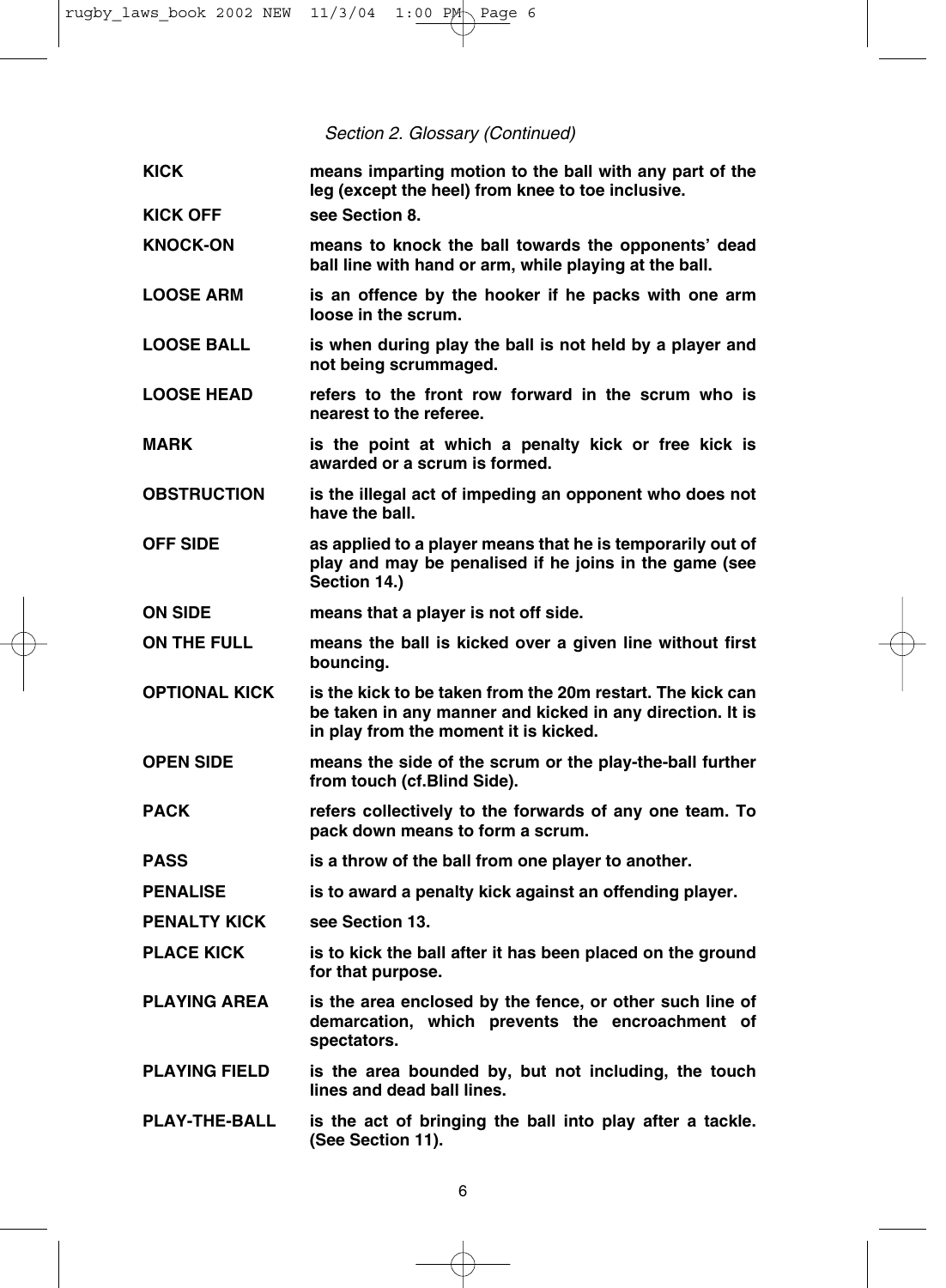*Section 2. Glossary (Continued)*

| <b>PROP</b>                                                  | is the front row forward in each team nearest to the<br>scrum half who is putting the ball into the scrum.                                                                 |  |
|--------------------------------------------------------------|----------------------------------------------------------------------------------------------------------------------------------------------------------------------------|--|
| <b>PUNT</b>                                                  | is a kick whereby the ball is dropped from the hand or<br>hands and is kicked before it touches the ground.                                                                |  |
| <b>PUT-IN (also</b><br>known as FEEDING<br><b>THE SCRUM)</b> | is the rolling of the ball into the scrum.                                                                                                                                 |  |
| <b>REBOUND</b>                                               | see Accidental Strike                                                                                                                                                      |  |
| <b>RICHOCET</b>                                              | see Accidental Strike                                                                                                                                                      |  |
| <b>RUCK</b>                                                  | is the area, at the play-the-ball, between the player<br>playing the ball and the marker.                                                                                  |  |
| <b>SCRUM</b>                                                 | or Scrummage or Scrimmage (see Section 12). Where a<br>team loses the advantages of the "Loose Head" and<br>"Put-in" the scrum is said to be awarded against that<br>team. |  |
| <b>STRIKE</b>                                                | as applied to the foot means to attempt to secure<br>possession of the ball in a scrum.                                                                                    |  |
| <b>TACKLE</b>                                                | See Section 11.                                                                                                                                                            |  |
| <b>TOUCH DOWN</b>                                            | is the grounding of the ball by a defending player in his<br>own in-goal.                                                                                                  |  |
| <b>TOUCH IN-GOAL</b>                                         | See Section 9.                                                                                                                                                             |  |
| <b>TRY</b>                                                   | See Section 6.                                                                                                                                                             |  |
| <b>UPRIGHT</b><br><b>TACKLE</b>                              | is where the player in possession is effectively tackled<br>without being brought to the ground (see Section 11).                                                          |  |
| <b>VOLUNTARY</b><br><b>TACKLE</b>                            | is where the player in possession voluntarily stops play<br>when not effectively tackled. (See Section 11).                                                                |  |
| <b>ZERO TACKLE</b>                                           | Where a breach occurs and possession changes hands,<br>the following tackle will be a zero tackle notwithstanding<br>that the team gaining possession may have gained a    |  |

7

**territorial advantage.**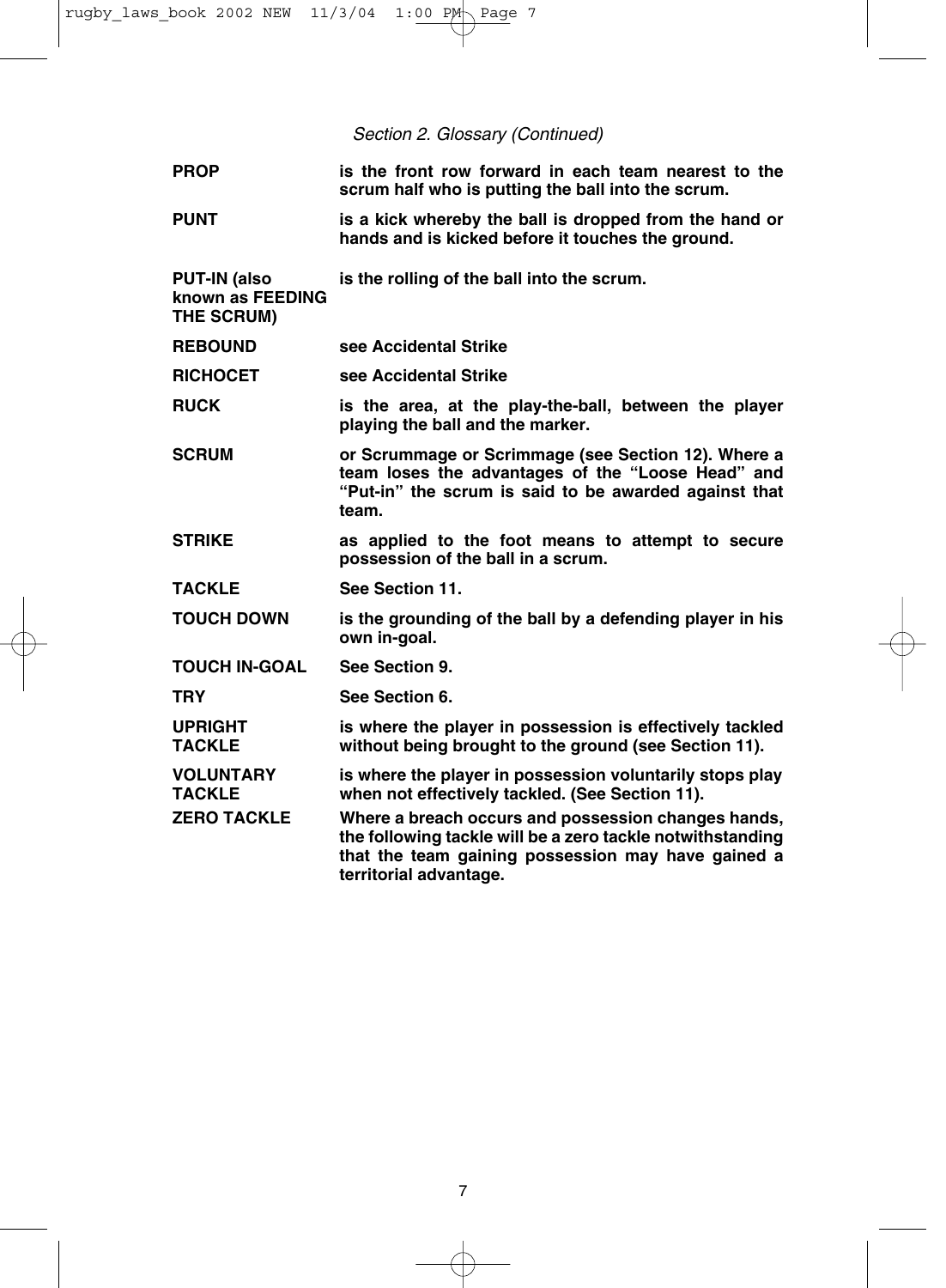### **SECTION 3 THE BALL**

| Shape and<br><b>Construction</b> | 1. The game shall be played with an oval air-inflated ball<br>the outer casing of which shall be of leather or other<br>material approved by the International Board.<br>Nothing shall be used in its construction which might<br>prove dangerous to the players. |
|----------------------------------|-------------------------------------------------------------------------------------------------------------------------------------------------------------------------------------------------------------------------------------------------------------------|
| <b>Size and Weight</b>           | 2. The dimensions of the ball shall be those approved<br>by the International Board.                                                                                                                                                                              |
| <b>Ball deflated</b>             | 3. The Referee shall blow his whistle immediately he<br>notices that the size and shape of the ball no longer<br>comply with the Laws of the Game.                                                                                                                |

### *NOTES*

| <b>Colour of the Ball</b> | 1. In senior competitions the ball shall be light in colour so that<br>it can be more easily seen by spectators.                                                                                                                                                                                                                                                                                                                                                                |
|---------------------------|---------------------------------------------------------------------------------------------------------------------------------------------------------------------------------------------------------------------------------------------------------------------------------------------------------------------------------------------------------------------------------------------------------------------------------------------------------------------------------|
| <b>Ball bursts</b>        | 2. If the ball bursts as a player is taking a place kick at goal he<br>should be allowed another kick. If a player grounds the ball<br>for a try and then it is noticed that the ball has burst the try<br>should be allowed. Otherwise, if the ball bursts, play is<br>stopped, the ball is replaced and a scrum is formed to restart<br>play at the point where the ball bursts. The team in<br>possession or last in possession shall have the loose head<br>and the put-in. |

8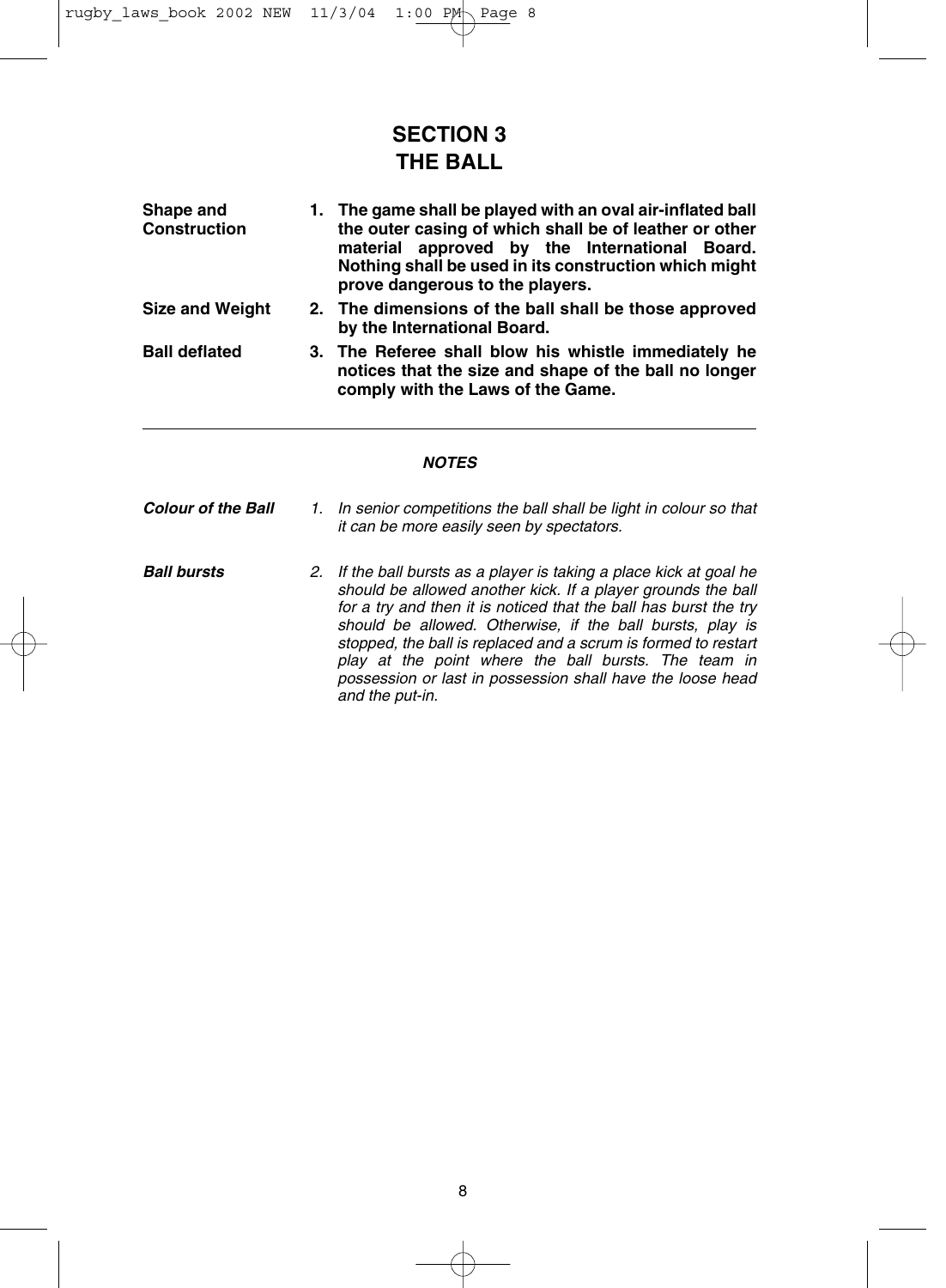# **SECTION 4 THE PLAYER AND PLAYERS' EQUIPMENT**

| 13-a-side                              | 1. The game shall be played by two teams each<br>consisting of not more than thirteen players on the<br>field at any one time.                                                                                                                                                                                                                                                                                      |                                                                                                                                                  |  |  |  |
|----------------------------------------|---------------------------------------------------------------------------------------------------------------------------------------------------------------------------------------------------------------------------------------------------------------------------------------------------------------------------------------------------------------------------------------------------------------------|--------------------------------------------------------------------------------------------------------------------------------------------------|--|--|--|
| <b>Substitutes</b>                     | 2. (a) Each team may nominate a maximum of four<br>replacements before the start of the game. Their<br>names along with those of the players must be given<br>to the referee before the start of the game. A<br>maximum of 12 interchanges will be allowed from the<br>17 named players.<br>Substitutions shall be sanctioned by the Referee or<br>by an official appointed to oversee the substitution<br>process. |                                                                                                                                                  |  |  |  |
|                                        | 2. (b) Where a player is bleeding, the referee shall direct<br>him/her to leave the field for attention in which event<br>he/she may be replaced. This replacement counts for<br>the purpose of 2 (a) above.                                                                                                                                                                                                        |                                                                                                                                                  |  |  |  |
| Number and<br><b>Naming of Players</b> | 3. For ease of identification, players' clothing must<br>bear the numbers 1 to 13 with additional numbers for<br>the substitutes. The numbers relate to the positions<br>of the players in their respective teams, these<br>positions being referred to by name and number as<br>set out hereunder.                                                                                                                 |                                                                                                                                                  |  |  |  |
|                                        | <b>Backs</b><br>(1) Full Back<br>(2) Right Wing Threequarter<br>(3) Right Centre Threequarter<br>(4) Left Centre Threequarter<br>(5) Left Wing Threequarter<br>(6) Stand-off Half or Five-eighth<br>(7) Scrum Half                                                                                                                                                                                                  | <b>Forwards</b><br>$(8)$ Prop<br>(9) Hooker<br>(10) Front Row Forward<br>(11) Second Row Forward<br>(12) Second Row Forward<br>(13) Lock Forward |  |  |  |
|                                        | <b>NOTES</b>                                                                                                                                                                                                                                                                                                                                                                                                        |                                                                                                                                                  |  |  |  |
| <b>Substitutes</b>                     | 2. A player other than a player who is replacing an injured<br>player who has left the field cannot be substituted during a<br>play-the-ball except when play is stopped because of injury.<br>If a substitution is effected when a kick at goal is to be taken,<br>the substitute shall not be allowed to take the kick.                                                                                           |                                                                                                                                                  |  |  |  |
| Late arrival                           | The laws relating to the replacement of players apply also to<br>any player who, arriving late for the game, wishes to join in<br>the play after the game has started.                                                                                                                                                                                                                                              |                                                                                                                                                  |  |  |  |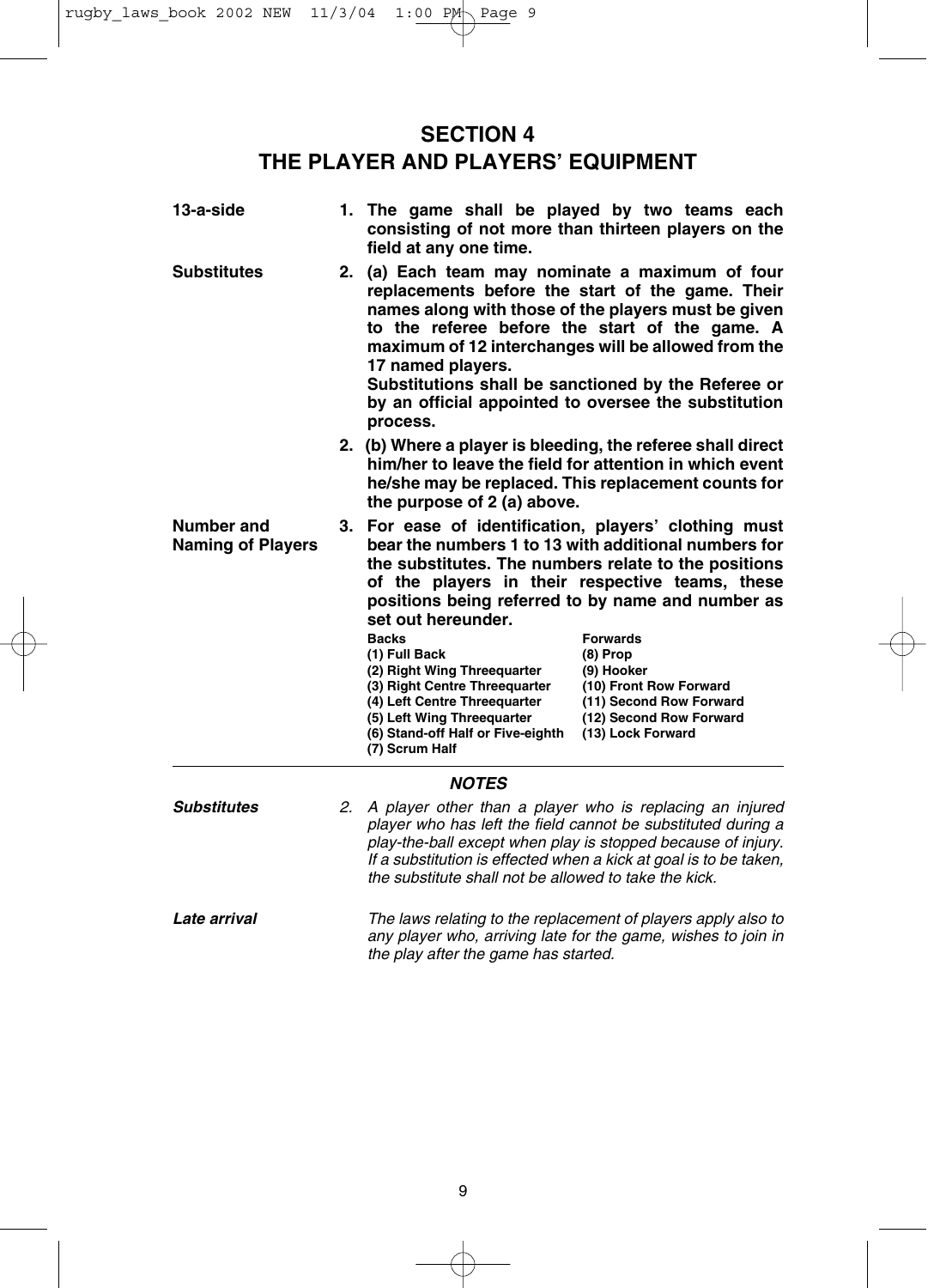| Players'<br><b>Equipment</b>         |     | 4. (a) A player shall not wear anything that might prove<br>dangerous to other players.                                                                                                                                                                                                                                                                                      |
|--------------------------------------|-----|------------------------------------------------------------------------------------------------------------------------------------------------------------------------------------------------------------------------------------------------------------------------------------------------------------------------------------------------------------------------------|
|                                      | (b) | A player's normal gear shall consist of a<br>numbered jersey of distinctive colour and/or<br>pattern, a pair of shorts, socks of distinctive<br>colour and/or pattern and studded boots or<br>shoes.                                                                                                                                                                         |
|                                      | (c) | Protective clothing may be worn provided it<br>contains nothing of a rigid or dangerous nature.                                                                                                                                                                                                                                                                              |
| <b>Dangerous</b><br><b>Equipment</b> | (d) | The referee shall order a player to remove any<br>part of his equipment which might be considered<br>dangerous and shall not allow the player to take<br>any further part in the game until the order is<br>obeyed. The player shall retire from the playing<br>field to remove the offending item if the start or<br>restart of the game would otherwise be delayed.        |
| <b>Similar Colours</b>               | (e) | The colours of the jerseys worn by competing<br>teams shall be easily distinguishable and, if, in<br>the opinion of the Referee similarity between the<br>jerseys might affect the proper conduct of the<br>game he may, at his discretion, order either team<br>to change jerseys in accordance with the rules<br>governing the competition in which the game is<br>played. |
| <b>Studs</b>                         | (f) | Studs on boots or shoes shall be no less than<br>8mm diameter at the apex and, if made of metal,<br>shall have rounded edges.                                                                                                                                                                                                                                                |

*Section 4. The Players and Players' Equipment (continued)*

| <b>Inspect Equipment</b> | 4. | (d) Referees should inspect players' equipment before the<br>start of the game or delegate this duty to the Touch<br>Judges. This does not relieve the player of the<br>responsibility of ensuring that nothing of an offending<br>nature is worn, e.g. rings, rigid shoulder pads, projecting<br>eyelets or nails on football boots or dangerous studs. |
|--------------------------|----|----------------------------------------------------------------------------------------------------------------------------------------------------------------------------------------------------------------------------------------------------------------------------------------------------------------------------------------------------------|
| <b>Colours</b>           | 4. | (e) Referees should inspect the colours to be worn by the<br>teams before the players enter the field of play so that, if<br>a change is necessary, the start of the game is not<br>delayed.                                                                                                                                                             |
|                          |    | Clubs not wearing their registered colours should be<br>reported to the appropriate authority by the Referee<br>unless the reason for not so doing is self-evident or<br>known beforehand.                                                                                                                                                               |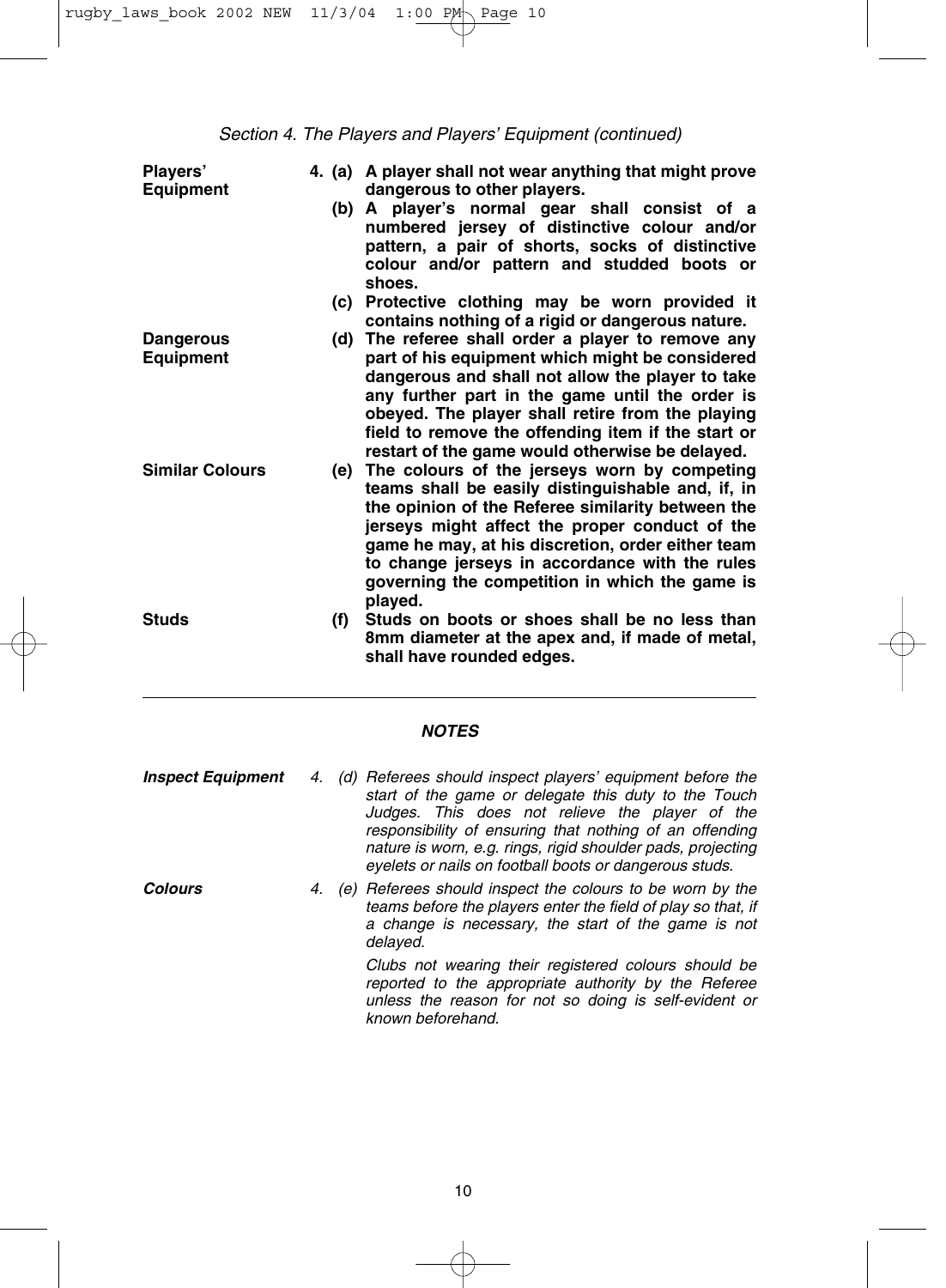rugby\_laws\_book 2002 NEW 11/3/04 1:00 PM Page 11

## **SECTION 5 MODE OF PLAY**

| <b>Object</b>        | 1. The object of the game shall be to ground the ball in<br>the opponents' in-goal to score tries (see Section 6)<br>and to kick the ball over the opponents' cross bar to<br>score goals (see Section 6).                                                               |
|----------------------|--------------------------------------------------------------------------------------------------------------------------------------------------------------------------------------------------------------------------------------------------------------------------|
| <b>Start of Play</b> | 2. The captains of the two teams shall toss the coin in<br>the presence of the referee. The captain winning the<br>toss shall decide to either kick off or choose which<br>end his team shall defend. The losing captain shall<br>take the other of the alternatives.    |
| Mode of Play         | 3. Once play has started any player who is on side or<br>not out of play can run with the ball kick it in any<br>direction and throw or knock it in any direction other<br>than towards his opponents' dead ball line (See<br>Section 10 for Knock-on and Forward Pass). |
| Tackling             | 4. A player who during play is holding the ball may be<br>tackled by an opposing player or players in order to<br>prevent him from running with the ball or from<br>kicking or passing it to one of his own team. (See<br>Section 11 for Tackle).                        |
| <b>Obstruction</b>   | 5. A player who is not holding the ball shall not be<br>tackled or obstructed. (See Section 15).                                                                                                                                                                         |
|                      | <i><b>NOTES</b></i>                                                                                                                                                                                                                                                      |

*Shoulder Charge 5. If two players are running side by side near to and towards the ball it is permissible for one to charge the other with the shoulder.*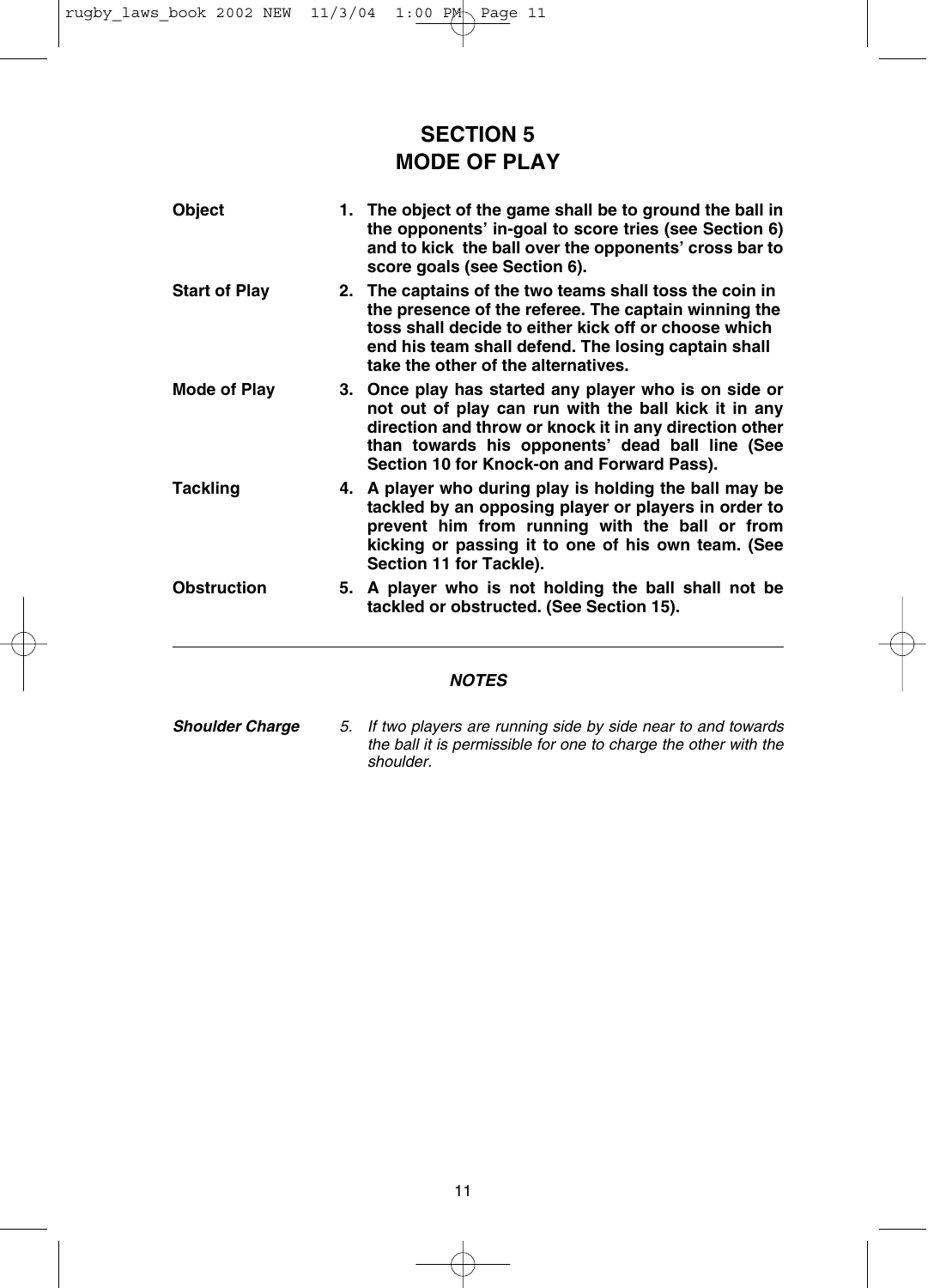### **SECTION 6 SCORING – TRIES AND GOALS**

| Value                   | 1. A try shall count four points.                                                                                                                                                                                                                                                                                       |
|-------------------------|-------------------------------------------------------------------------------------------------------------------------------------------------------------------------------------------------------------------------------------------------------------------------------------------------------------------------|
| <b>Try and Goal</b>     | A conversion goal or a penalty goal shall count two<br>points. A drop goal during play shall count one point.                                                                                                                                                                                                           |
| <b>Deciding winners</b> | 2. (a) The game shall be won by the team scoring the<br>greater number of points. If both teams score an<br>equal number of points, or if both teams fail to<br>score, then the game shall be drawn.                                                                                                                    |
| Try - How scored        | 3. A try is scored when:-                                                                                                                                                                                                                                                                                               |
|                         | (a) a player first grounds the ball in his opponents'<br>in-goal, provided that he is not in touch or touch<br>in-goal or on or over the dead ball line.                                                                                                                                                                |
|                         | (b) opposing players simultaneously ground the ball<br>in the in-goal area provided that the attacking<br>player is not in touch or touch in-goal or on or<br>over the dead ball line.                                                                                                                                  |
| <b>Sliding try</b>      | (c) a tackled player's momentum carries him into the<br>opponents' in-goal where he grounds the ball<br>even if the ball has first touched the ground in the<br>field of play but provided that when the ball<br>crosses the goal line the player is not in touch or<br>touch in-goal or on or over the dead ball line. |

| Picking up in in-goal 3. | (a) Picking up the ball is not grounding it and a player may<br>pick up the ball in his opponents' in-goal in order to<br>ground it in a more advantageous position.                  |
|--------------------------|---------------------------------------------------------------------------------------------------------------------------------------------------------------------------------------|
| <b>Ball on goal line</b> | As the goal lines themselves are in-goal a try can be scored<br>by an attacking player grounding the ball on the goal line, but<br>not at the foot of the posts in the field of play. |
| Incorrectly grounding    | When an attacking player fails to ground the ball correctly,<br>play continues unless stopped for some other reason, e.g. a<br>knock-on or the ball goes dead.                        |
| Release after grounding  | A try should not be disallowed because the player who<br>correctly grounds the ball fails to retain it.                                                                               |
| Referee unsighted        | The Referee should not disallow a try because he was not in<br>a position to see the grounding of the ball.                                                                           |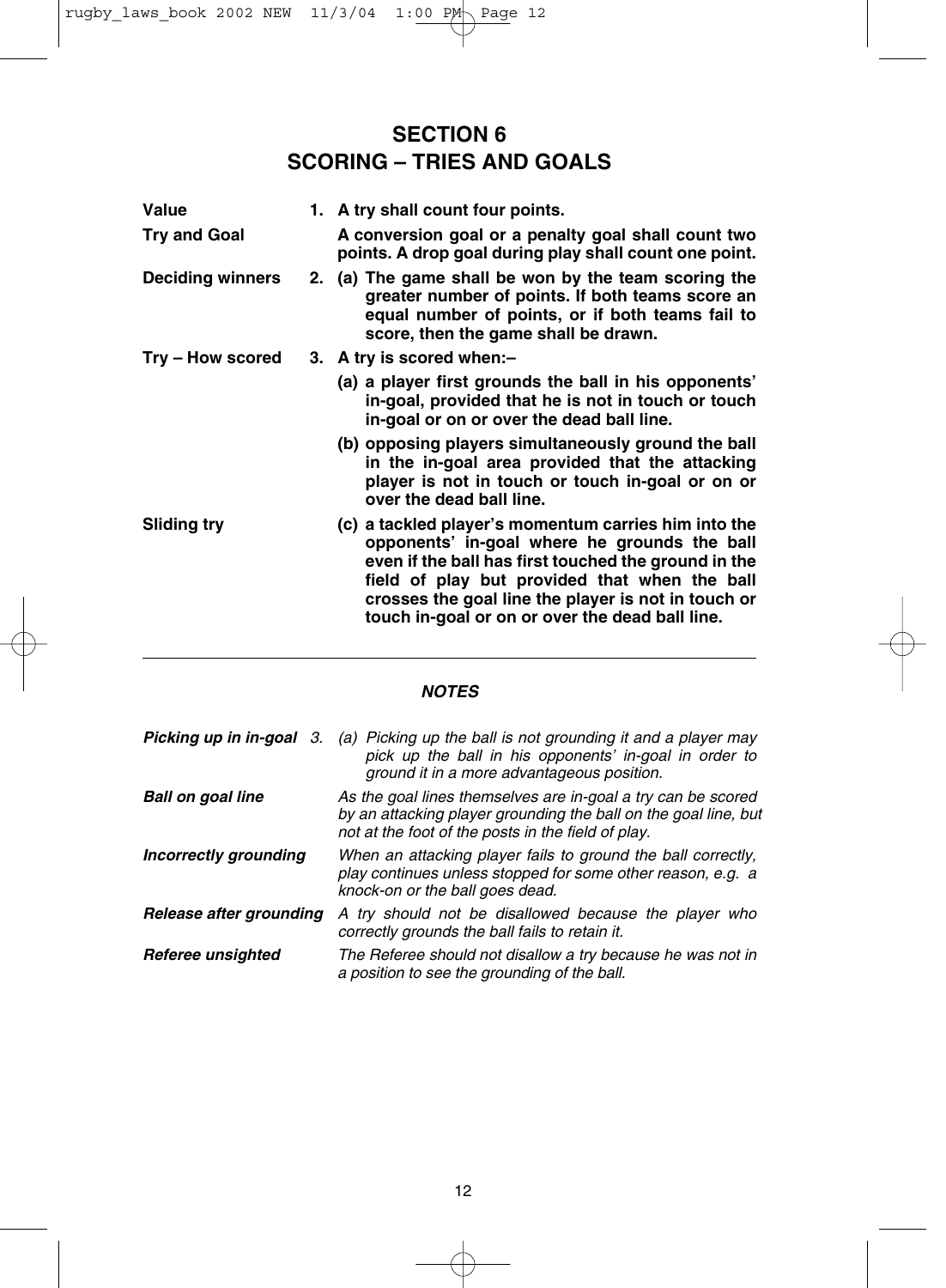| Section 6. Scoring - Tries and Goals (continued) |  |  |
|--------------------------------------------------|--|--|

| <b>Penalty try</b>             | (d) the Referee may award a penalty try if, in his<br>opinion, a try would have been scored but for the<br>unfair play of the defending team. A penalty try is<br>awarded between the goal posts irrespective of<br>where the offence occurred.                                                                                                                                                                                                                                         |
|--------------------------------|-----------------------------------------------------------------------------------------------------------------------------------------------------------------------------------------------------------------------------------------------------------------------------------------------------------------------------------------------------------------------------------------------------------------------------------------------------------------------------------------|
| <b>Touching Referee/Others</b> | (e) an attacking player carrying the ball comes into<br>contact with the Referee or a Touch Judge or an<br>encroaching spectator in the opponents' in-goal<br>and play is thereby irregularly affected.                                                                                                                                                                                                                                                                                 |
| <b>Position of Try</b>         | 4. The Try is awarded:-                                                                                                                                                                                                                                                                                                                                                                                                                                                                 |
|                                | (a) where grounded if scored as in $3(a)$ and $3(b)$<br>above.                                                                                                                                                                                                                                                                                                                                                                                                                          |
|                                | (b) where it first crosses the goal line if scored as in<br>3(c) above.                                                                                                                                                                                                                                                                                                                                                                                                                 |
|                                | (c) between the posts if a penalty try.                                                                                                                                                                                                                                                                                                                                                                                                                                                 |
|                                | (d) where contact took place if scored as in 3(e)<br>above.                                                                                                                                                                                                                                                                                                                                                                                                                             |
| Referee -<br>sole judge        | 5. Only the Referee, or if available, the video referee,<br>may award a try, but the Referee may take into<br>consideration advice given by the Touch Judges<br>before arriving at his decision. He shall signal that a<br>try has been scored by pointing to where the try has<br>been awarded but should only do so after looking at<br>the two Touch Judges to ensure they are not<br>reporting a prior incident.                                                                    |
| Goal-<br>how scored            | 6. A goal is scored if the whole of the ball at any time<br>during its flight passes on the full over the<br>opponents' cross bar towards the dead ball line after<br>being kicked by a player (and not touching or being<br>touched in flight by any other player) in any of these<br>circumstances:-<br>(a) by a place kick after a try has been scored and<br>counts two points<br>(b) by a place kick or a drop kick when a penalty kick<br>has been awarded and counts two points. |

| <b>NOTES</b>                      |                                                                                                                           |  |  |
|-----------------------------------|---------------------------------------------------------------------------------------------------------------------------|--|--|
| No try in scrum                   | A try cannot be scored by grounding the ball when it is in the<br>scrum.                                                  |  |  |
| <b>Boring through</b><br>forwards | A player may pick up the ball at the base of the scrum and bore<br>through his own forwards to ground the ball for a try. |  |  |
| <b>Ball blown back</b>            | 6. If, after passing completely over the cross-bar the ball is<br>blown back, a goal is still allowed.                    |  |  |

┭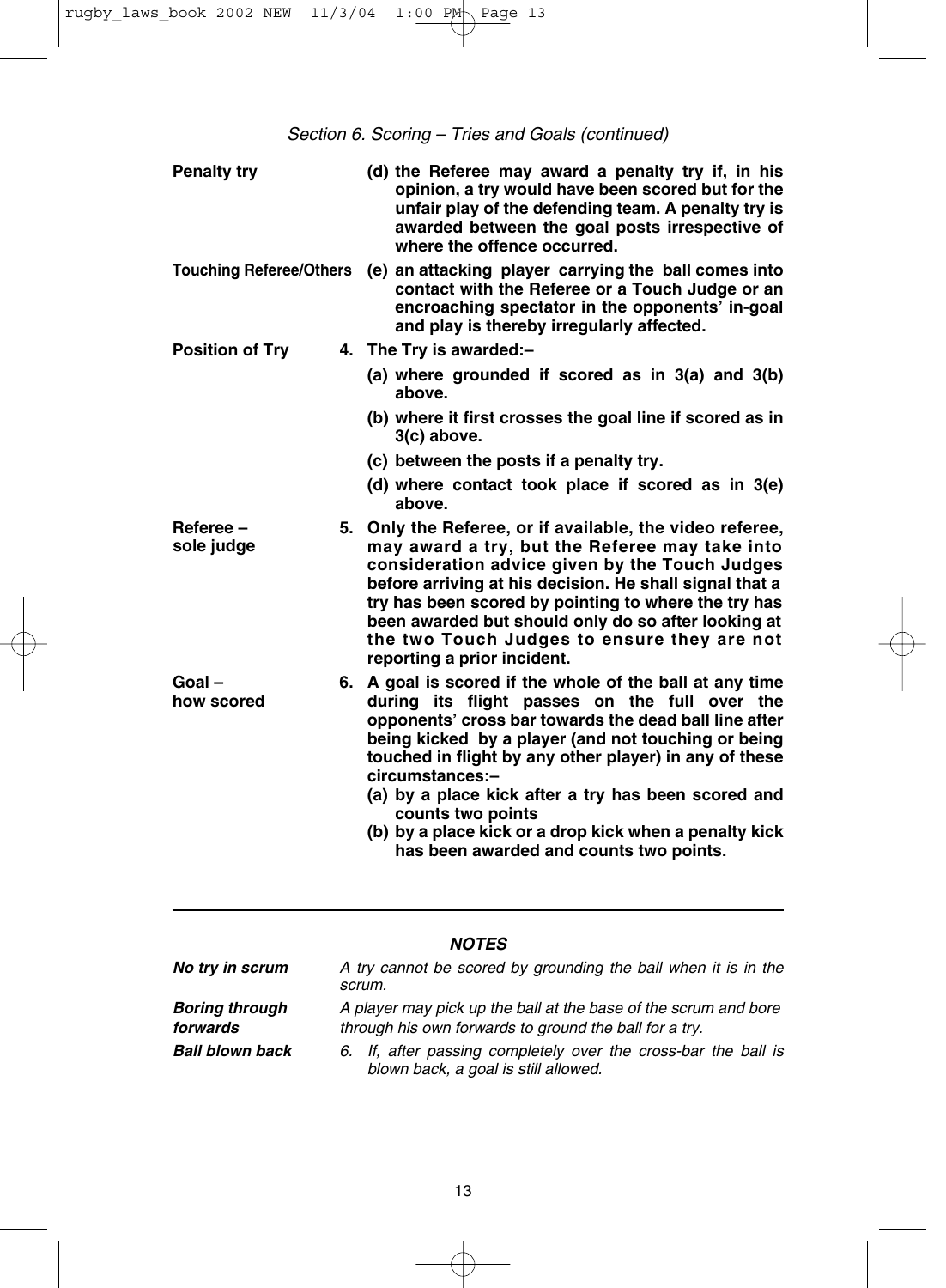### *Section 6. Scoring – Tries and Goals (continued)*

| <b>Drop Goal</b>          | 7. A drop goal is scored by a drop kick during play<br>from any position in the field of play and counts one<br>point. A drop goal shall be awarded notwithstanding<br>that the ball touches or has been touched in flight by<br>an opposing player.                                                                                                                                                |
|---------------------------|-----------------------------------------------------------------------------------------------------------------------------------------------------------------------------------------------------------------------------------------------------------------------------------------------------------------------------------------------------------------------------------------------------|
| Where taken               | 8. A kick at goal after a try may be taken from any point<br>on an imaginary line drawn parallel to the touch line<br>in the field of play and through the point where the try<br>was awarded. A kick at goal from a penalty kick may<br>be taken from the mark or from any point on an<br>imaginary line drawn from the mark towards the<br>kicker's own goal line and parallel to the touch line. |
| <b>Players' positions</b> | 9. When a kick at goal is being taken following a try, the<br>opposing players shall stand outside the field of play.<br>Players of the kicker's team must be behind the ball.<br>When a kick at goal is being taken from a penalty<br>kick, the opponents shall retire to their goal line or<br>not less than 10 metres from the mark. (See Section<br>13).                                        |
| Not to distract<br>kicker | It is illegal to attempt to distract the attention of a<br>player who is kicking at goal.                                                                                                                                                                                                                                                                                                           |
| Goal Post(s)              | 10. For the purpose of judging a kick at goal, the goal<br>posts are assumed to extend indefinitely upwards.                                                                                                                                                                                                                                                                                        |

| No goal from<br>kick off, etc.                 |    | 7. A goal cannot be scored from a kick off, drop-out, a free kick<br>or differential penalty.                                                                                                                                              |
|------------------------------------------------|----|--------------------------------------------------------------------------------------------------------------------------------------------------------------------------------------------------------------------------------------------|
| Advise where to<br>place the ball              |    | 8. A Referee should ensure that a kick at goal is taken from the<br>correct position by advising the kicker beforehand. If the<br>Referee's advice is ignored by the kicker no goal shall be<br>allowed and the kick shall not be retaken. |
| <b>Wasting time</b>                            |    | If a player wastes time when kicking at goal, the Referee may<br>caution him or, in an extreme case, dismiss him. He should<br>not cancel the kick but should allow extra time to compensate<br>for time lost.                             |
| <b>Colleague holds ball</b> 9.<br>if necessary |    | (a) When a kick at goal is being taken it is permissible for a<br>teammate of the kicker to hold the ball in position by placing<br>a hand on it. This may be necessary if there is a strong wind<br>or the ground is extremely hard.      |
| <b>Authorised</b>                              | 9. | (b) Kicking tees are permitted for starts of play, restarts after<br>scoring and attempts at goal                                                                                                                                          |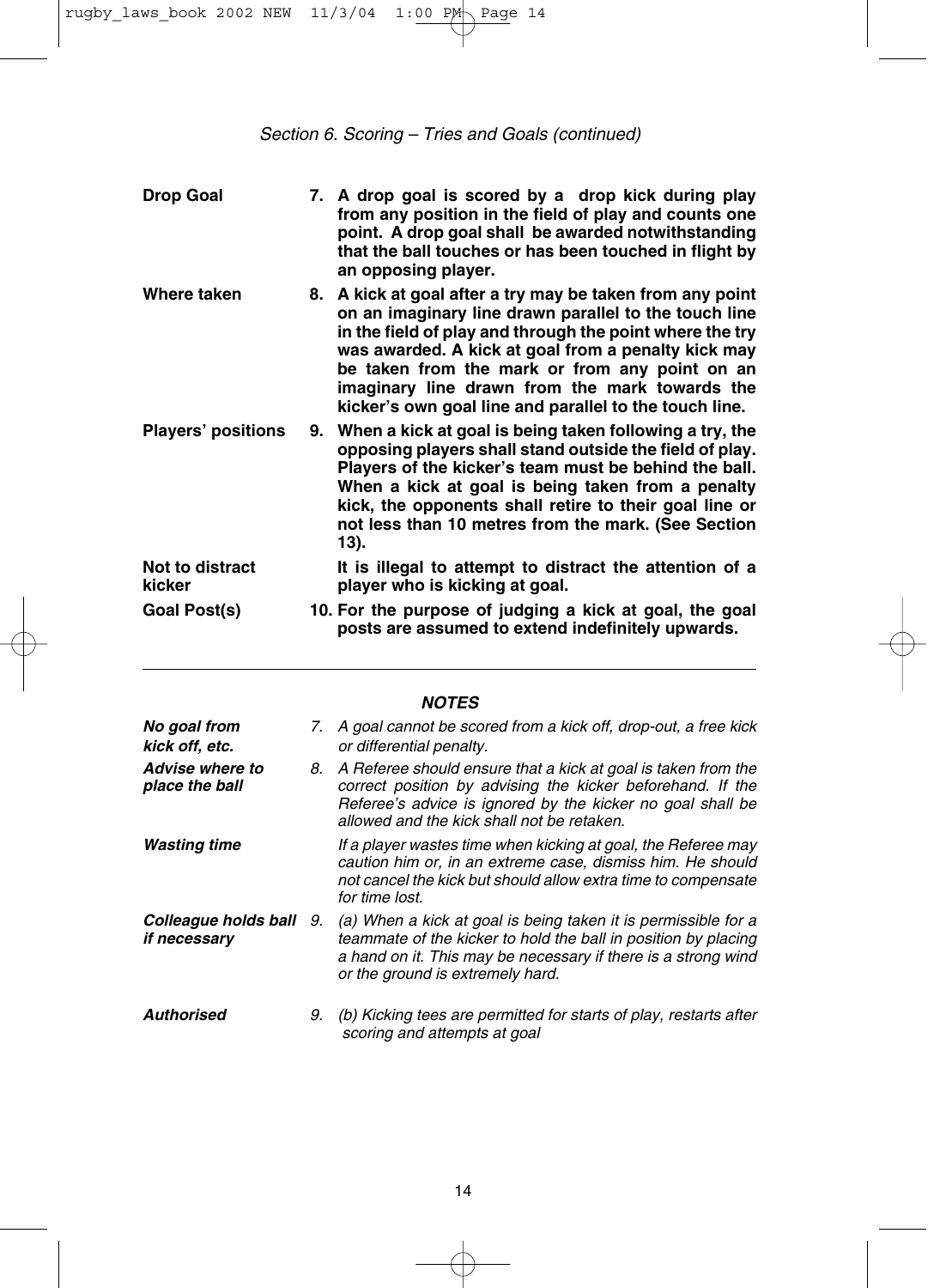#### *Section 6. Scoring – Tries and Goals (continued)*

**Judging kicks 11. If a Touch Judge is of the opinion that a goal has**  been scored he shall raise his flag above his head. If **the kick is unsuccessful he shall wave his flag in ......front of him and below the waist. It there is no disagreement between the Touch Judges their decision shall be accepted. In the event of disagreement, the Referee shall decide.**

| <b>Accepting Touch</b><br>Judge's decision | 11. If the ball passes near to one upright, the Touch Judge<br>assigned to that upright is in the better position of the two to<br>decide whether the ball has passed inside or outside the<br>post and, in the event of disagreement, the Referee should<br>be more inclined to accept this particular Touch Judge's<br>decision. |
|--------------------------------------------|------------------------------------------------------------------------------------------------------------------------------------------------------------------------------------------------------------------------------------------------------------------------------------------------------------------------------------|
|                                            | A Touch Judge should not necessarily remain stationary<br>when the ball is in flight. He should move sufficiently to<br>ensure that at all times he has a clear view of the ball.                                                                                                                                                  |
| <b>Pretending to kick</b><br>at goal       | It shall be misconduct for a player to pretend to kick at goal<br>from a penalty kick and then deliberately kick it elsewhere.<br>Such misconduct shall incur a penalty. Once having<br>informed the Referee of his intention to kick at goal from a<br>penalty award the kicker shall not do otherwise.                           |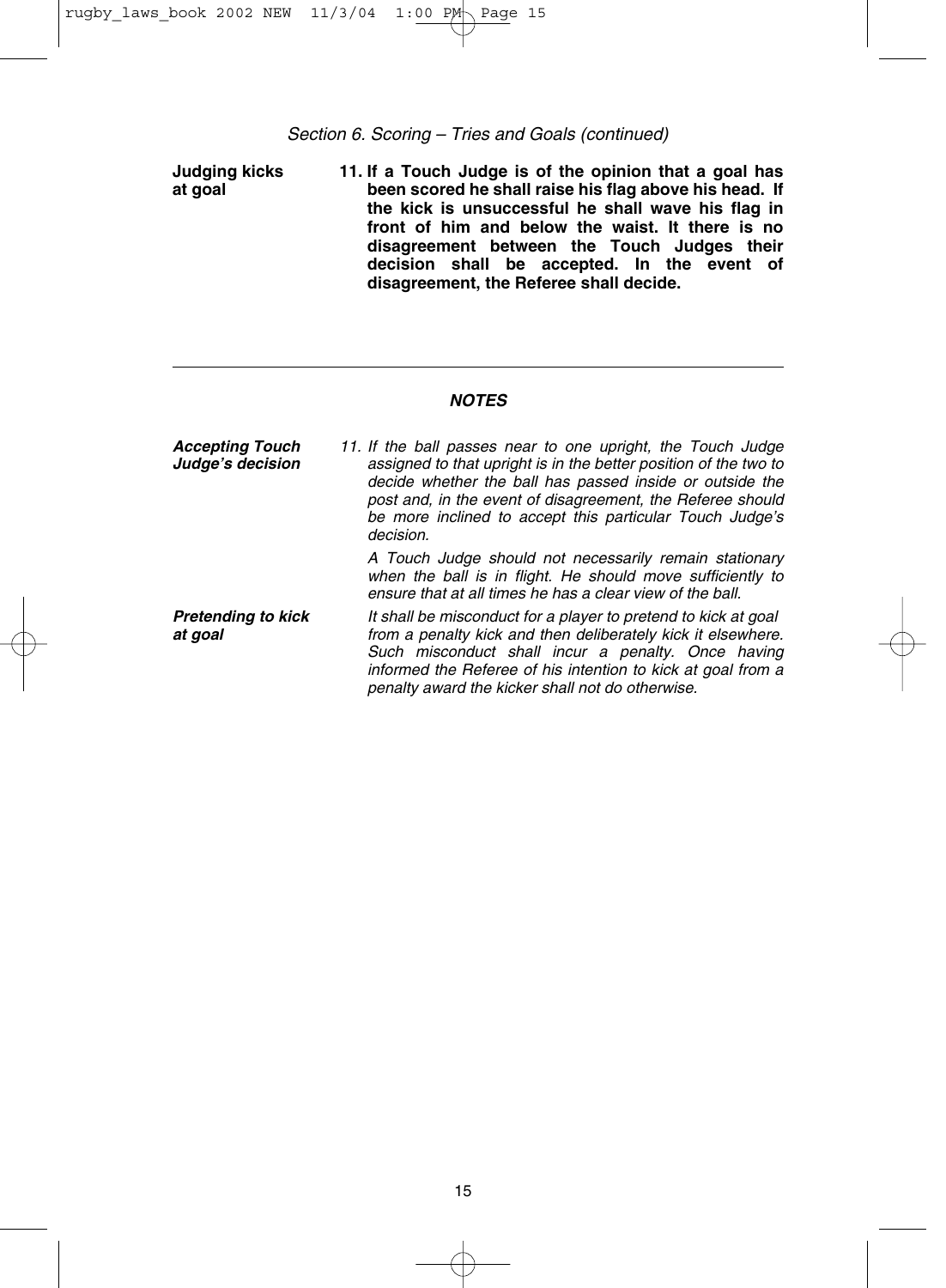# **SECTION 7 TIMEKEEPING**

| Length of game | 1. The game shall normally be of eighty minutes<br>duration.                                                                                                                                                                                                                                                                                                                                                                                                                                                                                                                                                                                                                            |
|----------------|-----------------------------------------------------------------------------------------------------------------------------------------------------------------------------------------------------------------------------------------------------------------------------------------------------------------------------------------------------------------------------------------------------------------------------------------------------------------------------------------------------------------------------------------------------------------------------------------------------------------------------------------------------------------------------------------|
| Interval       | At half time there shall be an interval of five minutes<br>but this may be extended or reduced.                                                                                                                                                                                                                                                                                                                                                                                                                                                                                                                                                                                         |
| Changing ends  | 2. A team shall defend one in-goal for the first half of the<br>game and then change ends for the second half.                                                                                                                                                                                                                                                                                                                                                                                                                                                                                                                                                                          |
| End of play    | 3. If time expires in either half when the ball is out of<br>play or a player in possession has been tackled and<br>the ball has not been played the Referee shall<br>immediately blow his whistle to terminate play. If the<br>ball is in play when time expires, the Referee shall<br>terminate play when next the ball goes out of play or<br>a player in possession is tackled but time shall be<br>extended to allow a penalty kick or a kick at goal to be<br>taken in which case the half is terminated when next<br>the ball goes out of play or a tackle is effected, unless<br>a further penalty is awarded in which case time is<br>again extended for the kick to be taken. |

# *NOTES*

| <b>Shortening length</b><br>of game | 1. The duration of the game may be reduced by mutual<br>agreement and if permitted by the rules governing the<br>competition in which the game is played.                                                                                                                   |
|-------------------------------------|-----------------------------------------------------------------------------------------------------------------------------------------------------------------------------------------------------------------------------------------------------------------------------|
| <b>Altering interval</b>            | Clubs wishing to alter the length of the interval should apply<br>to the appropriate authority who will then instruct the Referee<br>accordingly.                                                                                                                           |
|                                     | In adverse weather conditions it may sometimes be<br>advisable to reduce or dispense with the half time interval.                                                                                                                                                           |
| <b>Using Timekeeper</b>             | 3. A timekeeper may be employed to signal half time and full<br>time, in which case the referee on receiving the timekeeper's<br>signal, terminates the half in the manner described above.                                                                                 |
|                                     | A timekeeper may also assist the Referee in determining the<br>end of a player's temporary suspension.                                                                                                                                                                      |
| <b>Allow second kick</b>            | If the ball is kicked into touch from a penalty the non-<br>offending side should be allowed full advantage of the<br>penalty award by extending time to allow play to be resumed<br>with the free kick permitted by the Laws relating to the<br>Penalty. (See Section 13). |
| <b>Scrum</b>                        | If a scrum has been set and fed before time expires play shall<br>continue until a player in possession is tackled or the ball<br>goes out of play.                                                                                                                         |
| <b>Time off for cautions</b>        | Where time off applies, time should be taken off in the event<br>of a caution being delivered to a player/players.                                                                                                                                                          |

J.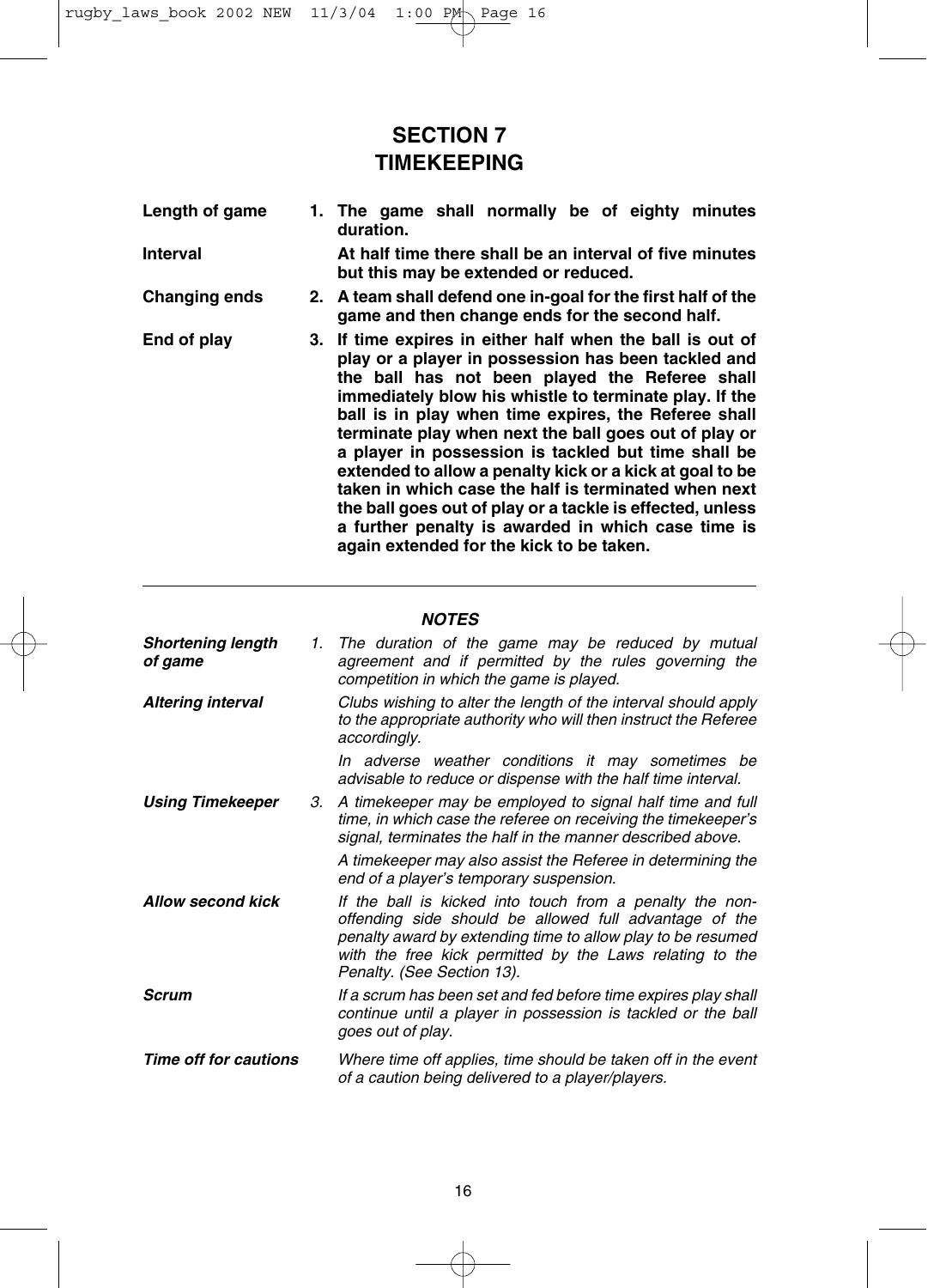*Section 7. Timekeeping (continued)*

| Extra time |  |
|------------|--|
|            |  |

- **Extra time 4. Extra time shall be added to each half to compensate for time wasted or lost from any cause. The Referee shall be the sole judge of extra time except where these duties have been delegated to a timekeeper.**
- **Recommencing 5. (a) If the continuance of play endangers an injured play after injury player the referee may stop the game. If, when the game is stopped, a player is in possession of the ball the game shall be recommenced by that player playing-the-ball. Otherwise play shall be restarted with a scrum at the point where the ball was when play was stopped with the team then in possession or last in possession, having the loose head and the put-in.**
	- **(b) If a player in possession is injured in a tackle and unable to play the ball and play has been stopped, play shall be resumed by a colleague playing the ball at the point where the injured player was tackled.**
	- **(c) If a player in possession is injured in a tackle and unable to play the ball the Referee may without stopping the game, provided he is satisfied that continuance of play would not endanger the injured player, direct a colleague of the injured player to play the ball at a point five metres in-field from the point where the player was injured. In the event that a requirement to release the ball may endanger the injured player, the Referee may, at his discretion, order a scrum five metres in-field with the opponents of the team of the injured player having the loose head and the put-in.**

#### *NOTES*

- *Signal extra time 4. If a timekeeper is employed, the referee shall signal that extra time is being allowed by raising both arms whereupon the timekeeper stops his watch and starts it again when the Referee waves one arm above his head to signal play is about to recommence.*
- *Reduce stoppages 5. The Referee should endeavour to reduce stoppage to a minimum. Injured players should be removed from the playing field to receive attention as quickly as possible, taking into account the gravity and nature of the injury. Treatment to an injured player, by not more than one attendant, may be permitted while play proceeds if, in the opinion of the Referee, such treatment is not likely to interfere with play.*

*The attendant shall not place anything on the ground likely to interfere with play, or carry anything of a rigid nature likely to cause injury in the event of a rapid switch in play causing an unforeseen collision.*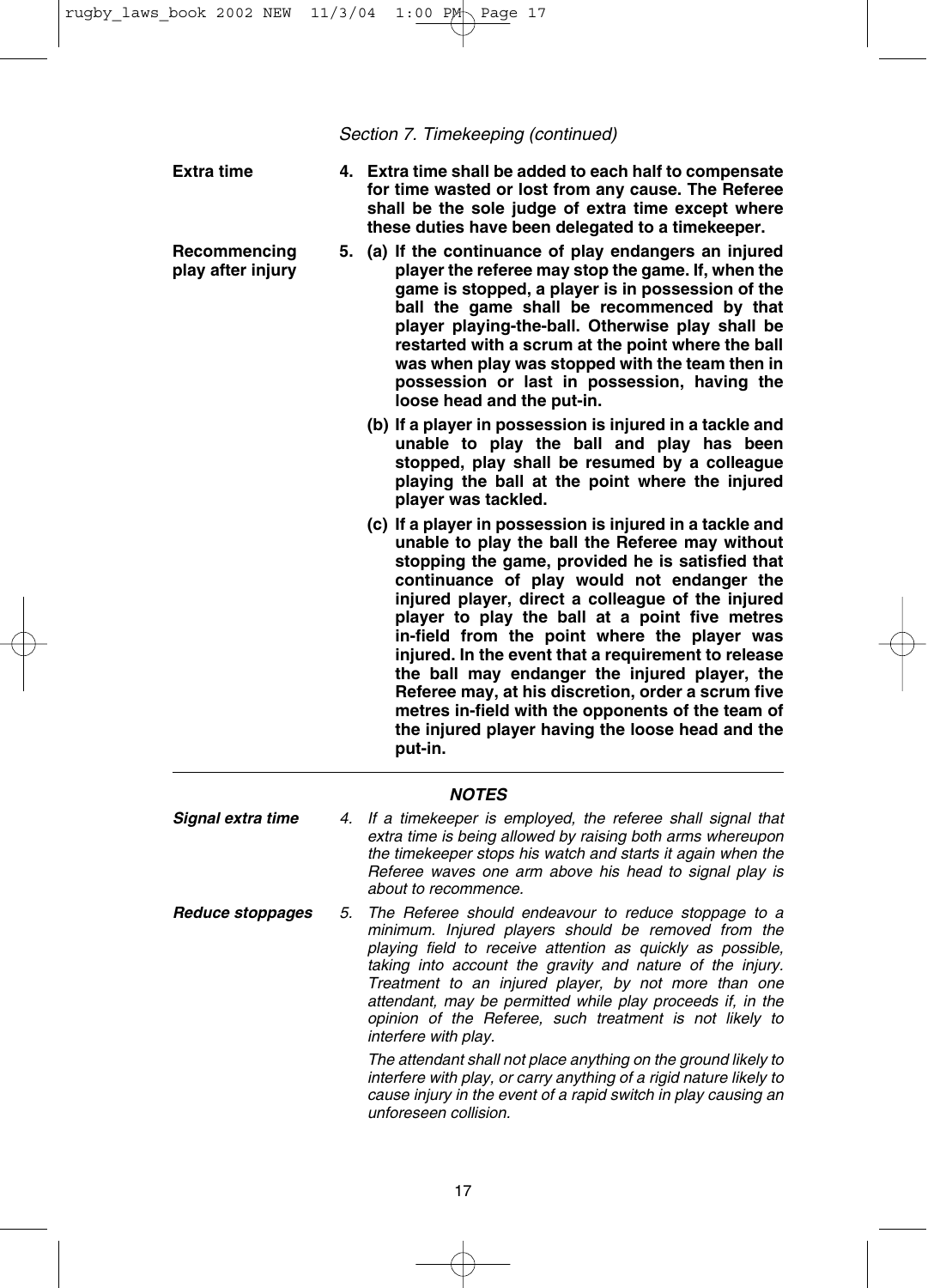### **SECTION 8 THE KICK OFF AND DROP-OUT**

| <b>Kick off</b>                                                                            | 1. The kick off is a place kick from the centre of the<br>halfway line. The team which loses the toss for<br>choice of ends kicks off to start the first half of the<br>game and their opponents kick off to start the second<br>half.                                                                                                                                                                                                                                                                                                                                                                              |
|--------------------------------------------------------------------------------------------|---------------------------------------------------------------------------------------------------------------------------------------------------------------------------------------------------------------------------------------------------------------------------------------------------------------------------------------------------------------------------------------------------------------------------------------------------------------------------------------------------------------------------------------------------------------------------------------------------------------------|
|                                                                                            | When points have been scored, the team against<br>which the points have been scored shall kick off to<br>restart the game. The loose head and put-in goes to<br>the kicking side when finding touch other than on the<br>full. It should be noted that the law applies to goal<br>line and 20 metre restarts but not optional kick<br>restarts.                                                                                                                                                                                                                                                                     |
| <b>Restarting play</b><br>at 20m - with an<br>optional kick<br>(i.e. any type)<br>of kick) | 2. The game is restarted with an optional kick from the<br>centre of the 20m line if:<br>(a) an attacking player last touches the ball before it<br>goes out of play over the dead ball line or into touch<br>in-goal except from a penalty kick (see Law 3), or<br>from a kick off from the centre of the halfway line.<br>(see $4(q)$ and $6(b)$ below).<br>(b) an attacking player infringes in the in-goal area. In<br>the event of a deliberate breach by an attacking<br>player a penalty kick is awarded 10 metres in the field<br>of play in line with where the breach was committed.<br>(See Section 13.) |
|                                                                                            | (c) a defending player, in his in-goal, takes a kick in<br>general play from an opponent on the full.                                                                                                                                                                                                                                                                                                                                                                                                                                                                                                               |
|                                                                                            | The ball may be kicked in any manner and in any<br>direction and is immediately in play. Opposing players<br>shall retire ten metres from the 20m line and shall not<br>advance until the ball has been kicked. Defending<br>players shall not advance in front of the ball before it is<br>kicked. Any deliberate offence by either team shall incur<br>a penalty to be awarded at the centre of the 20m line.                                                                                                                                                                                                     |

#### *NOTES*

*V.I.P kicks offs 2. If a person other than a player is invited to 'kick off', the ball after being kicked shall be brought back to the centre of the halfway line and the game shall then commence in the normal way as described above.*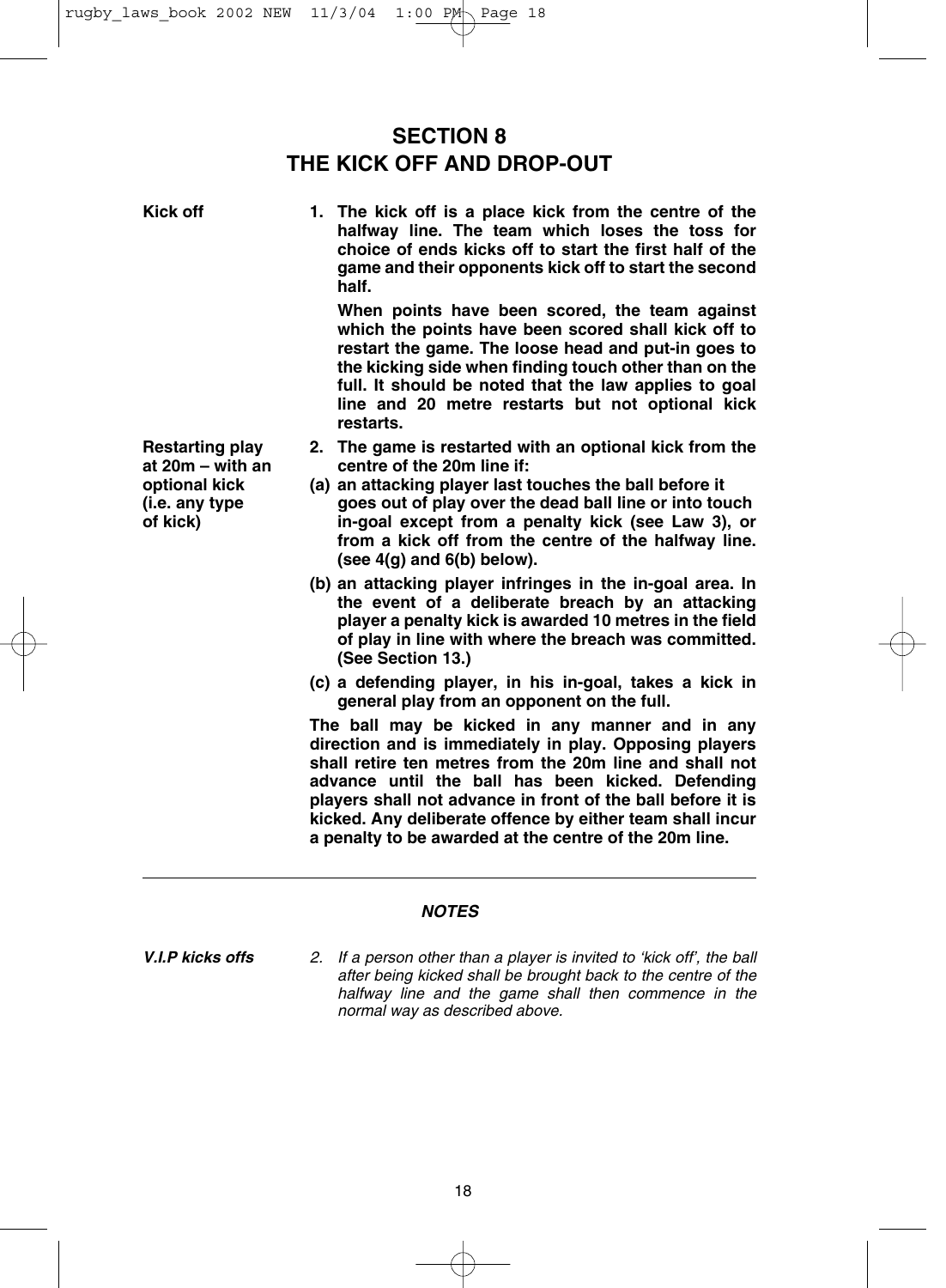*Section 8. The Kick off and Drop-out (continued)*

| - with drop-out<br>after unsuccessful<br>penalty | 3. If the ball goes dead in the opponents' in-goal from a<br>penalty kick (not necessarily a kick at goal) the game<br>is restarted with a drop-out by a defending player<br>from the centre of the 20m line. |
|--------------------------------------------------|---------------------------------------------------------------------------------------------------------------------------------------------------------------------------------------------------------------|
| Drop-out from<br><b>Goal line</b>                | 4. The game is restarted with a drop-out by a<br>defending player from the centre of his goal line if:                                                                                                        |
|                                                  | (a) a defending player last touches the ball before it<br>goes over the dead ball line or into touch in-goal.                                                                                                 |
|                                                  | (b) a defending player accidentally infringes in the<br>in-goal area.                                                                                                                                         |
|                                                  | (c) a defending player touches down in the in-goal<br>area.                                                                                                                                                   |
|                                                  | (d) a defending player in possession is tackled in the<br>in-goal area.                                                                                                                                       |
|                                                  | (e) a defending player kicks the ball into touch on<br>the full from his own in-goal.                                                                                                                         |
|                                                  | (f) a defending player kicks or passes the ball in his<br>own in-goal and the ball accidentally strikes an<br>opponent and goes into touch in-goal or over the<br>dead ball line.                             |
|                                                  | (g) the ball or a defending player carrying the ball<br>touches the referee, a touch judge or an<br>encroaching spectator in the in-goal area and<br>play is thereby irregularly affected.                    |
|                                                  | (h) the ball goes over the dead ball line or into touch<br>in-goal other than on the full from a kick off from<br>the centre of the halfway line.                                                             |
|                                                  | (i) where a kick is made dead by a defending<br>player straddling the dead ball line or touch in<br>goal line.                                                                                                |
| <b>Ball caught</b><br>in-goal                    | 5. See Law 2 of this Section re ball caught on the full<br>before being made 'dead in-goal'.                                                                                                                  |

#### *NOTES*

*Intentional breach 4. (b) If a defending player in his own in-goal is penalised for* an intentional breach of the law, the penalty is awarded *in the field of play, 10 metres from the goal line and opposite where the breach occurred. (See Section 13, para 1).*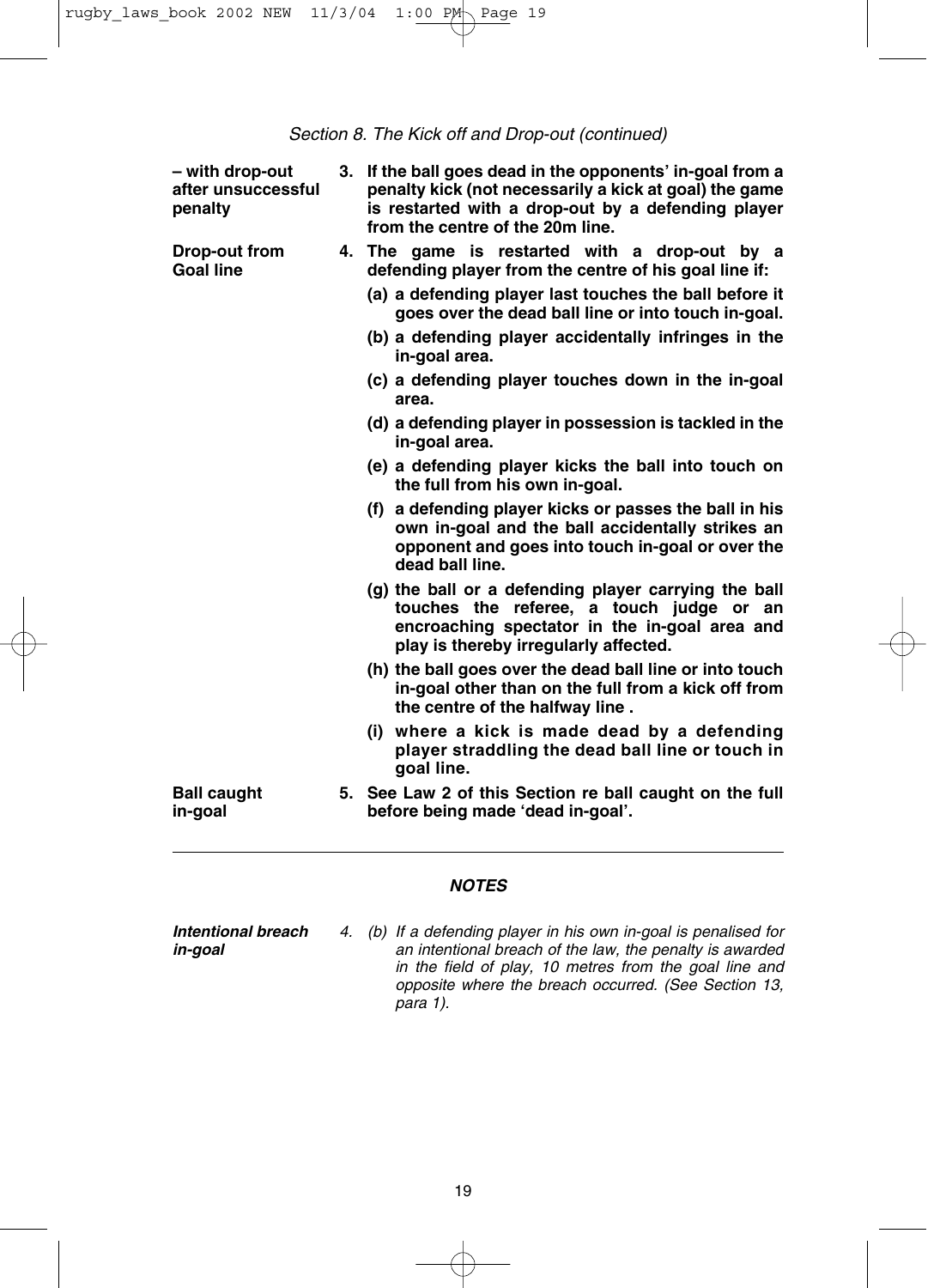| <b>Offences incurring</b><br>penalties - kicker | 6. A player who kicks off or drops-out shall be penalised<br>if he:-                                                                                                                                                                                                                                                                                                                                                                          |
|-------------------------------------------------|-----------------------------------------------------------------------------------------------------------------------------------------------------------------------------------------------------------------------------------------------------------------------------------------------------------------------------------------------------------------------------------------------------------------------------------------------|
|                                                 | (a) advances in front of the appropriate line before<br>kicking the ball.                                                                                                                                                                                                                                                                                                                                                                     |
|                                                 | (b) kicks the ball on the full over the touch line, touch<br>in-goal, or over the dead ball line.                                                                                                                                                                                                                                                                                                                                             |
|                                                 | (c) kicks the ball so that it fails to travel at least ten<br>metres forward in the field of play.                                                                                                                                                                                                                                                                                                                                            |
|                                                 | (d) kicks the ball other than in the prescribed<br>manner.                                                                                                                                                                                                                                                                                                                                                                                    |
| - other players                                 | 7. Any other player shall be penalised if he:-                                                                                                                                                                                                                                                                                                                                                                                                |
|                                                 | (a) willfully touches the ball from a kick off or drop-<br>out before it has travelled ten metres forward in<br>the field of play.                                                                                                                                                                                                                                                                                                            |
|                                                 | (b) runs in front of one of his own team who is<br>kicking off or dropping out.                                                                                                                                                                                                                                                                                                                                                               |
|                                                 | (c) approaches nearer than ten metres to the line<br>from which the kick is being taken when an<br>opponent is kicking off or dropping out.                                                                                                                                                                                                                                                                                                   |
| <b>Penalties -</b><br>where taken               | 8. A penalty kick resulting from an offence at the kick<br>off shall be taken from the centre of the halfway line.<br>Any penalty kick arising from the restarting of play<br>from the 20m line shall be taken from the centre of<br>that line.<br>A penalty kick resulting from any offence at the drop-<br>out from between the posts shall be taken from the<br>centre of the line drawn parallel to and ten metres<br>from the goal line. |
|                                                 |                                                                                                                                                                                                                                                                                                                                                                                                                                               |

*Section 8. The Kick off and Drop-out (continued)*

| <b>Players not</b><br>retiring 10m |  | 6. (a) If a kick to start or restart play is taken quickly and the<br>opposing players have not had adequate opportunity to<br>retire ten metres, they may be penalised if they wilfully<br>interfere with play before the ball travels ten metres<br>forward. If such interference is accidental a scrum shall<br>be formed but if the offending player has had adequate<br>opportunity to retire ten metres his offence must be<br>assumed to be deliberate. |
|------------------------------------|--|----------------------------------------------------------------------------------------------------------------------------------------------------------------------------------------------------------------------------------------------------------------------------------------------------------------------------------------------------------------------------------------------------------------------------------------------------------------|
| <b>Ball hits post</b>              |  | (b) Hitting the post or cross bar in flight does not negate the<br>breach                                                                                                                                                                                                                                                                                                                                                                                      |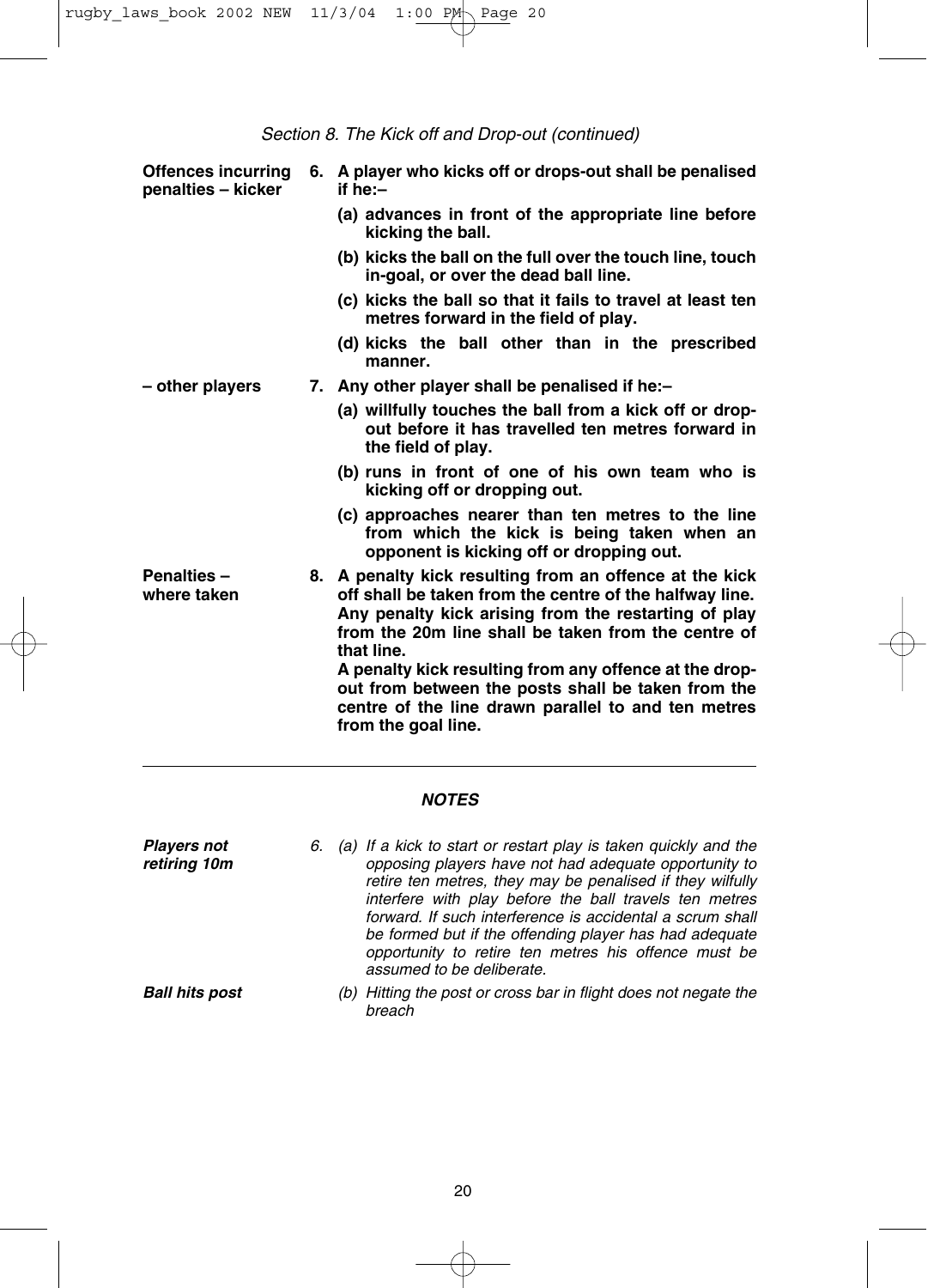$\sqrt{\text{rugby\_laws\_book 2002 NEW} \quad 11/3/04}$  1:00 PM Page 21

# **SECTION 9 TOUCH AND TOUCH IN-GOAL**

| <b>Ball in touch</b>                 |    | 1. The ball is in touch when it or a player in contact<br>with it touches the touch line or the ground beyond                                                                                                                                                                                                                                                                     |
|--------------------------------------|----|-----------------------------------------------------------------------------------------------------------------------------------------------------------------------------------------------------------------------------------------------------------------------------------------------------------------------------------------------------------------------------------|
| Tackled player in<br>touch on rising |    | the touch line or any object on or outside the touch<br>line except when a player, tackled in the field of play,<br>steps into touch as he regains his feet in which case<br>he shall play the ball in the field of play.                                                                                                                                                         |
| Jumping player<br>knocks ball back   |    | The ball is in touch if a player jumps from touch and<br>while off the ground touches the ball. The ball is not<br>in touch if during flight it crosses the touch line but<br>is knocked back by a player who is off the ground<br>after jumping from the field of play.                                                                                                          |
| Touch in-goal                        | 2. | The ball is in touch in-goal when it or a player in<br>contact with it touches the touch in-goal line, or any<br>object on or outside the touch in-goal line.                                                                                                                                                                                                                     |
| <b>Points of Entry</b>               | 3. | When a ball has entered touch or touch in-goal, the<br>point of entry shall be taken as the point at which the<br>ball first crossed the touch or touch in-goal line.                                                                                                                                                                                                             |
| <b>Ball back</b>                     | 4. | If the ball is kicked by or bounces off a player in a<br>forward direction (except from in-goal - Section 8<br>No.4 (e) and it goes into touch on the full, a scrum is<br>formed where contact with the ball was made except<br>after the fifth play-the-ball (but not nearer than<br>twenty metres to the touch line or ten (10) metres to<br>the goal line) – (see Section 12). |
| <b>Touch from</b><br>Penalty         | 5. | If the ball is kicked into touch from a penalty kick the<br>game is restarted by a free kick ten metres in-field<br>opposite the point of entry into touch. (see Section 13).                                                                                                                                                                                                     |
| Scrum on '20'                        | 6. | Other than as outlined in paras. 4 and 5 above, the<br>game is restarted after the ball has gone into touch<br>by forming a scrum twenty metres in-field opposite<br>the point of entry into touch but not nearer than ten<br>(10) metres to the goal line – (see Section 12).                                                                                                    |
|                                      | 7. | In all aspects of general play, a player who does not<br>deliberately play at the ball (eg. ricochet or rebound)<br>will not be disadvantaged by a consequent restart of<br>play when the ball has gone dead or into touch.                                                                                                                                                       |

| Player not "object"                 |  | 1. and 2. A player is not considered to be an "object". For<br>example, the ball is not in touch when the player in<br>possession, himself being in the field of play, is in contact<br>with another player who is in touch.           |
|-------------------------------------|--|----------------------------------------------------------------------------------------------------------------------------------------------------------------------------------------------------------------------------------------|
| Ball Dead                           |  | 1. Where the ball which is stationary in the field of play or the in-<br>goal area comes in contact with a player in touch, touch in-<br>goal or over the dead ball line, the ball is deemed to have<br>been made dead by that player. |
| Dead Ball line restarts             |  | Should a kick be made dead by a defending player<br>straddling the dead ball line or touch in-goal line, play will<br>restart with a goal line drop-out.                                                                               |
| <b>Corner post</b><br>touch in-goal |  | 2. A corner post placed at the intersection of a touch line and<br>a goal line is in touch in-goal. It is a duty of a touch judge to<br>replace a corner post which is displaced during the game.                                      |
|                                     |  | 3. See Section 8. No.4 (e) in respect of kicking into touch on the<br>full from in-goal.<br>ດ-1                                                                                                                                        |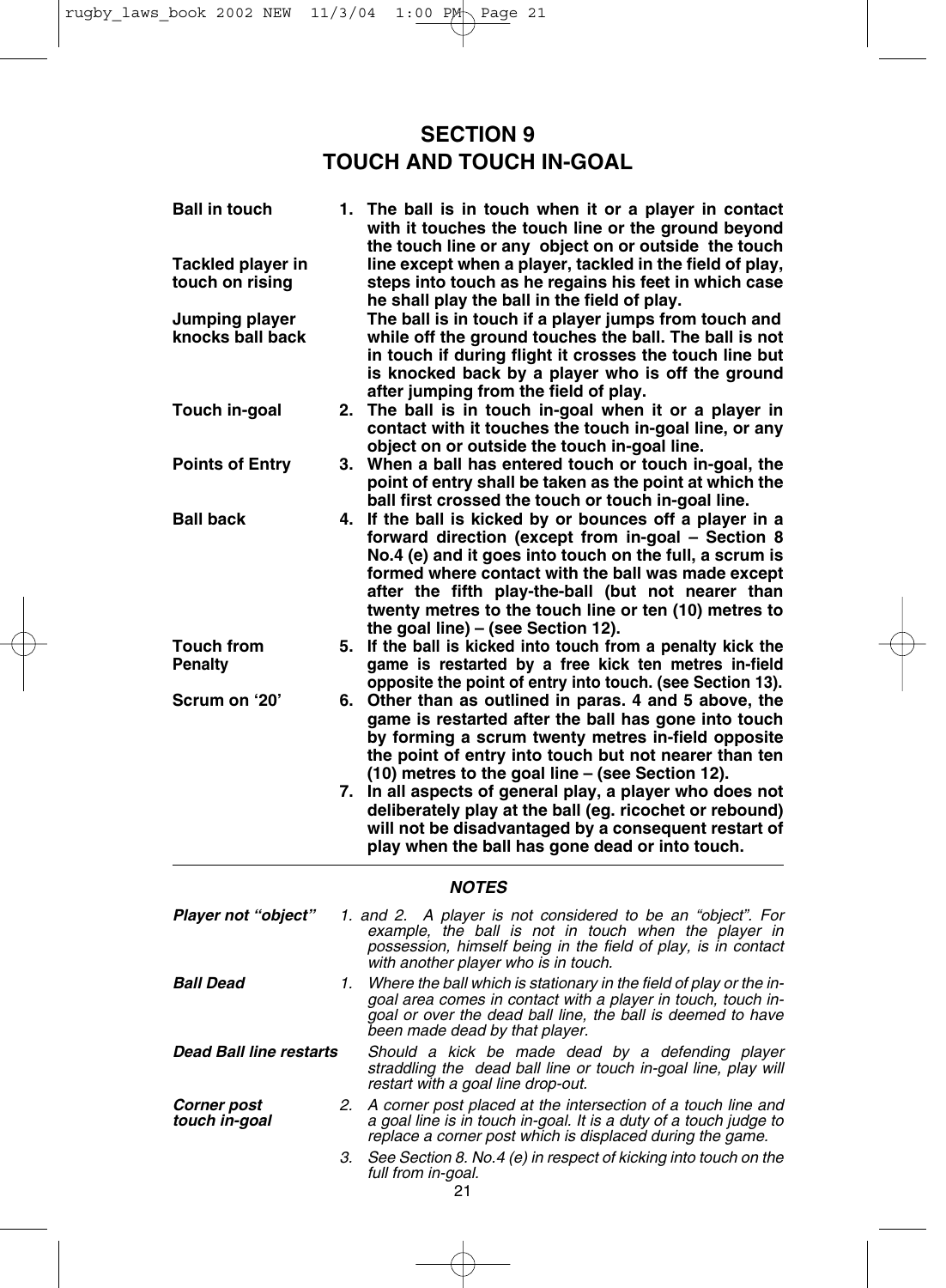### **SECTION 10 KNOCK-ON AND FORWARD PASS**

| <b>Deliberate</b>       | 1. A player shall be penalised if he deliberately knocks<br>on or passes forward.                                                                                                                                                                                                                              |
|-------------------------|----------------------------------------------------------------------------------------------------------------------------------------------------------------------------------------------------------------------------------------------------------------------------------------------------------------|
| Accidental              | 2. If, after knocking-on accidentally, the player<br>knocking-on regains or kicks the ball before it<br>touches the ground, a goal post, cross bar or an<br>opponent, then play shall be allowed to proceed.<br>Otherwise play shall stop and a scrum shall be<br>formed except after the fifth play-the-ball. |
| Charge-down             | 3. To charge-down a kick is permissible and is not a<br>knock-on.                                                                                                                                                                                                                                              |
| <b>Heading the ball</b> | 4. It is illegal to head the ball in a forward direction.                                                                                                                                                                                                                                                      |

| <b>Direction of Pass</b>                   | 1. The direction of a pass is relative to the player making it and<br>not to the actual path relative to the ground. A player running<br>towards his opponents' goal line may throw the ball towards<br>a colleague who is behind him but because of the thrower's<br>own momentum the ball travels forward relative to the<br>ground. This is not a forward pass as the thrower has not<br>passed the ball forward in relation to himself. This is<br>particularly noticeable when a running player makes a high,<br>lobbed pass. |
|--------------------------------------------|------------------------------------------------------------------------------------------------------------------------------------------------------------------------------------------------------------------------------------------------------------------------------------------------------------------------------------------------------------------------------------------------------------------------------------------------------------------------------------------------------------------------------------|
| <b>Scrum for</b><br><b>Forward Pass</b>    | A forward pass in a passing movement is invariably caused<br>by misjudgment and is rarely a deliberate offence. Play is<br>restarted with a scrum after an accidental infringement.                                                                                                                                                                                                                                                                                                                                                |
| <b>Penalty for some</b><br>forward passes  | If the Referee is of the opinion that a player in giving a<br>forward pass must have been well aware that the catcher<br>was in front of him then the referee is justified in ruling that<br>the ball has been deliberately thrown forward.                                                                                                                                                                                                                                                                                        |
| <b>Ball is blown or</b><br>bounces forward | If the ball is passed correctly but bounces forward or is blown<br>forward by the wind, there is no infringement and play should<br>continue.                                                                                                                                                                                                                                                                                                                                                                                      |
| Knock-on over<br><b>Goal line</b>          | After a player, from the field of play, knocks on into his<br>opponent's in-goal area and he or a colleague touches down,<br>play is restarted with a scrum where the knock-on occurred,<br>except after a play-the-ball subject to Section 12, Law 10.                                                                                                                                                                                                                                                                            |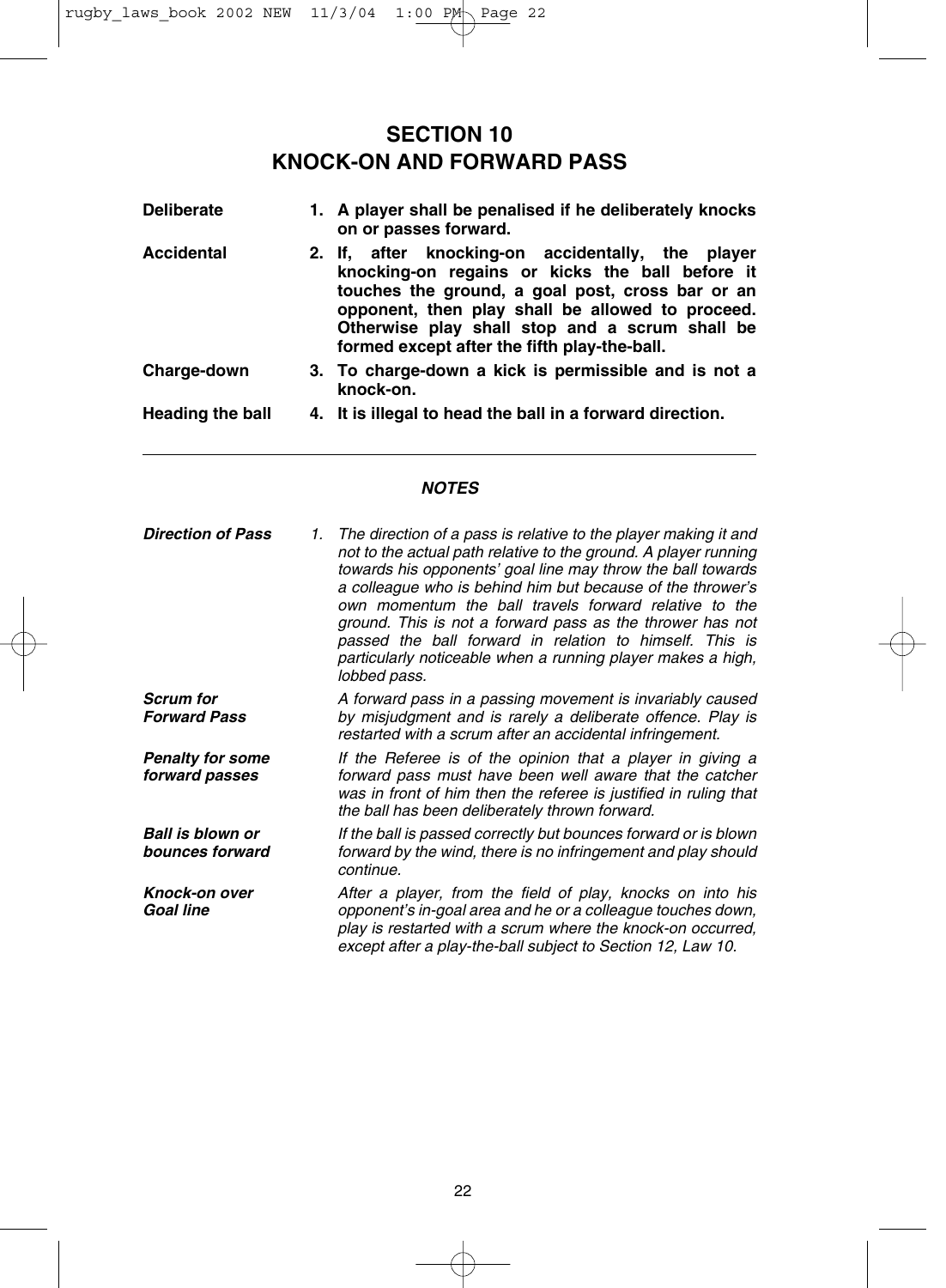## **SECTION 11 THE TACKLE AND PLAY-THE-BALL**

| Tackle player<br>in possession     | 1. A player in possession may be tackled by an<br>opposing player or players. It is illegal to tackle or<br>obstruct a player who is not in possession.                                 |
|------------------------------------|-----------------------------------------------------------------------------------------------------------------------------------------------------------------------------------------|
| When tackled:<br><b>Grounded</b>   | 2. A player in possession is tackled:<br>(a) when he is held by one or more opposing players<br>and the ball or the hand or arm holding the ball<br>comes into contact with the ground. |
| <b>Upright</b>                     | (b) when he is held by one or more opposing players<br>in such a manner that he can make no further<br>progress and cannot part with the ball.                                          |
| <b>Succumbing</b>                  | (c) when, being held by an opponent, the tackled<br>player makes it evident that he has succumbed to<br>the tackle and wishes to be released in order to<br>play the ball.              |
| Hand on player<br>already grounded | (d) when he is lying on the ground and an opponent<br>places a hand on him.                                                                                                             |

| <b>Foul "throws"</b>            |    |                                                                                                                                                                                                                                                                                                                                                                                                                                                                   | 1. (a) A tackler must not make use of any special "holds" or<br>"throws" which are likely to cause injury or use his knees<br>in the tackle. It is permissible for a tackler to bring a<br>player in possession of the ball to the ground by pulling<br>him over the outstretched leg provided he is holding the<br>player with both arms before there is any contact with<br>the leg. |
|---------------------------------|----|-------------------------------------------------------------------------------------------------------------------------------------------------------------------------------------------------------------------------------------------------------------------------------------------------------------------------------------------------------------------------------------------------------------------------------------------------------------------|----------------------------------------------------------------------------------------------------------------------------------------------------------------------------------------------------------------------------------------------------------------------------------------------------------------------------------------------------------------------------------------|
| Mid-air tackle                  |    |                                                                                                                                                                                                                                                                                                                                                                                                                                                                   | 1. (b) It is illegal to tackle an opposing player attempting to<br>field a kick whilst the player is in mid-air. The catcher<br>must have returned to the ground before being tackled.<br>(See Section 15.).                                                                                                                                                                           |
| <b>Moving tackled</b><br>player | 2. |                                                                                                                                                                                                                                                                                                                                                                                                                                                                   | (a) Where opponents do not make a tackle effective in the<br>quickest possible manner but attempt to push, pull or<br>carry the player in possession, it is permissible for<br>colleagues of the tackled player to lend their weight in<br>order to avoid losing ground. Immediately this happens<br>the referee should call "Held".                                                   |
|                                 |    |                                                                                                                                                                                                                                                                                                                                                                                                                                                                   | 2. (b) Where the tackled player is held in an upright position,<br>the ball shall not be played before the referee indicates<br>that the tackle has been effected.                                                                                                                                                                                                                     |
| <b>Broken tackle</b>            |    | Where the player in possession is brought to the ground, a<br>tackle is not effective if the hold on the player in possession<br>is broken before he is grounded. Before allowing play to<br>proceed, referees should be sure in their own minds that the<br>tackle was indeed broken otherwise the tackler who, playing<br>in the true spirit of the game, releases the tackled player<br>immediately he is brought to the ground, may be unfairly<br>penalised. |                                                                                                                                                                                                                                                                                                                                                                                        |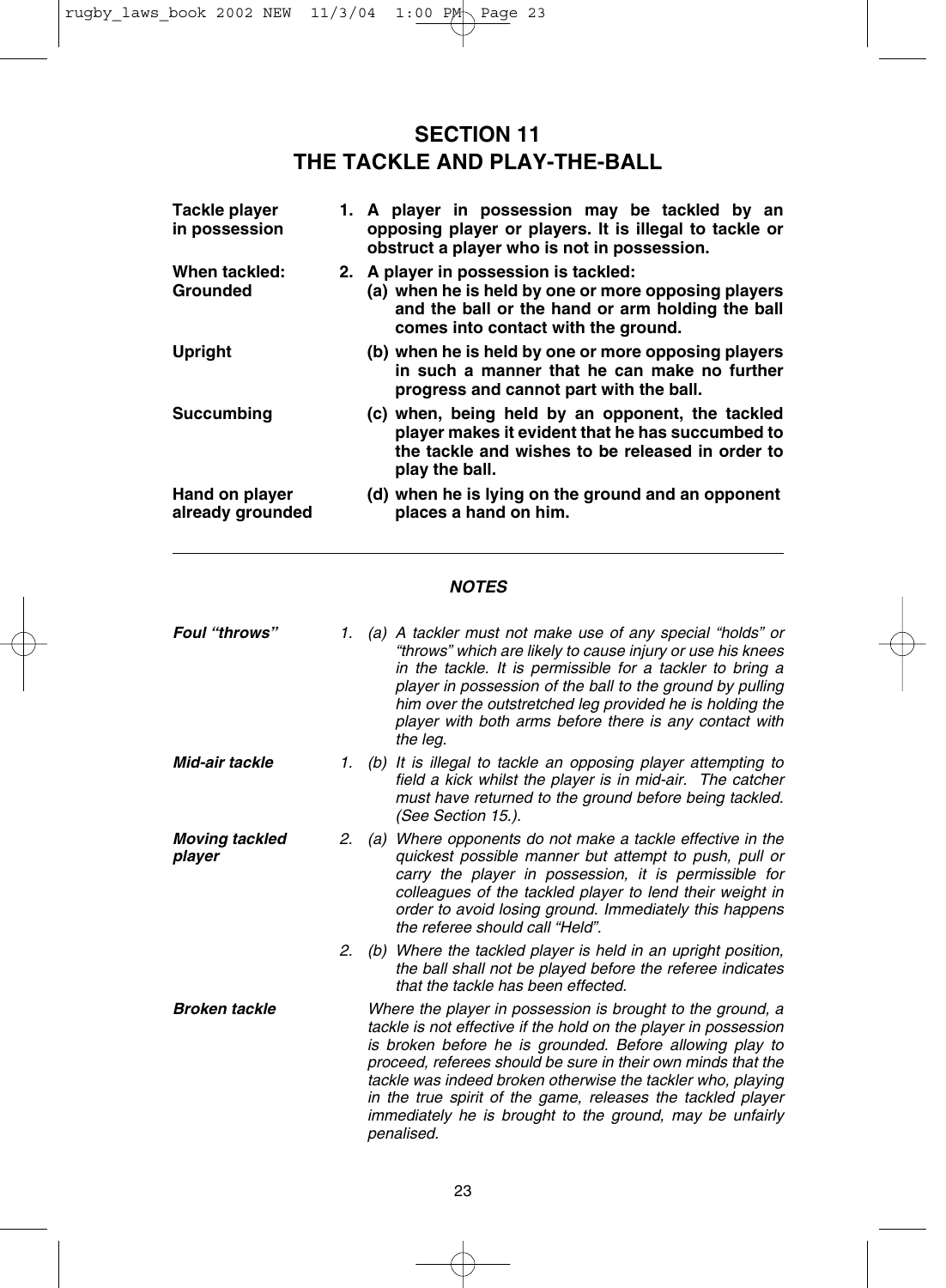| No moving of<br>tackled player                 | 3. Once a player in possession has been tackled it is<br>illegal for any player to move or try to move him from<br>the point where the tackle is effected.                                                                                                                                                                      |
|------------------------------------------------|---------------------------------------------------------------------------------------------------------------------------------------------------------------------------------------------------------------------------------------------------------------------------------------------------------------------------------|
| <b>Voluntary tackle</b>                        | 4. A player in possession shall not deliberately and<br>unnecessarily allow himself to be tackled by<br>voluntarily falling to the ground when not held by an<br>opponent. If a player drops on a loose ball he shall<br>not remain on the ground waiting to be tackled if he<br>has time to regain his feet and continue play. |
| <b>Sliding tackle</b>                          | 5. If a tackled player, because of his momentum slides<br>along the ground, the tackle is deemed to have been<br>effected where his slide ends. (See Section 6, 3(c).)                                                                                                                                                          |
| <b>Verbal instructions</b><br>to resolve doubt | 6. If any doubt arises as to a tackle, the Referee should<br>give a verbal instruction to "play on" or shout "held"<br>as the case may be.                                                                                                                                                                                      |

#### *NOTES*

*Succumbing to tackle 2 (c) A player who is held and wishes to play the ball can make it evident that he has succumbed to the tackle by grounding the ball. It is to his advantage to do this to avoid the possibility of another opponent attempting to complete the tackle.*





*When an attacking player is tackled within easy reach of the goal line he should be penalised if he makes a second movement to place the ball over the line for a try.*

*If an attacking player in possession is brought down near the goal line and the ball is not grounded it is permissible to place the ball over the line for a try. In this case the tackle has not been completed.*



*Player marking dives on the ball* *4. If the player marking the tackled player at the play-the-ball dives behind the tackled player in order to drop on the ball as it is heeled, he is guilty of a voluntary tackle and should be penalised. If there is no acting half back it is permissible for a player to dive behind the tackled player and drop on the ball after it has been heeled provided that, unless tackled, he immediately regains his feet.*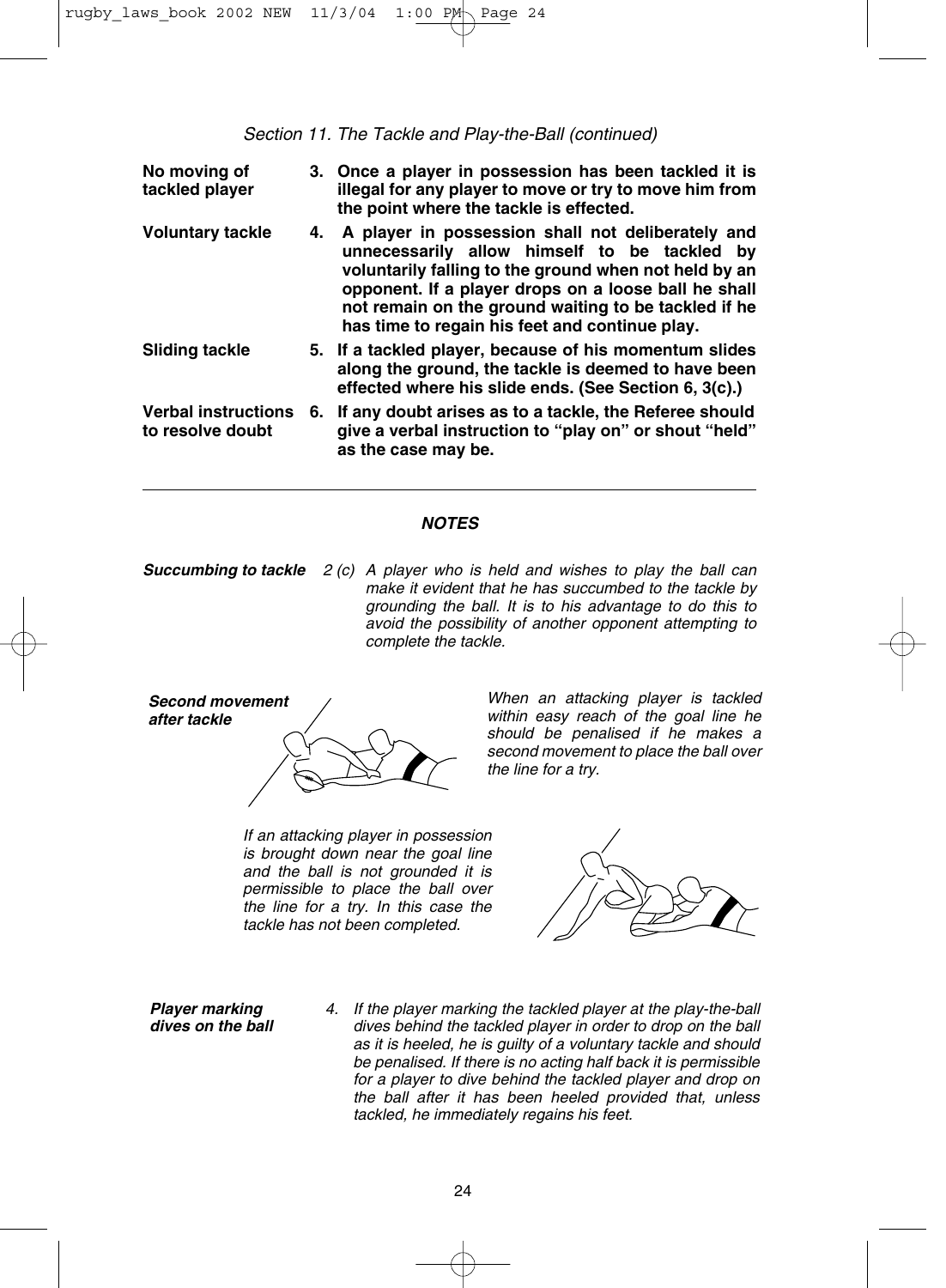| 7. (a) A team in possession of the ball shall be allowed<br>five successive play-the-balls. A handover shall<br>occur AFTER the fifth tackle in the following<br>circumstances.<br>The team is tackled a sixth time.<br>i.,                                                         |
|-------------------------------------------------------------------------------------------------------------------------------------------------------------------------------------------------------------------------------------------------------------------------------------|
|                                                                                                                                                                                                                                                                                     |
|                                                                                                                                                                                                                                                                                     |
| ii. The team in possession commits an accidental<br>breach for which a scrum would normally be set.                                                                                                                                                                                 |
| iii. A player is held up in the opponent's in-goal.                                                                                                                                                                                                                                 |
| iv. The ball is kicked into touch on the full.                                                                                                                                                                                                                                      |
| The handover will occur either at the point of the sixth<br>tackle or where the scrum would normally be set - but,<br>in the latter case, not closer than twenty metres from touch.                                                                                                 |
| The play-the-ball for this purpose shall not be counted<br>for the purposes of the tackle count and shall operate<br>as provided for in Law 10 of this Section.                                                                                                                     |
| 7. (b) Where an accidental breach occurs (knock-on,                                                                                                                                                                                                                                 |
| forward pass) and possession changes hands,<br>the following tackle will be<br>a zero<br>tackle.<br>notwithstanding that the team gaining possession<br>may have gained a territorial advantage.                                                                                    |
| Losing possession 8. A tackled player shall not intentionally part with the<br>ball other than by bringing it into play in the<br>prescribed manner. If, after being tackled, he<br>accidentally loses possession, a scrum shall be<br>formed except after the fifth play-the-ball. |
| <b>Accidental breach</b>                                                                                                                                                                                                                                                            |

| Point of<br>infringement          |    | 7. For the purpose of this Law the point of infringement in the case of a<br>kick into touch on the full shall be the point from which the ball was<br>kicked.                                                                                                                                                                                                                                                                                                                                                                                                                                                                                                                  |
|-----------------------------------|----|---------------------------------------------------------------------------------------------------------------------------------------------------------------------------------------------------------------------------------------------------------------------------------------------------------------------------------------------------------------------------------------------------------------------------------------------------------------------------------------------------------------------------------------------------------------------------------------------------------------------------------------------------------------------------------|
| Indicating last tackle            |    | The referee shall indicate the fifth tackle by raising one arm vertically<br>with fingers and thumb out-stretched and the sixth tackle by blowing<br>his whistle, not to stop the game, but as a signal to the players that<br>the ball has to be released for the opponents to play the ball.                                                                                                                                                                                                                                                                                                                                                                                  |
| <b>Opponent "touches"</b><br>ball |    | By 'touching' the ball is meant intentionally playing it with<br>any part of the person when it is not held by an opposing player. A<br>ricochet or rebound does not count as a 'touch'.                                                                                                                                                                                                                                                                                                                                                                                                                                                                                        |
| Charging down                     |    | Charging down a kick counts as a 'touch'.                                                                                                                                                                                                                                                                                                                                                                                                                                                                                                                                                                                                                                       |
| Cancels count                     |    | 'Touching' the ball cancels the count of play-the-balls and the next<br>tackle counts as the first of six.                                                                                                                                                                                                                                                                                                                                                                                                                                                                                                                                                                      |
| Losing possession                 | 8. | If a tackled player loses possession of the ball at the moment of<br>impact with an opponent or with the ground, play shall proceed<br>unless stopped for some other reason, e.g. the ball has been<br>knocked forward. A player in possession brought to his knees or<br>brought to the ground on his back may still pass the ball – provided<br>he has not made it evident that he has succumbed to the tackle. He<br>should not be wrongly penalised otherwise all players will become<br>reluctant to pass the ball as the tackle nears completion in case they<br>too are penalised. The continuity of play would consequently be<br>adversely and unnecessarily affected. |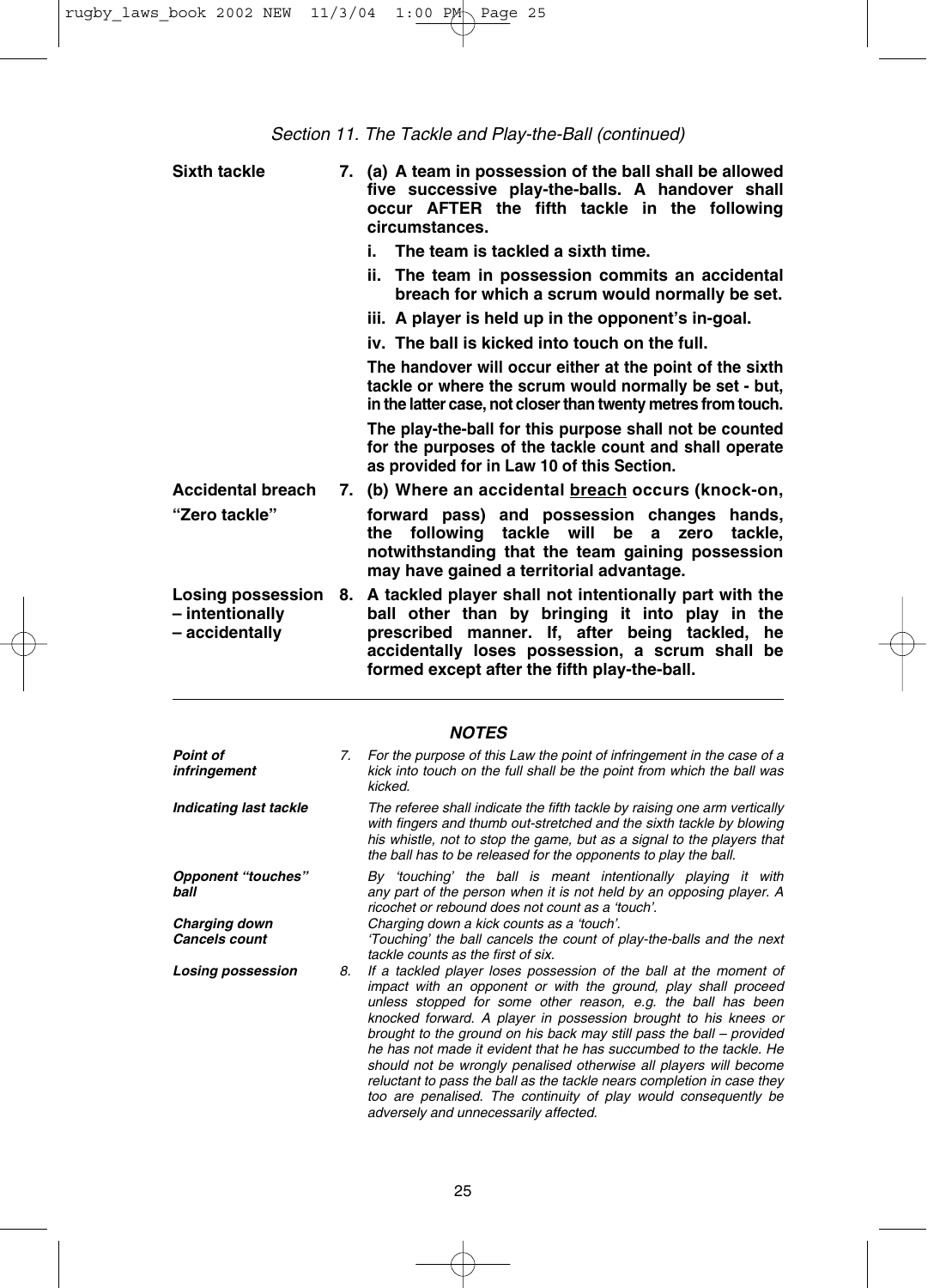| "Stealing" from<br>tackled player     | 9. Once a tackle has been completed, no player shall<br>take or attempt to take the ball from the tackled<br>player.                                                                                                                                  |
|---------------------------------------|-------------------------------------------------------------------------------------------------------------------------------------------------------------------------------------------------------------------------------------------------------|
|                                       | 10. The play-the-ball shall operate as follows.                                                                                                                                                                                                       |
| Release tackled<br>player immediately | (a) The tackled player shall be immediately released<br>and shall not be touched until the ball is in play.                                                                                                                                           |
| <b>Regain feet</b>                    | (b) The tackled player shall without delay regain his<br>feet where he was tackled, lift the ball clear of the<br>ground, face his opponent's goal line and drop or<br>place the ball on the ground in front of his<br>foremost foot.                 |
| <b>Player marking</b>                 | opponent may take up the position<br>(c) One<br>immediately opposite the tackled player.<br>(d) The tackled player may not play the ball before<br>the players effecting the tackle have had time to<br>clear the ruck.                               |
| <b>Play with foot</b>                 | (e) When the ball touches the ground it must be<br>heeled (i.e. backwards) by the tackled player. The<br>ball must not be kicked or heeled by the player<br>marking him.<br>The ball is in play when it has been played<br>backward.                  |
| <b>Acting halfback</b>                | (f) A player of each team, to be known as the acting<br>halfback, may stand immediately and directly<br>behind his own player taking part in the play-the-<br>ball and must remain in this position, until the<br>play-the-ball movement is complete. |

#### *NOTES*

| <b>Stealing ball</b> | 9. | Where a player steals the ball from a player on whom he is effecting<br>a tackle, play will be allowed to continue. Where two or more players<br>are effecting the same tackle - irrespective of whether all but one<br>"drops off" the tackle, and the ball is subsequently taken from the<br>tackled player, a penalty will be awarded against the player or players<br>effecting the tackle. |
|----------------------|----|-------------------------------------------------------------------------------------------------------------------------------------------------------------------------------------------------------------------------------------------------------------------------------------------------------------------------------------------------------------------------------------------------|
|                      |    | <b>Disputed possession</b> 10. (a) If any doubt arises as to which player should play-the-<br>ball (ie possession is disputed) the referee should call                                                                                                                                                                                                                                          |

*ball (ie possession is disputed) the referee should call "…'s ball" naming the team in possession. In the case of a player lying on the ground and not holding the ball with both hands or arms, circumstances may arise where there is some doubt as to whether he is "in possession". If with hand or arm he is fairly clasping the ball to some other part of his person then he is "in possession".*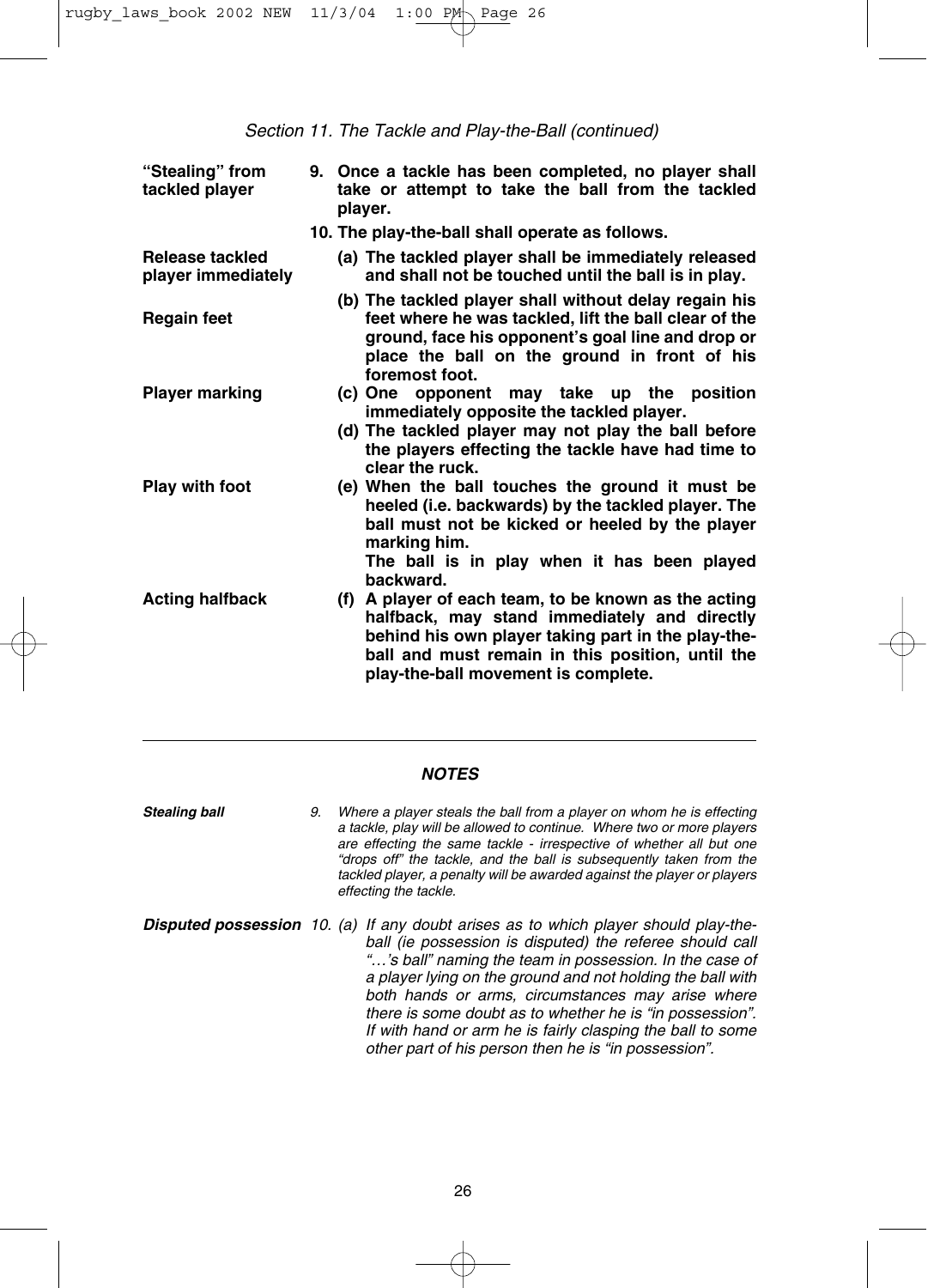**Retire at play-** (g) players of the side not in possession other than<br>the-ball and the player taking part in the play-the-ball and the the player taking part in the play-the-ball and the **acting half back are out of play if they fail to retire ten (10) metres from the point at which the ball is played or to their own goal lines. Players of the side in possession other than the player taking part in the play-the-ball and the acting halfback must retire behind their players involved in the play-the-ball or to their own goal line.**

**(h) having retired the distance prescribed in the preceding paragraph no player of the team not in possession may advance until the ball has cleared the ruck. A player who is out of play may again take part in the game when the advantage gained by not retiring has been lost.**

| Interfering with heel                |        | The tackler who is on the opponent's side of the player<br>should remove himself as quickly as possible so as not<br>to interfere with the heel. If he does interfere he should<br>be penalised.                                                                                                        |
|--------------------------------------|--------|---------------------------------------------------------------------------------------------------------------------------------------------------------------------------------------------------------------------------------------------------------------------------------------------------------|
| <b>Regain feet</b>                   |        | 10. (b) No part of the tackled player's person other than his feet<br>should be in contact with the ground when he releases<br>the ball.                                                                                                                                                                |
| <b>Not lifting the</b><br>ball clear |        | A tackled player, failing to lift the ball clear of the ground<br>when regaining his feet, is to be penalised.                                                                                                                                                                                          |
| Accidental<br>deflection             |        | 10. (e) When a tackled player attempts to play the ball<br>backwards but accidentally deflects the ball forward, a<br>scrum ensues with the<br>non-offending<br>team<br>having the loose head<br>and put-in.                                                                                            |
| <b>Acting halfback</b>               | 10.(f) | <i>震災</i><br>第17<br>Two players take part in<br>the play-the-ball. All other<br>players except the 'acting<br>halfbacks' are onside if<br>they retire the prescribed<br>distance.<br>The acting<br>halfbacks must take up a<br>position immediately and directly behind the player<br>playing the ball. |
| No marker                            | 10.(f) | If no marker takes up a position opposite the tackled<br>player and no acting halfback is present the ball is<br>deemed to be "clear" immediately it is heeled by the<br>tackled player, who may immediately regain possession<br>and play on.                                                          |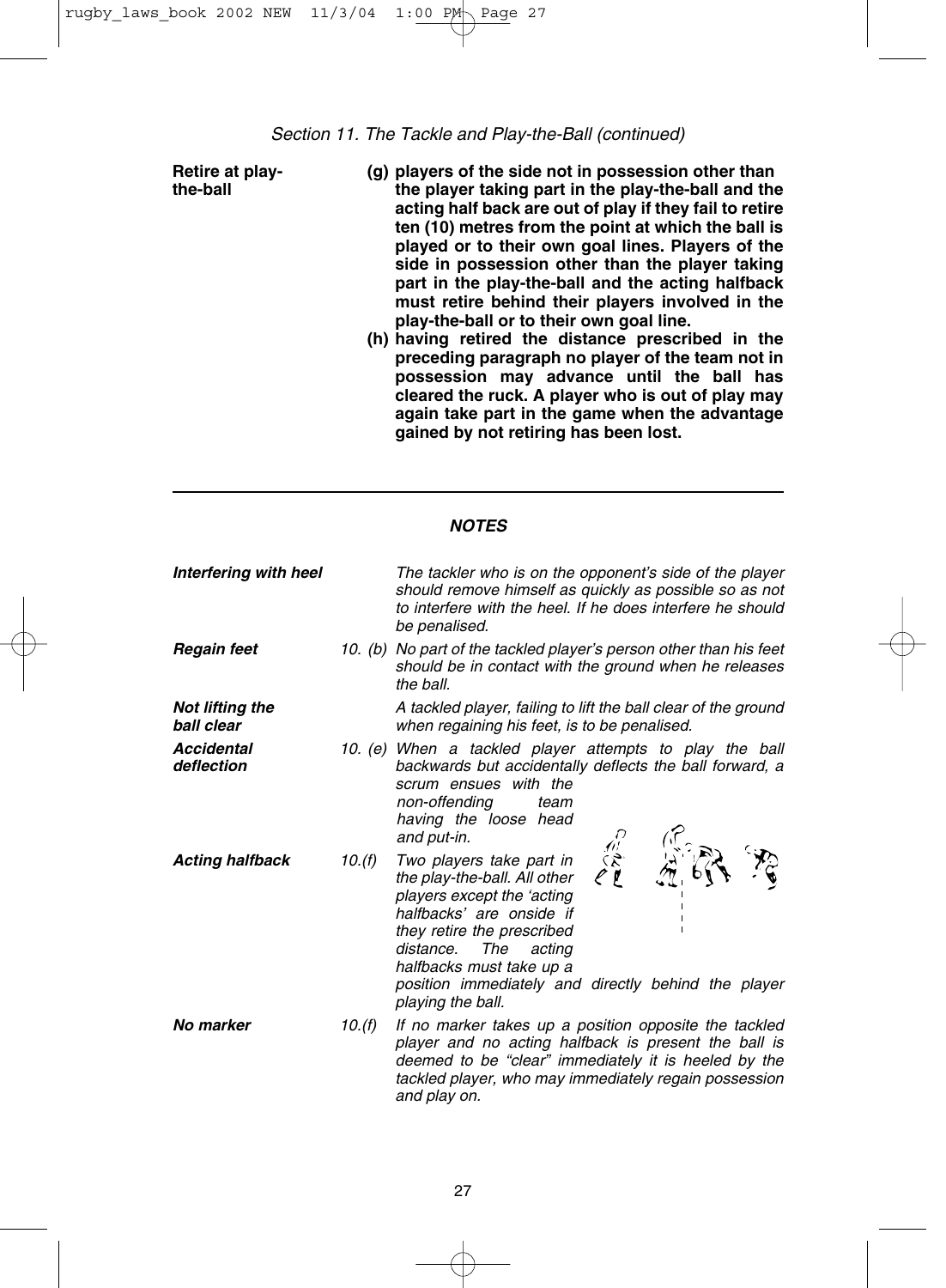| <b>Speed essential</b>               | 11. The play-the-ball must be performed as quickly as<br>possible. Any player who intentionally delays the<br>bringing of the ball into play shall be penalised.     |
|--------------------------------------|----------------------------------------------------------------------------------------------------------------------------------------------------------------------|
| Tackling on or<br>near the goal line | 12. If part of the tackled player is on or over the goal line<br>but the ball is in the field of play the tackled player<br>shall play the ball where the ball lies. |
|                                      | If a player is tackled in an upright position bestriding<br>the goal line he is deemed to be tackled in the in-goal<br>area.                                         |

| <b>Penalise intentional</b><br>interference | 10.(g) | If the ball is played quickly, all players will not<br>necessarily have time to retire the prescribed distance.<br>They should be penalised only if they intentionally<br>interfere with play – either actively or passively.                                                                                                                             |
|---------------------------------------------|--------|-----------------------------------------------------------------------------------------------------------------------------------------------------------------------------------------------------------------------------------------------------------------------------------------------------------------------------------------------------------|
| Accidental<br>interference                  |        | If the interference with play is accidental, a scrum<br>should be formed. Interference should not be considered<br>accidental when the player concerned has had<br>opportunity to remove himself from the area in which play<br>is taking place.                                                                                                          |
| Off side player<br>raising hands            |        | A player who realises he is out of play and is near play<br>should raise his hands above his head. Taking this action<br>does not, however, exonerate him from penalty if he<br>interferes with play and the referee feels that he could<br>have avoided such interference.                                                                               |
| Indicating ten metres                       |        | The Referee should usually position himself ten metres<br>behind and to one side of the point at which the ball is<br>played as a guide to the team not in possession. If<br>tackling is excessively keen or play is unnecessarily<br>rough, the referee may forsake the ten metres position in<br>order to be nearer the players involved in the tackle. |
| Out of play:<br>play-the-ball               |        | 10. (h) Any player who is in front of the kicker in<br>general play is not permitted to advance beyond the<br>point of the play-the-ball until the ball has gone past the<br>off side player.                                                                                                                                                             |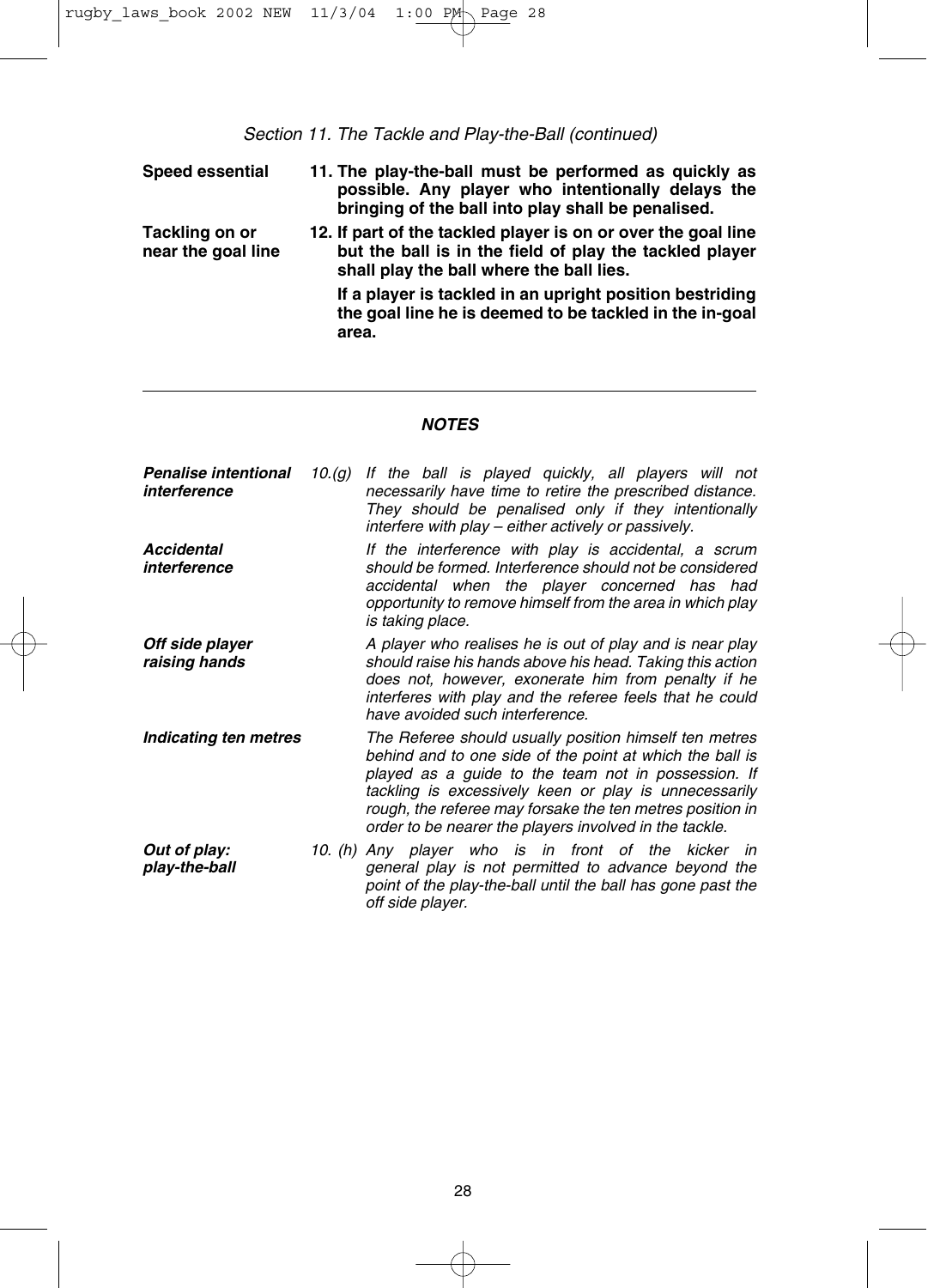**SECTION 12 THE SCRUM When formed 1. A scrum is formed to restart play whenever play is not being restarted with a kick off, a drop-out (Section 8), a penalty kick (Section 13) or a play-theball (Section 11). Formation of 2. To form a scrum not more than three forwards of Scrum either team shall interlock arms and heads and create a clear tunnel at right angles to the touch line. The forward in the centre of a front row (i.e. the hooker) shall bind with his arms over the shoulders of the two supporting forwards. Not more than two second row forwards on each team shall pack behind their respective front rows by interlocking arms and placing their heads in the two spaces between the hooker and his front row forwards. The loose forward of each team shall pack behind his second row forwards by placing his head in the space between them. All forwards must pack with their bodies and legs at right angles to the tunnel and the upper parts of their bodies horizontal. Once the ball has been put in the scrum no other player can lend his weight to it. Scrums Both prop forwards- on the side where the ball is put into the scrum, MUST have their outside feet forward and the halfback must feed the ball into the scrum using the space between their feet. All players must remain in the scrum until the ball is out of the scrum. Number of backs 3. No more than six players on each team shall assist in and players in scrum the formation of a scrum and when the ball is in the scrum no more than seven players of each team shall act as backs.** *NOTES Attacking player 1. When an attacking player, in possession of the ball, is unable to ground the ball in the opponent's in-goal, play is restarted with a play-the-ball ten metres from the goal line opposite where the player was held. The attacking player held up will play the ball and the tackle count will continue except after the fifth play the ball when play will restart with a handover (Section 11, Law 7). Loose Arm 2. Referees must ensure that a hooker does not pack with a loose arm. Depleted pack 3. The 3-2-1 formation is compulsory if six forwards pack down. If injuries deplete the team, the back three forwards may be withdrawn to give 3-2-0, 3-1-0 or 3-0-0 formations (subject to there being no more than seven backs – see para 3 above). There should always be at least three forwards packing down. Forward withdrawing 3. A forward may detach himself from the scrum at any time provided there are not already seven players acting as backs on his team. If the ball emerges from the scrum between the legs of the second row forwards, the loose forward may*

rugby laws book 2002 NEW  $11/3/04$  1:00 PM Page 29

*detach himself from the scrum and pick up the ball.*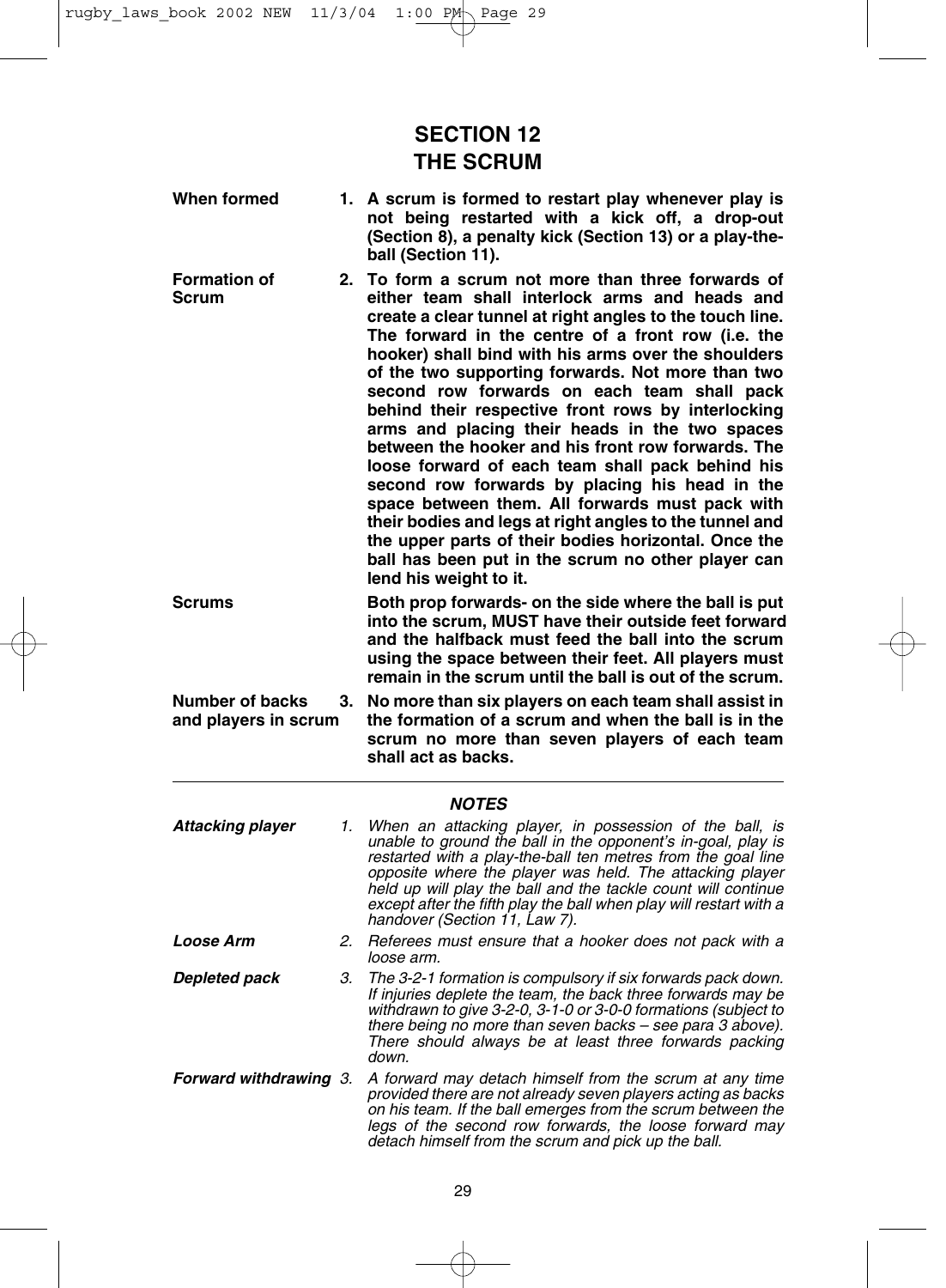*Section 12. The Scrum (continued)*

|              | <b>Pushing</b>                  |    | 4. It is permissible for forwards to push once the scrum<br>has been correctly formed but if it moves an<br>appreciable distance to the disadvantage of any one<br>team before the ball is put in then the Referee shall<br>order the scrum to reform in its original position.                                                                                                                                                                                                                                                                                                                                                                                                                                                                                                                                                                                                                                                                                                                                                                             |
|--------------|---------------------------------|----|-------------------------------------------------------------------------------------------------------------------------------------------------------------------------------------------------------------------------------------------------------------------------------------------------------------------------------------------------------------------------------------------------------------------------------------------------------------------------------------------------------------------------------------------------------------------------------------------------------------------------------------------------------------------------------------------------------------------------------------------------------------------------------------------------------------------------------------------------------------------------------------------------------------------------------------------------------------------------------------------------------------------------------------------------------------|
|              | Loose Head<br>and Put-in        |    | 5. (a) At the scrum, the non-offending team shall have<br>the loose head and put-in.<br>(b) In the case of a mutual infringement, the<br>attacking team shall have the loose head and the<br>put-in.<br>(c) Where the ball is kicked from the start or a restart<br>of play and finds touch other than on the full after<br>travelling the prescribed distance the kicking<br>team shall be deemed to be the non-offending<br>team.<br>(d) Where a player kicks the ball in general play from<br>any point in the area bounded by his own dead<br>ball line, 40 metre line and the touch lines and the<br>ball finds touch, otherwise than on the full, at a<br>point on the touchline between the opponents' 20<br>metre line and goal line the kicker's team shall be<br>deemed to be the non-offending team.<br>(e) Where a player kicks or passes the ball in general<br>play and the ball enters touch after accidentally<br>striking an opponent the team of the player who<br>passed or kicked the ball shall be deemed to be<br>the offending team. |
| <b>Scrum</b> | Put-in or<br><b>Feeding the</b> |    | 6. (a) The ball shall be put into the scrum from the<br>Referee's side by holding it in a horizontal<br>position with a point in each hand and rolling it<br>along the ground into the tunnel formed by the<br>opposing front row forwards.<br>(b) The ball shall not be put in before the scrum has<br>been correctly formed.<br>(c) There shall be no undue delay in putting the ball<br>into the scrum.<br>(d) The player putting the ball in shall not hesitate or<br>dummy and after putting it in he shall immediately<br>retire behind his own pack of forwards.                                                                                                                                                                                                                                                                                                                                                                                                                                                                                     |
|              |                                 |    | <b>NOTES</b>                                                                                                                                                                                                                                                                                                                                                                                                                                                                                                                                                                                                                                                                                                                                                                                                                                                                                                                                                                                                                                                |
|              | <b>Pushing</b>                  | 4. | To avoid unnecessary reforming of scrums, the Referee<br>should restrain the opposing packs from joining together until<br>the ball is available and can be put into the scrum without<br>delay.                                                                                                                                                                                                                                                                                                                                                                                                                                                                                                                                                                                                                                                                                                                                                                                                                                                            |
|              | <b>Offending Team</b>           | 5. | The 'offending' team is the team which stops the play by a<br>forward pass, knock-on, kick to touch, etc.                                                                                                                                                                                                                                                                                                                                                                                                                                                                                                                                                                                                                                                                                                                                                                                                                                                                                                                                                   |
|              |                                 |    | If, following a mutual infringement, a scrum is formed exactly<br>on the halfway line the team last in possession of the ball in<br>play is deemed to be the 'non-offending' team.                                                                                                                                                                                                                                                                                                                                                                                                                                                                                                                                                                                                                                                                                                                                                                                                                                                                          |
|              |                                 |    | (For notes re Law 6 see page 31)                                                                                                                                                                                                                                                                                                                                                                                                                                                                                                                                                                                                                                                                                                                                                                                                                                                                                                                                                                                                                            |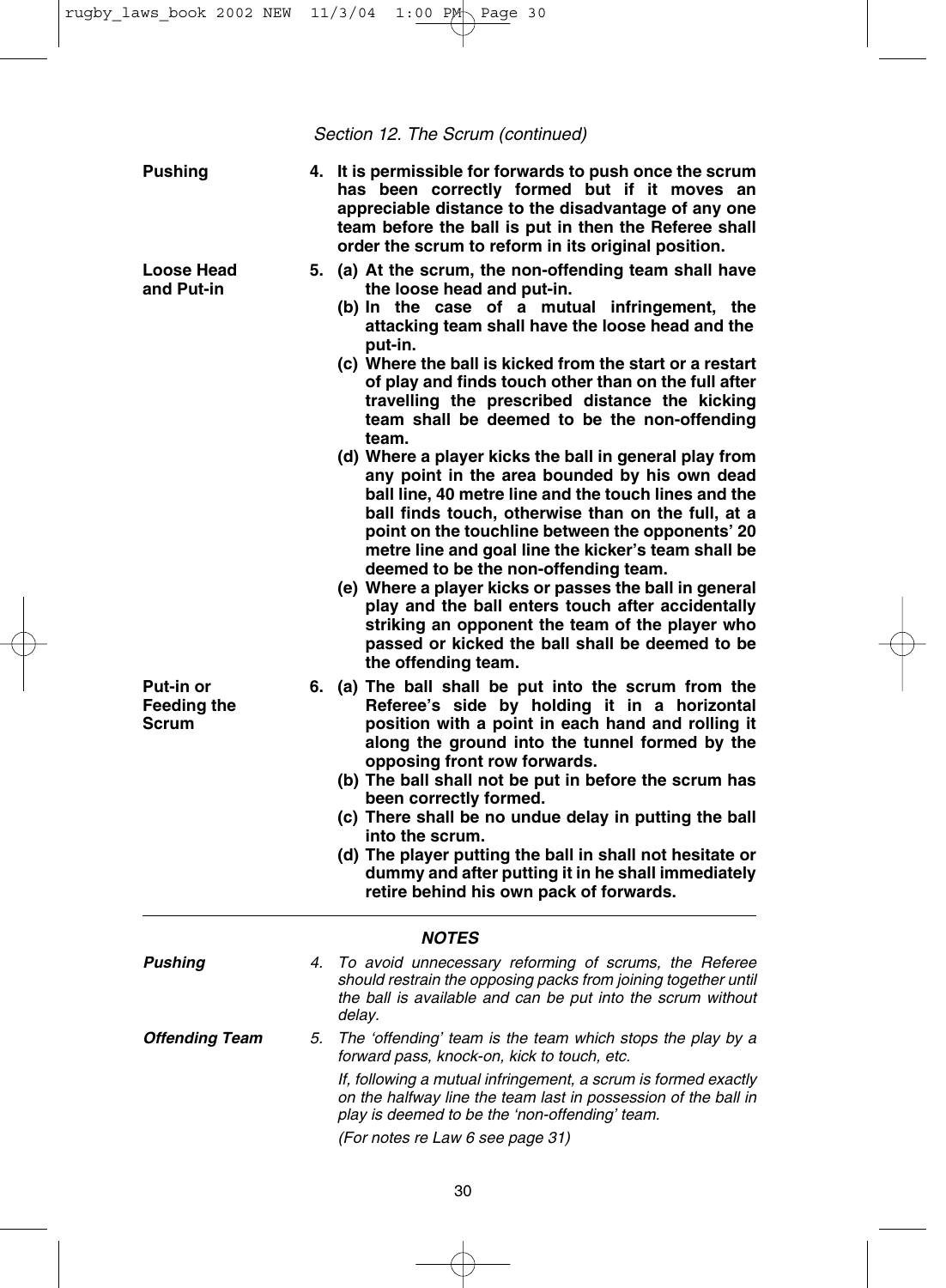*Section 12. The Scrum (continued)*

| Other players               | 7. The scrum half of the team not having the put-in shall<br>retire immediately behind his last row of forwards.<br>All other players outside the scrum, other than the<br>scrum half putting the ball in, shall retire five metres<br>or more behind the last row of forwards of their<br>respective teams in the scrum and shall remain so<br>until the ball has emerged correctly from the scrum. |
|-----------------------------|------------------------------------------------------------------------------------------------------------------------------------------------------------------------------------------------------------------------------------------------------------------------------------------------------------------------------------------------------------------------------------------------------|
| <b>Forwards in</b><br>Scrum | 8. When the ball is in the scrum it can only be played<br>with the foot.                                                                                                                                                                                                                                                                                                                             |
|                             | The front row forwards shall not advance their feet<br>into the tunnel or have one foot raised before the ball<br>is put in or strike for the ball before the hookers.                                                                                                                                                                                                                               |
|                             | A hooker may strike for the ball with either foot once<br>it has contacted the ground in the tunnel.                                                                                                                                                                                                                                                                                                 |
|                             | After the hookers have struck for the ball the other<br>forwards in the scrum may kick or heel the ball.                                                                                                                                                                                                                                                                                             |
|                             | No player shall wilfully collapse a scrum or wilfully<br>have any part of him other than his feet in contact<br>with the ground.                                                                                                                                                                                                                                                                     |
|                             | A player shall not wilfully delay the correct formation<br>of a scrum.                                                                                                                                                                                                                                                                                                                               |

| Referee's side             | 6. | (a) The Referee may stand on either side of the scrum at his<br>discretion. It is advisable to favour the blind side.                                                                                                                                                                                                                                                                                                                                                                                                                                                                                             |
|----------------------------|----|-------------------------------------------------------------------------------------------------------------------------------------------------------------------------------------------------------------------------------------------------------------------------------------------------------------------------------------------------------------------------------------------------------------------------------------------------------------------------------------------------------------------------------------------------------------------------------------------------------------------|
| <b>Retiring Scrum half</b> |    | (d) Assuming the ball has been correctly scrummaged it is<br>permissible for the scrum half to pick up the ball in the<br>act of retiring providing he commenced to retire<br>immediately after putting the ball in. As the scrum half<br>who puts the ball in must retire behind his own forwards<br>it should, in the event of the opposing team winning<br>possession, normally give him very little chance of<br>tackling the opposing scrum half. If the latter is tackled in<br>possession the Referee should ensure that the scrum<br>half who puts the ball in is indeed retiring behind his<br>forwards. |
| Hookers                    |    | 8. Hookers striking prematurely is one of the more common<br>scrum offences. If one hooker strikes prematurely and<br>escapes penalty the other hooker will be tempted to commit<br>the same offence. Referees should endeavour to detect and<br>punish the initial offender.                                                                                                                                                                                                                                                                                                                                     |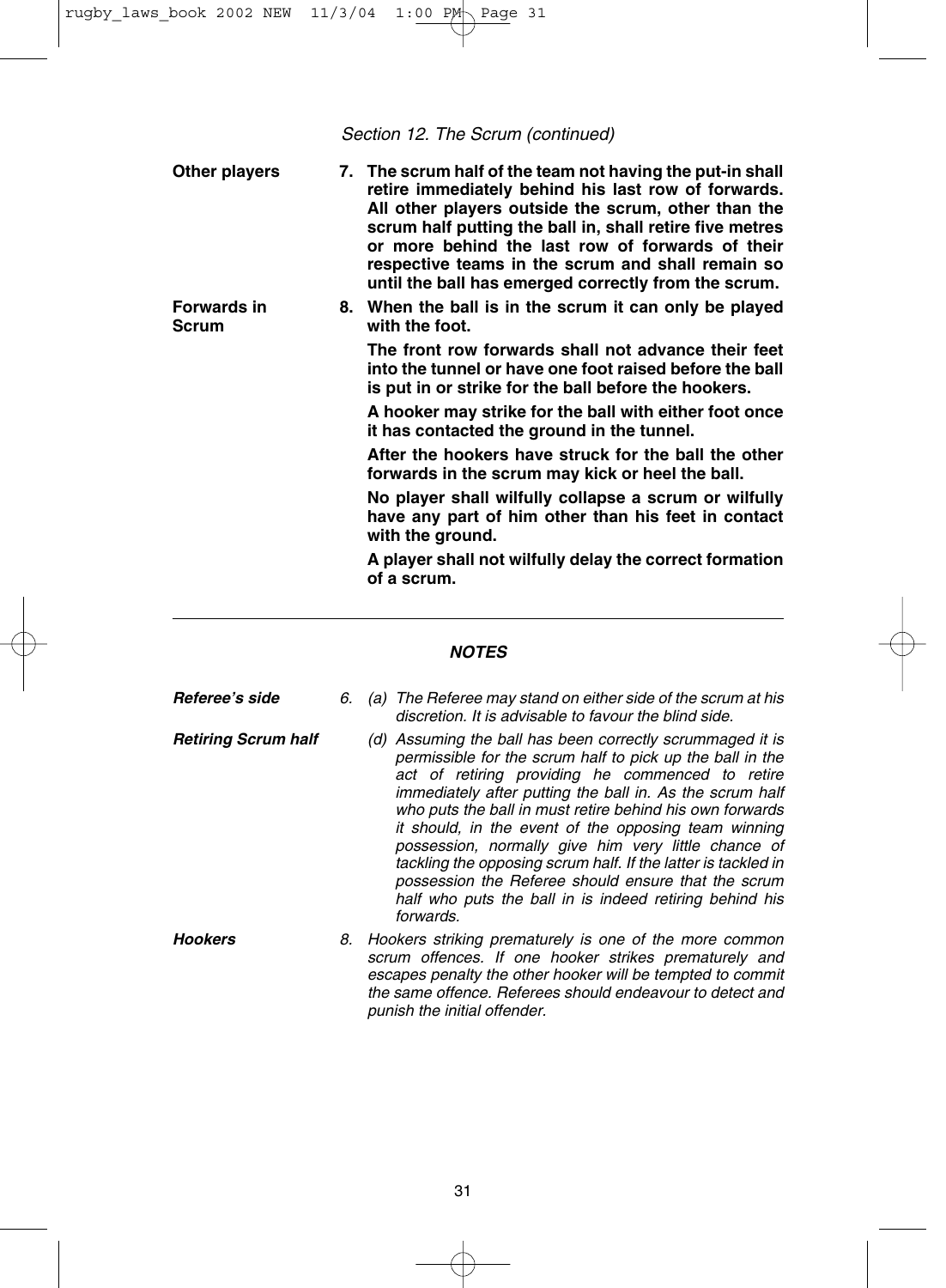*Section 12. The Scrum (continued)*

| <b>Ball in Play</b>  | 9. To be in play, the ball must emerge from the scrum<br>after first emerging from between and behind the<br>inner feet of the second row forwards.<br>If the ball does not emerge correctly and the fault                                                                                   |
|----------------------|----------------------------------------------------------------------------------------------------------------------------------------------------------------------------------------------------------------------------------------------------------------------------------------------|
|                      | cannot be attributed to any one team then it should<br>be put into the scrum once again.                                                                                                                                                                                                     |
| Where formed         | 10. If a scrum is ordered it shall normally be formed<br>where the breach of Laws occurs. If such breach is<br>within twenty metres of a touch line or ten metres of<br>a goal line the scrum shall be brought in twenty<br>metres from the touch line and ten metres from the<br>goal line. |
| <b>Scrum wanders</b> | 11. If a penalty kick is awarded relating to a scrum<br>offence and the scrum has wandered from its original<br>position, the mark is where the scrum was first<br>formed.                                                                                                                   |
| <b>Scrum wheels</b>  | 12. If the ball emerges correctly from the scrum it is in<br>play even though the scrum has wheeled. Any<br>forward can detach himself from the scrum to gather<br>or kick the ball. Any back can similarly play it<br>provided he remained behind the scrum until the ball<br>emerged.      |

| <b>Handling in scrum</b>                          | 9. | The players' feet are continually moving in a scrum and it is<br>not easy to define accurately the exact moment when the ball<br>can be considered to be truly "out" of the scrum.                                                            |
|---------------------------------------------------|----|-----------------------------------------------------------------------------------------------------------------------------------------------------------------------------------------------------------------------------------------------|
| <b>Offending Pack take</b><br>up correct position |    | 10. It is the responsibility of the pack of the offending team to<br>take up the correct position for a scrum. The opposing pack<br>of forwards will then move up to form the scrum.                                                          |
|                                                   |    | In the case of a scrum following a mutual infringement it is<br>the responsibility of the defending pack to take up the correct<br>position for the scrum.                                                                                    |
| <b>Butting</b>                                    |    | Front Row Forwards who butt violently in the course of<br>forming a scrum should be penalised.                                                                                                                                                |
| 40/20 rule                                        |    | When a kick in general play and from inside a team's 40<br>metre zone, finds touch (other than on the full) in the<br>opposition's 20 metre zone, the resulting scrum will be fed by<br>the kicking team which will also have the loose head. |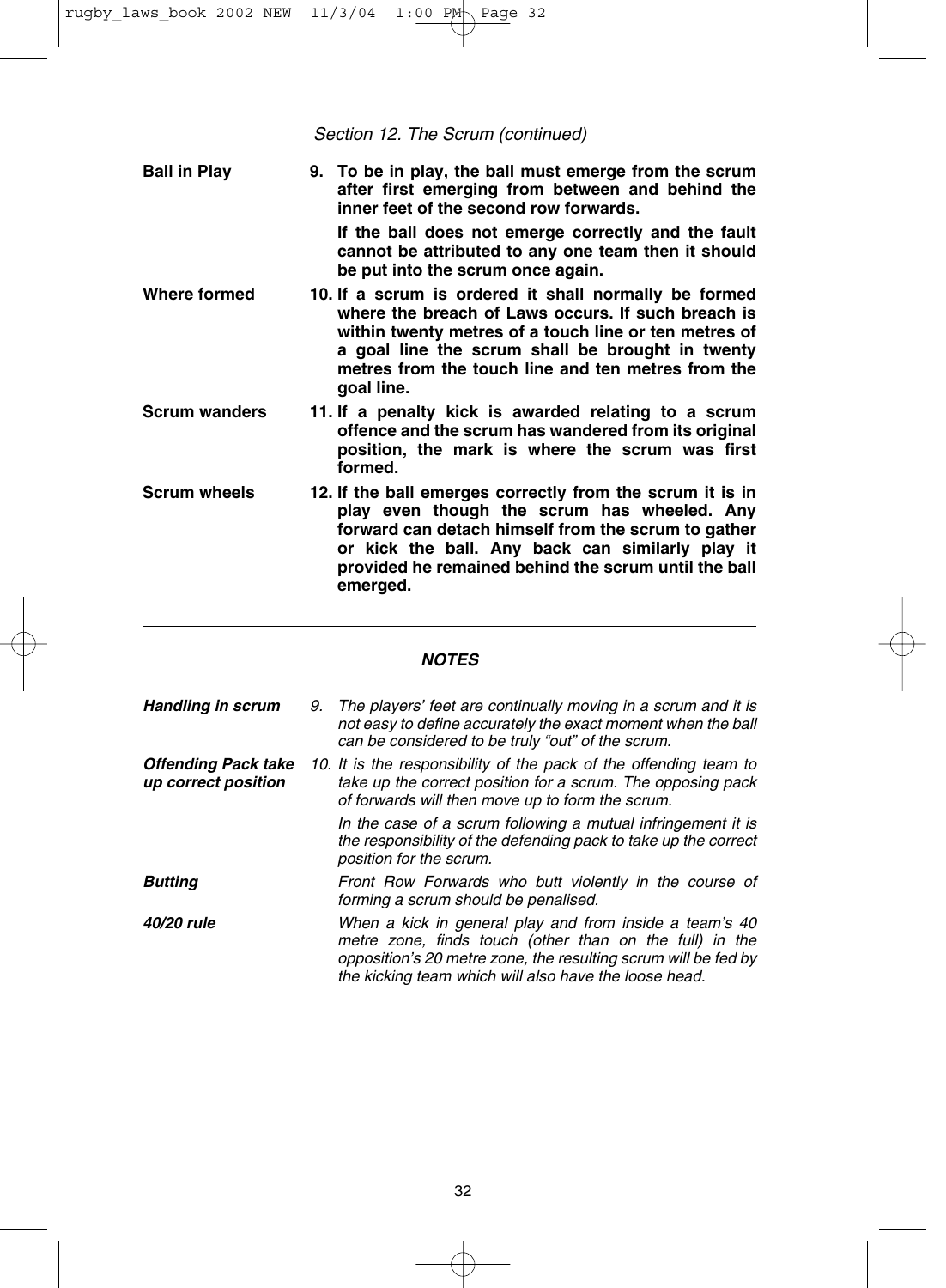rugby laws book 2002 NEW  $11/3/04$  1:00 PM Page 33

### **SECTION 13 PENALTY KICK**

- **When awarded 1. (a) A penalty kick shall be awarded against any player who is guilty of misconduct (Section 15) provided that this is not to the disadvantage of the non-offending team. Unless otherwise stated, the mark is where the offence occurs. If misconduct occurs in touch the mark shall be ten metres from the touch line in the field of play and opposite where the offence occurred or, in the case of obstruction, where the ball next bounces or is caught, in the field of play, or ten metres opposite the point of entry if the ball enters touch on the full, or ten (10) metres from the goal line if the ball crosses the goal line on the full, whichever is to the greater advantage of the nonoffending team. If the offence is committed by a defender in his own in-goal or an attacker in his opponents' in-goal, the mark is taken ten metres into the field of play opposite where the offence occurred. In the event of further misconduct by the offending team, the referee shall advance the mark once only ten metres towards the offending team's goal line.**
	- **(b) In the event of a breach by the kicker's team a scrum shall be formed at the point where the penalty kick was awarded. In the event of a breach by the opposing team a further penalty kick shall be awarded at a point opposite where the breach occurred on a line parallel to the goal line ten metres from where the penalty kick was awarded.**

#### *NOTES*

*Advantages 1. The advantages to the non-offending team must be readily obvious if the Referee is to allow play to proceed. Allowing play to proceed does not mean that the offending player cannot subsequently be disciplined. A penalty kick for a scrum offence is, except in very exceptional circumstances, of greater advantage to the non-offending team than allowing play to proceed.*

*Differential Penalty 1. In respect of misconduct at the scrum other than foul play or the use of offensive or obscene language a Referee shall award a differential penalty which differs only from a penalty kick in that a goal cannot be scored from it. The differential penalty applies to all players, even those outside the scrum, who should be penalised where they offend. A full penalty is awarded for an offence which occurs before the scrum is properly formed.*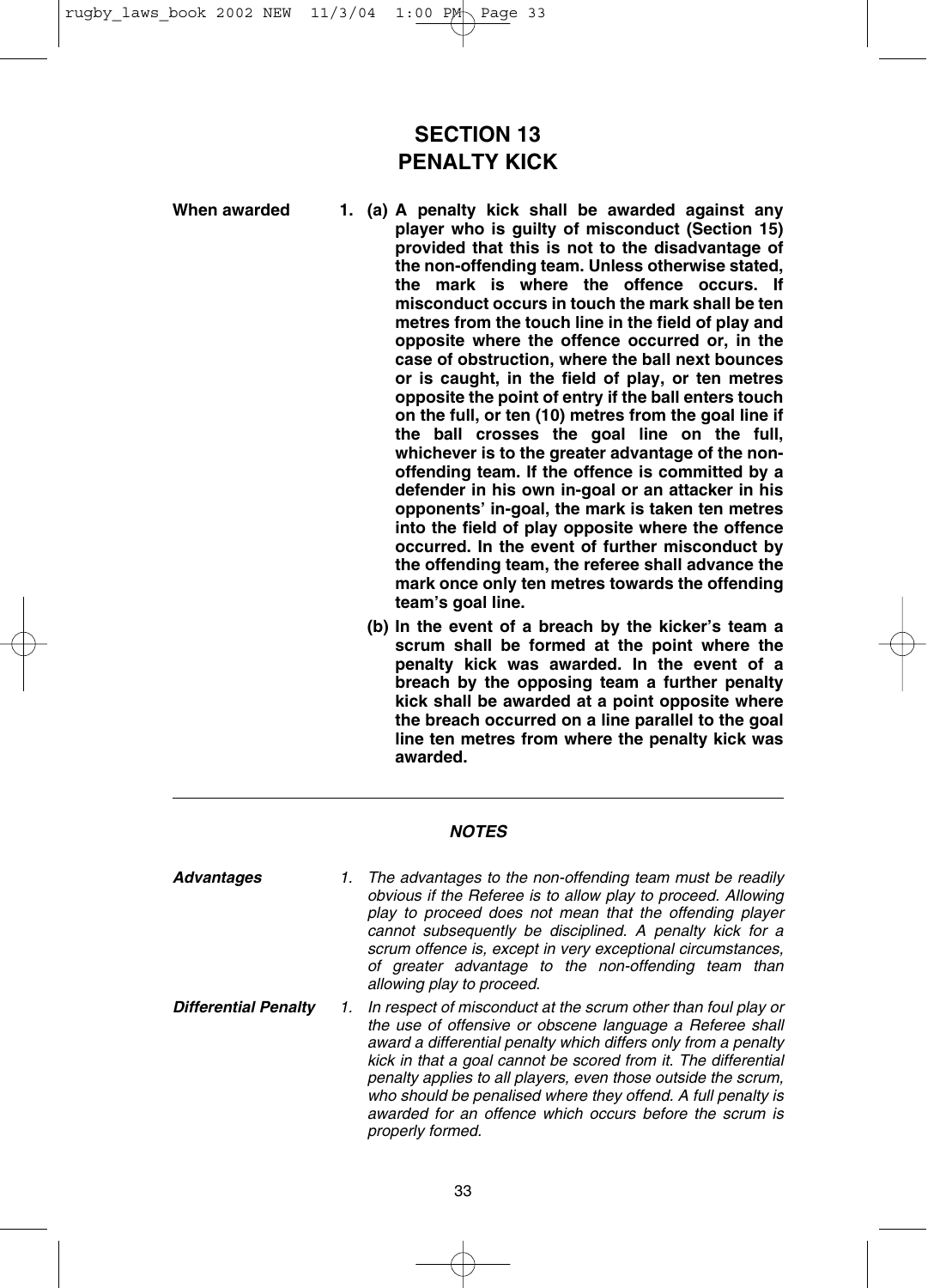*Section 13. Penalty Kick (continued)*

| <b>How Taken</b>                             |          | 2. A player may take a penalty kick by punting, drop<br>kicking, or place kicking the ball from any point on or<br>behind the mark and equidistant from the touch line.<br>Other than when kicking for goal (see note to No. 10,<br>Section 6) the ball may be kicked in any direction,<br>after which it is in play.                                                                                                                                                                                                                                                                                                                                                                                                                                                                                                                                                                                                                                |
|----------------------------------------------|----------|------------------------------------------------------------------------------------------------------------------------------------------------------------------------------------------------------------------------------------------------------------------------------------------------------------------------------------------------------------------------------------------------------------------------------------------------------------------------------------------------------------------------------------------------------------------------------------------------------------------------------------------------------------------------------------------------------------------------------------------------------------------------------------------------------------------------------------------------------------------------------------------------------------------------------------------------------|
| <b>Position of</b><br><b>Players</b>         |          | 3. Players of the kicker's team must be behind the ball<br>when it is kicked.<br>Players of the team opposing the kicker shall retire to<br>their own goal line or ten metres or more from the<br>mark towards their own goal line and shall not make<br>any attempt to interfere with or distract the attention<br>of the kicker.                                                                                                                                                                                                                                                                                                                                                                                                                                                                                                                                                                                                                   |
|                                              |          | They may advance after the ball has been kicked.                                                                                                                                                                                                                                                                                                                                                                                                                                                                                                                                                                                                                                                                                                                                                                                                                                                                                                     |
| <b>Find Touch</b><br>from Penalty Kick       |          | 4. (a) If the ball is kicked into touch without touching<br>any other player the kicking team shall restart<br>play with a free kick. Opposing players shall retire<br>ten metres from the point of entry into touch or to<br>their own goal line.<br>In the event of a breach by the kicker's team, a<br>scrum shall be formed twenty metres in-field from<br>touch in line with where the free kick was<br>awarded but no closer than ten metres from the<br>goal line. In the event of a breach by the<br>opposing team a penalty kick shall be awarded at<br>a point opposite where the breach occurred on a<br>line parallel to the goal line ten metres from where<br>the free kick was awarded.<br>4. (b) If the ball touches an opponent in flight and then<br>enters touch, a scrum shall be formed twenty<br>metres in field from where the ball crossed the<br>touch line with the kicker's team having the loose<br>head and the put-in. |
|                                              |          | <b>NOTES</b>                                                                                                                                                                                                                                                                                                                                                                                                                                                                                                                                                                                                                                                                                                                                                                                                                                                                                                                                         |
| <b>The Mark</b>                              | 2.       | As the mark cannot be conveniently marked on the ground a player<br>who punts or drop kicks may deviate slightly from it. This is<br>permissible provided no unfair advantage is gained. The kicker<br>himself may regather the ball after it has been kicked.                                                                                                                                                                                                                                                                                                                                                                                                                                                                                                                                                                                                                                                                                       |
|                                              |          | If a player takes the ball back from the mark for a kick at goal the<br>original mark is cancelled and the new mark is where the ball is to be<br>kicked, and opponents may advance to within 10 metres of the new<br>mark.                                                                                                                                                                                                                                                                                                                                                                                                                                                                                                                                                                                                                                                                                                                          |
| Retiring<br>ten metres                       | 3 and 4. | If the kicker takes a penalty kick or the subsequent free kick quickly,<br>the opposing players may not have all retired ten metres in which<br>case they should be penalised only if they interfere with play. These<br>players may join in the play when any advantage which they may<br>have gained through not retiring has been lost.                                                                                                                                                                                                                                                                                                                                                                                                                                                                                                                                                                                                           |
|                                              |          | The Touch Judge shall act as a guide to the team opposing the kicker by<br>taking up a position ten metres beyond the mark (Section 16, law 17).                                                                                                                                                                                                                                                                                                                                                                                                                                                                                                                                                                                                                                                                                                                                                                                                     |
| <b>Free Kick</b><br>(Second Kick)            | 4.       | The ball may be kicked in any direction in any manner when bringing<br>it into play after entering touch and the kicker himself may pick up the<br>ball after he has kicked it.                                                                                                                                                                                                                                                                                                                                                                                                                                                                                                                                                                                                                                                                                                                                                                      |
| <b>Dead Ball from</b><br><b>Penalty Kick</b> | 4.       | Play is restarted with a 20m drop-out if the ball is kicked dead in the<br>opponents' in-goal from a penalty kick (Section 8, Law 3).<br>34                                                                                                                                                                                                                                                                                                                                                                                                                                                                                                                                                                                                                                                                                                                                                                                                          |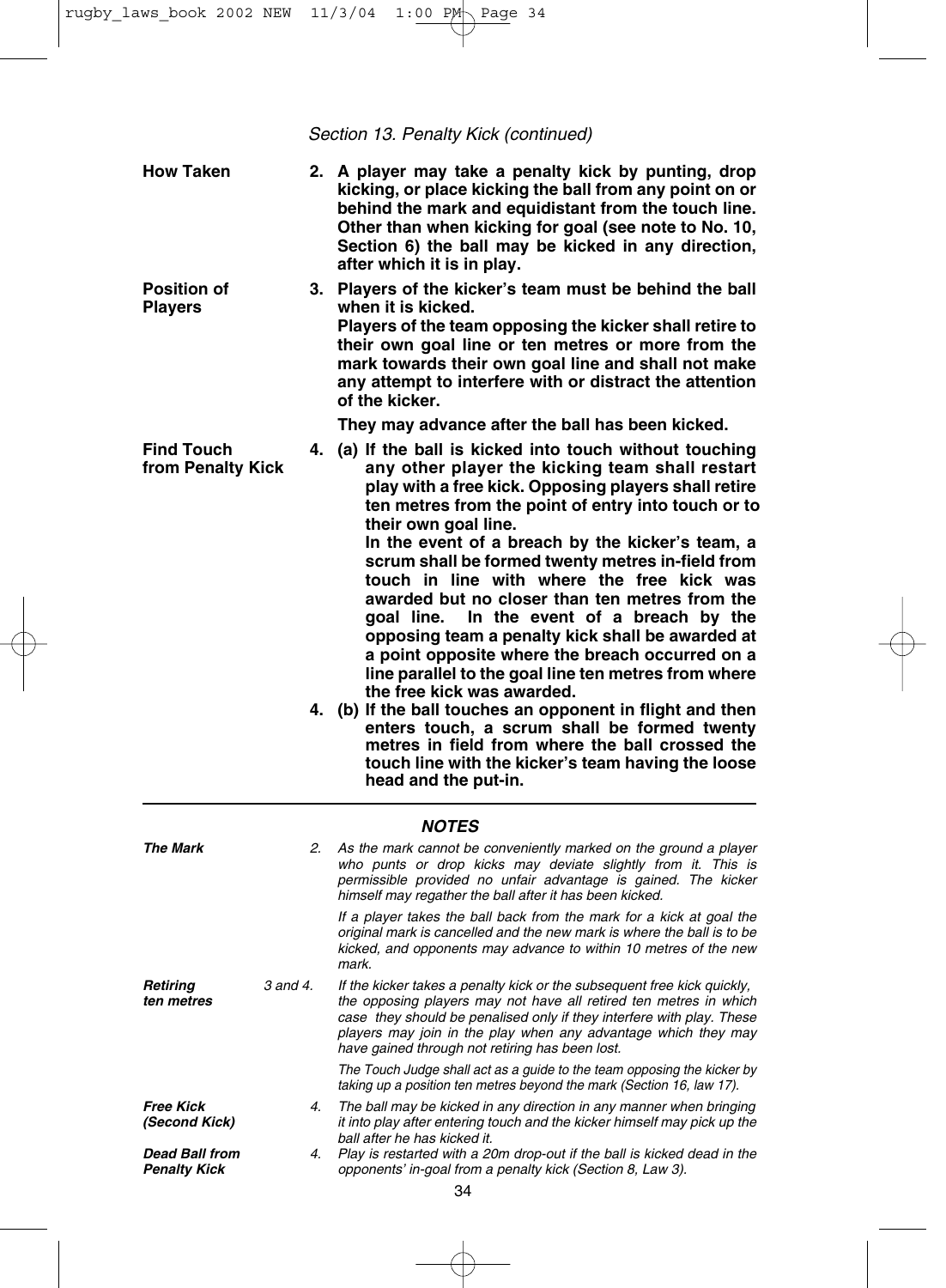*Section 13. Penalty Kick (continued)*

| No delay                                          |    | 5. No player shall deliberately take any action which is<br>likely to delay the taking of a penalty kick.                                                                                                                                                                                                                                                                                                                                                                                                                                          |
|---------------------------------------------------|----|----------------------------------------------------------------------------------------------------------------------------------------------------------------------------------------------------------------------------------------------------------------------------------------------------------------------------------------------------------------------------------------------------------------------------------------------------------------------------------------------------------------------------------------------------|
| Kicker's side<br>infringes                        |    | 6. If the kick is not taken as stated or if a player of the<br>kicker's team infringes, a scrum shall be formed at<br>the mark, provided it is no closer than twenty metres<br>to the touch line.                                                                                                                                                                                                                                                                                                                                                  |
| <b>Explain why</b><br><b>Penalised</b>            |    | 7. When the Referee penalises a player he should<br>explain the nature of the offence.                                                                                                                                                                                                                                                                                                                                                                                                                                                             |
| <b>Penalty for</b><br>in-goal offence             | 8. | If a penalty is awarded for an offence by the attacking<br>team in the opponent's in-goal area the mark shall be<br>ten metres in the field of play opposite where the<br>offence occurred. For an offence in-goal by the<br>defending team which incurs a penalty the mark is in<br>the field of play ten metres from the goal line and<br>opposite where the offence occurred except for foul<br>play against a try scorer (see Law 9).                                                                                                          |
| Offence against<br><b>Try scorer</b>              |    | 9. If a player fouls an opponent who is touching down<br>for a try, a penalty kick at goal shall be taken from in<br>front of the goal posts after the attempt to convert<br>the try. After his kick has been taken the ball shall be<br>deemed dead and play shall be restarted from the<br>halfway line. This law applies to the period during<br>which the ball is touched down for a try and not to<br>any subsequent period.                                                                                                                  |
| <b>Drop Goal</b><br><b>Foul Play</b><br>on Kicker |    | 10. (a) If a player fouls an opponent who is attempting a<br>drop goal, a penalty kick shall be awarded in front<br>of the goal posts.<br>(b) If the attempt at drop goal is successful, a kick at<br>goal must be taken from the penalty kick and play<br>restarted from the centre of the halfway line<br>irrespective of the outcome of that kick.<br>(c) If the attempt at drop goal is unsuccessful, the<br>penalty kick can be taken in any manner provided<br>for in the Laws and play re-started according to<br>the outcome of that kick. |
|                                                   |    |                                                                                                                                                                                                                                                                                                                                                                                                                                                                                                                                                    |

| Refusing to<br>surrender ball | 5. When a penalty has been awarded, the Referee must ensure<br>that an opposing player does not hold on the the ball or<br>deliberately kick or throw it further from the mark. |
|-------------------------------|---------------------------------------------------------------------------------------------------------------------------------------------------------------------------------|
| Penalty in-goal               | 9. For an offence in-goal by the defending team, a penalty try<br>may be awarded depending on the gravity of the offence.<br>(See Section 6 Law 3 (d)).                         |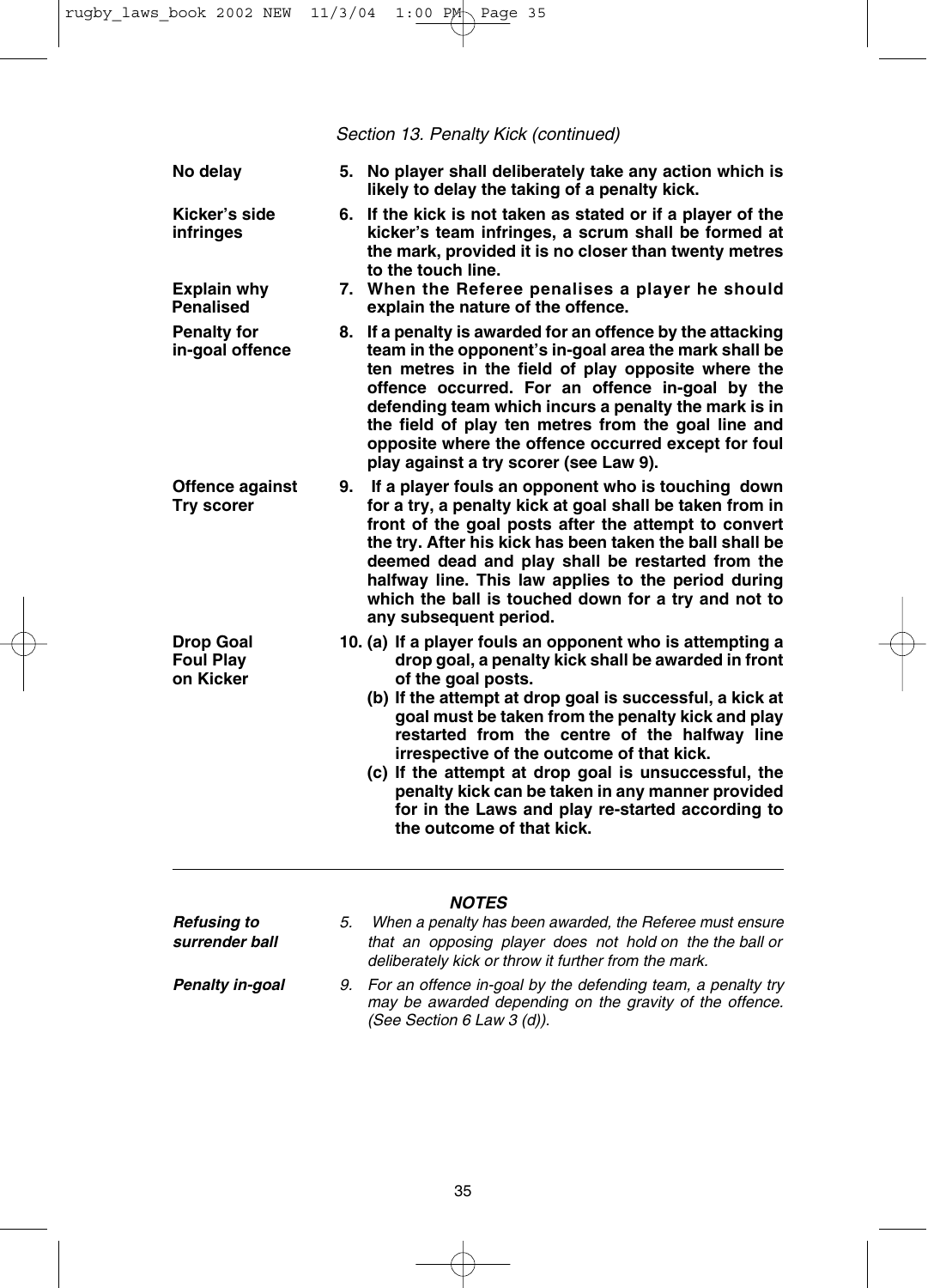$rugby\_laws\_book$  2002 NEW  $11/3/04$  1:00 PM Page 36

### **SECTION 14 OFF SIDE**

| When off side            | 1. A player is off side except when he is in his own in-<br>goal if the ball touches, is touched, held or kicked, by<br>one of his own team behind him.                                                                    |
|--------------------------|----------------------------------------------------------------------------------------------------------------------------------------------------------------------------------------------------------------------------|
| Out of Play              | 2. An off side player shall not take any part in the game<br>or attempt in any way to influence the course of the<br>game. He shall not encroach within ten metres of an<br>opponent who is waiting for the ball and shall |
| <b>Retire ten metres</b> | immediately retire ten metres from any opponent<br>who first secures possession of the ball.                                                                                                                               |
| <b>Placed onside</b>     | 3. An off side player is placed onside if:                                                                                                                                                                                 |
|                          | (a) an opponent moves ten metres or more with the<br>ball.                                                                                                                                                                 |
|                          | (b) an opponent touches the ball without retaining it.                                                                                                                                                                     |
|                          | (c) one of his own team in possession of the ball<br>runs in front of him.                                                                                                                                                 |
|                          | (d) one of his own team kicks or knocks the ball<br>forward and takes up a position in front of him in<br>the field of play.                                                                                               |
|                          | (e) he retires behind the point where the ball was last<br>touched by one of his own team.                                                                                                                                 |

| <b>Catcher claiming</b><br>off side       |    | 1. A player who catches the ball near an off side opponent must<br>not go out of his way to make interference in play by the<br>offside player unavoidable. He should proceed with normal<br>play and rely on the Referee to penalise the off side player if<br>the latter interferes with play. If the catcher deliberately and<br>unnecessarily runs into the off side player then play should<br>proceed. |
|-------------------------------------------|----|--------------------------------------------------------------------------------------------------------------------------------------------------------------------------------------------------------------------------------------------------------------------------------------------------------------------------------------------------------------------------------------------------------------|
| <b>Accidental off side</b>                |    | Where the Referee is satisfied that interference with play by<br>an off side player is accidental he should order a scrum.                                                                                                                                                                                                                                                                                   |
| Interfering with<br><b>Catcher</b>        |    | 2. Any off side player who remains within ten metres of an<br>opponent who is set to catch a kick up field by an opposing<br>player shall be deemed to be interfering with or attempting to<br>interfere with the catcher and shall be penalised unless the<br>non-offending team gains an immediate advantage.                                                                                              |
| "Out of Play" as<br>opposed to "off side" | З. | Players who are out of play at a play-the-ball (Section 11), a<br>scrum (Section 12), a kick off or drop-out (Section 8) a<br>penalty kick (Section 13) or a free kick (Section 13) are not<br>put "on side" in the manner described in para 3 above. (See<br>appropriate Sections).                                                                                                                         |
| "Down town"                               |    | Any player who is in front of the kicker in general play is not<br>permitted to advance beyond the point of the previous play-<br>the-ball until the ball has gone past the off side players. This<br>rule delays the movement of the off side players downfield in<br>an attempt to encircle the ball receiver as he collects the ball.                                                                     |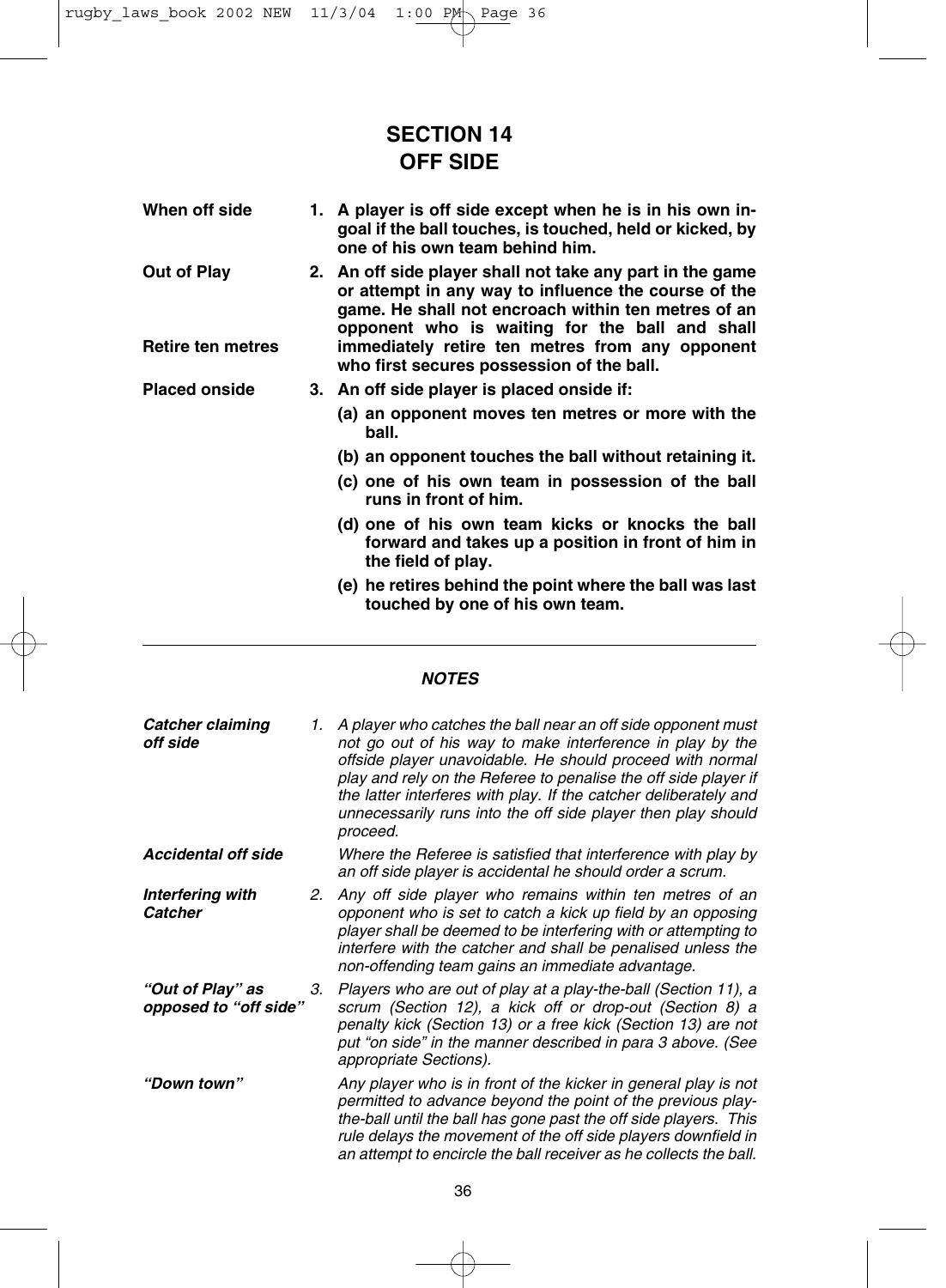*Section 14. Offside (continued)*

**Example of offside** 3. (e) **player retrieving ball**



*Player A kicks the ball and opponent B attempts to catch it. He drops the ball which rolls behind him. His colleague C who was originally in front of him drops back to retrieve the ball. When he gets to it he is behind the point at which it was played by B, indicated by the line XY, and is not off side.*

*Player A kicks the ball and opponent B fails to catch it, the ball bouncing forward off his hands. Player C is off side if he plays the ball unless B advances in front of the ball before C reaches it, in which case a scrum would be ordered for a knock-on.*

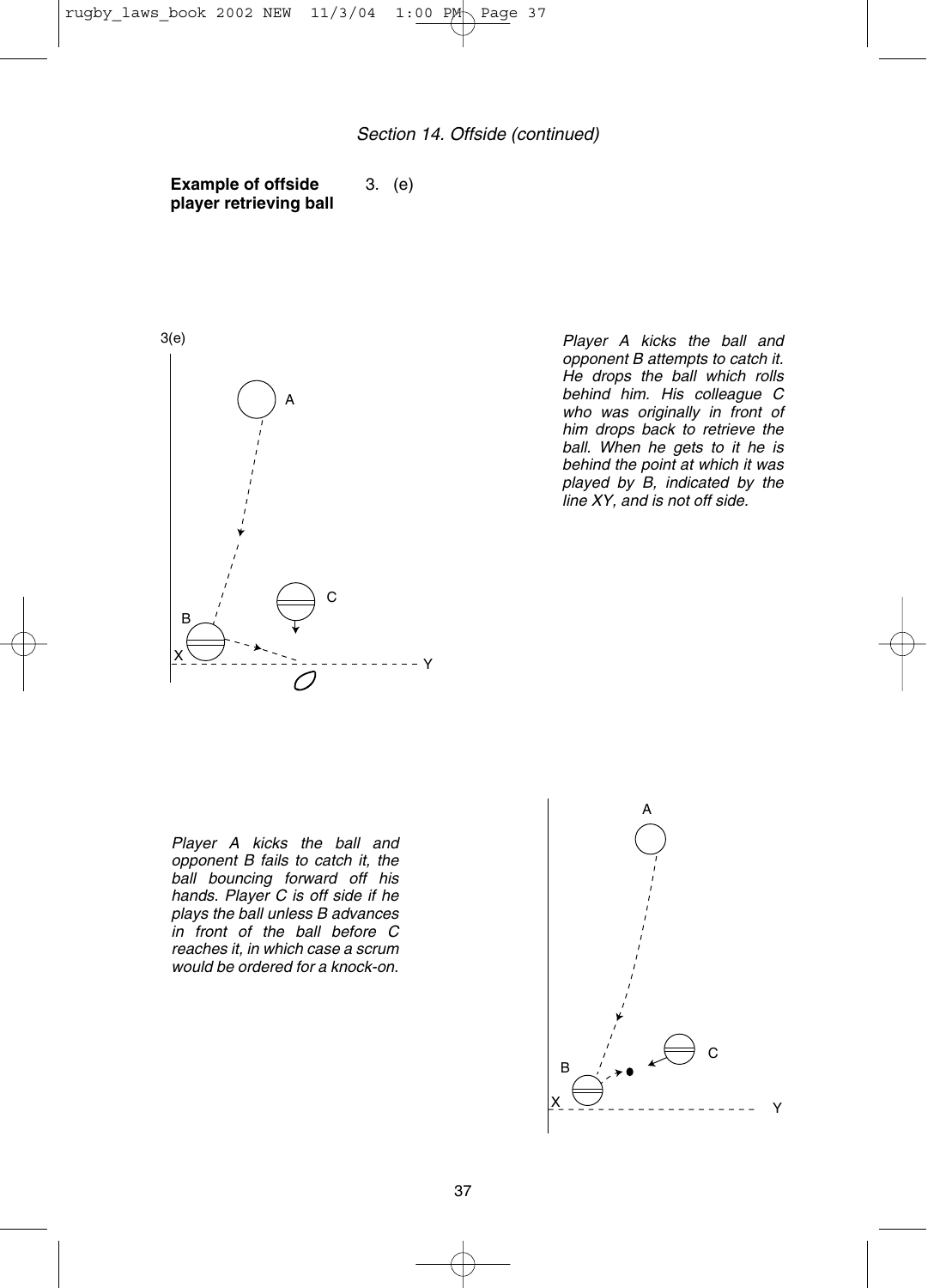## **SECTION 15 PLAYER'S MISCONDUCT**

| Definition of<br>misconduct | 1. A player is quilty of misconduct if he:<br>(a) trips, kicks or strikes another player.                                                             |
|-----------------------------|-------------------------------------------------------------------------------------------------------------------------------------------------------|
|                             | (b) when effecting or attempting to effect a tackle<br>makes contact with the head or neck of an<br>opponent intentionally, recklessly or carelessly. |
|                             | (c) drops knees first on to an opponent who is on the<br>ground                                                                                       |
|                             | (d) uses any dangerous throw when effecting a<br>tackle.                                                                                              |
|                             | (e) deliberately and continuously breaks the Laws of<br>the Game.                                                                                     |
|                             | (f) uses offensive or obscene language.                                                                                                               |
|                             | (g) disputes a decision of the Referee or Touch<br>Judge.                                                                                             |
|                             | (h) re-enters the field of play without the permission<br>of the Referee or a Touch Judge having<br>previously temporarily retired from the game.     |
|                             | (i) behaves in any way contrary to the true spirit of<br>the game.                                                                                    |
|                             | (i) deliberately obstructs an opponent who is not in<br>possession.                                                                                   |
|                             | <b>NOTES</b>                                                                                                                                          |

| Law breakers                  |     | 1. (e) When a player repeatedly breaks the Laws in a<br>'specialist' position, e.g. hooker or scrum half, the<br>Referee should, when administering the final caution,<br>inform the player's captain. The latter may, at his<br>discretion, move the offending player to another position.<br>The Referee cannot order a player to change his<br>position.                                                                                       |
|-------------------------------|-----|---------------------------------------------------------------------------------------------------------------------------------------------------------------------------------------------------------------------------------------------------------------------------------------------------------------------------------------------------------------------------------------------------------------------------------------------------|
| Dangerous throw               |     | (d) If, in any tackle of, or contact with, an opponent that<br>player is so lifted that he is placed in a position where it<br>is likely that the first part of his body to make contact with<br>the ground will be his head or neck ("the dangerous<br>position"), then that tackle or contact will be deemed to<br>be a dangerous throw unless, with the exercise of<br>reasonable care, the dangerous position could not have<br>been avoided. |
| Explain reason for<br>penalty |     | $(g)$ A player may ask the Referee the reason why a penalty<br>kick has been given provided he does so respectfully.                                                                                                                                                                                                                                                                                                                              |
| Delay restart of play         | (i) | To deliberately delay the restart of play from the goal<br>line, 20 metre line or halfway line constitutes misconduct<br>for the purposes of this rule.                                                                                                                                                                                                                                                                                           |
| <b>Obstruction after kick</b> | (j) | A common form of obstruction occurs when a player, after<br>kicking the ball forward, is tackled or impeded by an<br>opponent. However, a tackler cannot be expected to delay<br>making a tackle because the player in possession might<br>decide to kick the ball. The onus is on the kicker to get his<br>kick in before his opponent commits himself to the tackle.                                                                            |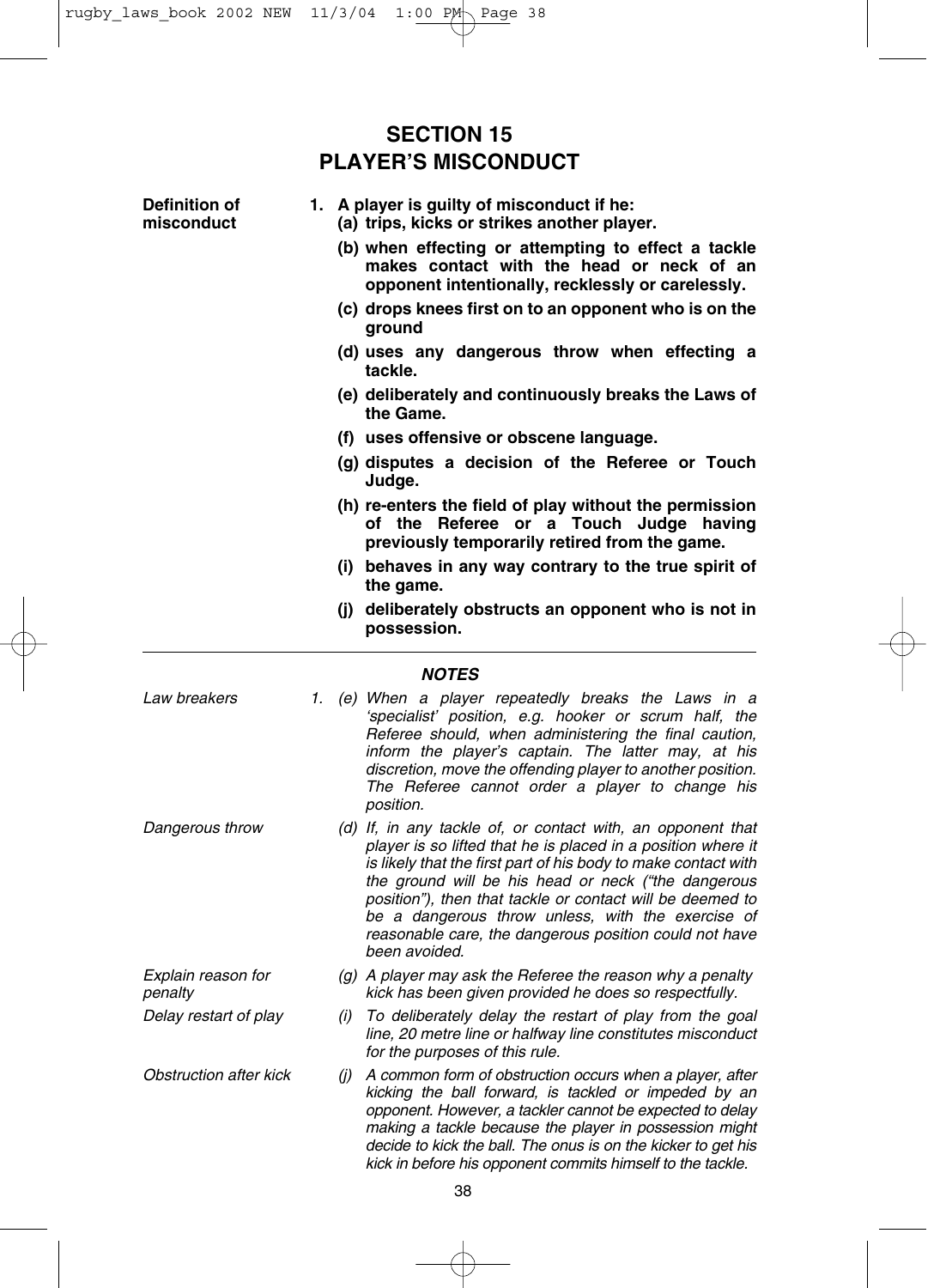#### *Section 15. Players' Misconduct (continued)*

*The player in possession has delayed kicking the ball until the tackler has commenced to dive. The tackler should not be penalised.*





*The ball has been kicked before the opponent commits himself to the tackle. He should be penalised if he obstructs the kicker.*

#### **Obstructing passing movement**

5 5 4 4 Pass



*Obstruction sometimes occurs in a passing movement as follows:–*

> *It is permissible for player 4, after passing the ball, to slow down in order to position himself for a return pass from player 5. He must give 'right of way' to opponents who are running across in front of him to tackle player 5 but is not guilty of obstructing opponents who are coming from behind him.*

> *Player 4 passes to player 5 but continues to run in front of him in order to obstruct opponents who are running across to tackle. Player 4 should be penalised.*

#### **Accidental obstruction**

*Obstruction can be either active, passive or accidental. Passive obstruction is where a player impedes an opponent by deliberately remaining in his path although he has had the opportunity to remove himself. If a player is in position which is likely to cause obstruction and he feels that any movement by him may aggravate the situation he should raise his hands above his head and thus indicate to the Referee that he is taking no part in the play.*

*Examples of accidental obstruction in tactical moves are shown on the next page. Where accidental obstruction irregularly affects the play, the game should be stopped and restarted with a scrum. If play is not affected then the game should not be stopped.*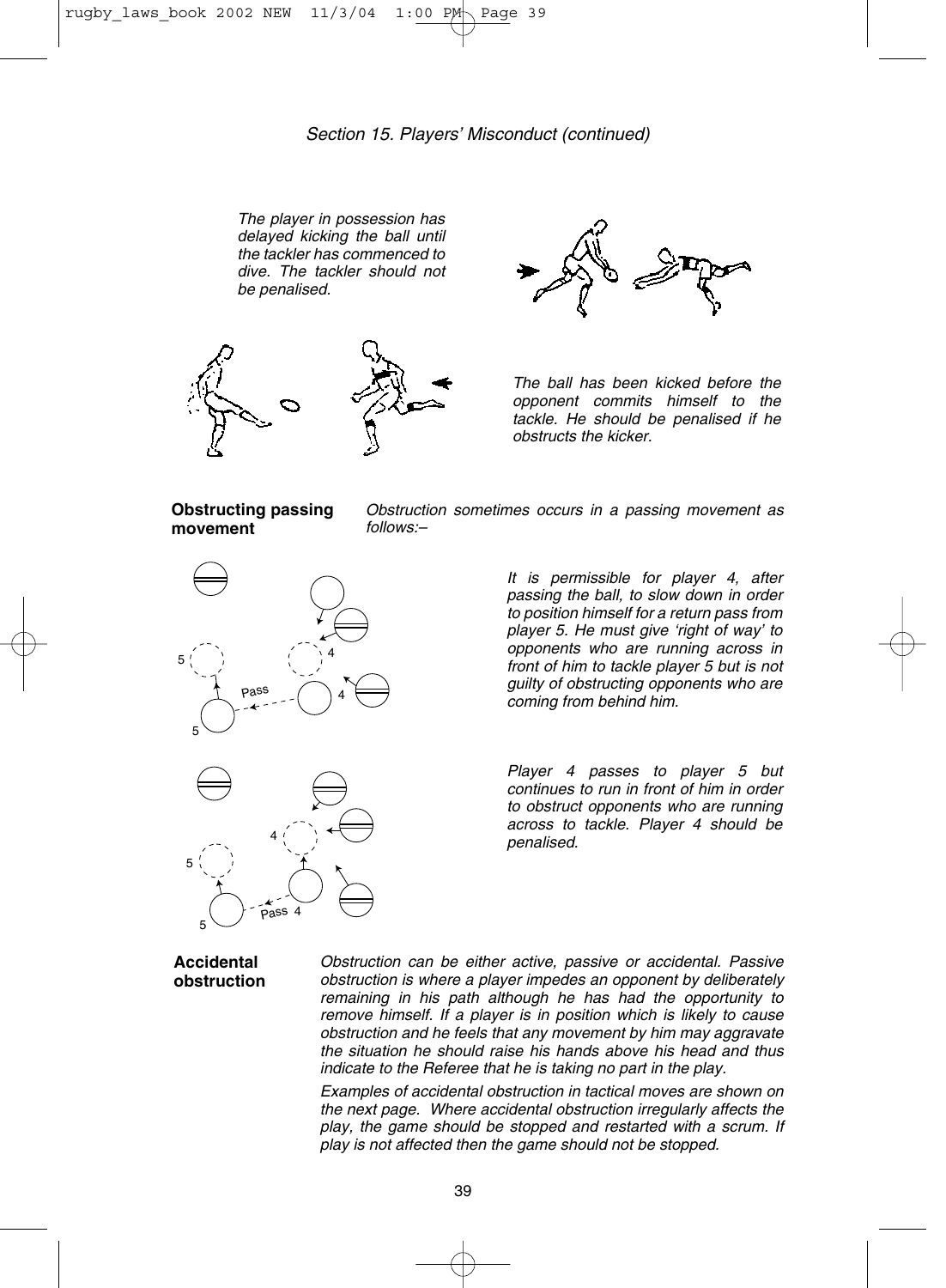#### *Section 15. Players' Misconduct (continued)*

*'Scissors' move Player 3 is in possession and veers towards the wing bringing his opposite number, player 4, across with him, and opponent 5 in towards him.*

> *His player 2 runs across and when just behind him receives a back pass. After giving the pass, player 3's momentum carries him in the direction in which he was running. It is quite easy to see that he may collide with opponent 5. It would not be fair to penalise him for deliberate obstruction and a scrum should be formed for accidental obstruction only if player 5 is actually prevented from tackling player 2.*



*'Dummy' Player 3 is in possession and veers towards the wing. This time he dummies to pass to colleague 2 but sidesteps to the left and runs in-field. Player 2, expecting the pass, has his eye on the ball and his momentum carries him forward. He can easily collide with player 5 without being guilty of obstruction, and once again the Referee will allow play to proceed unless player 5 was actually prevented from making the tackle, in which case a scrum will ordered.*



**Obstructing** *It is illegal to obstruct any opponent not in possession, even one – off side player who is off side or one who is endeavouring to get to the ball after – after knock-on it has been knocked on or thrown forward.*

*Player in possession The player who is in possession of the ball cannot be guilty of cannot obstruct obstruction. He can make use of the goal posts to avoid a tackle, or dodge behind a ruck of his own players or bore a way through his own pack.*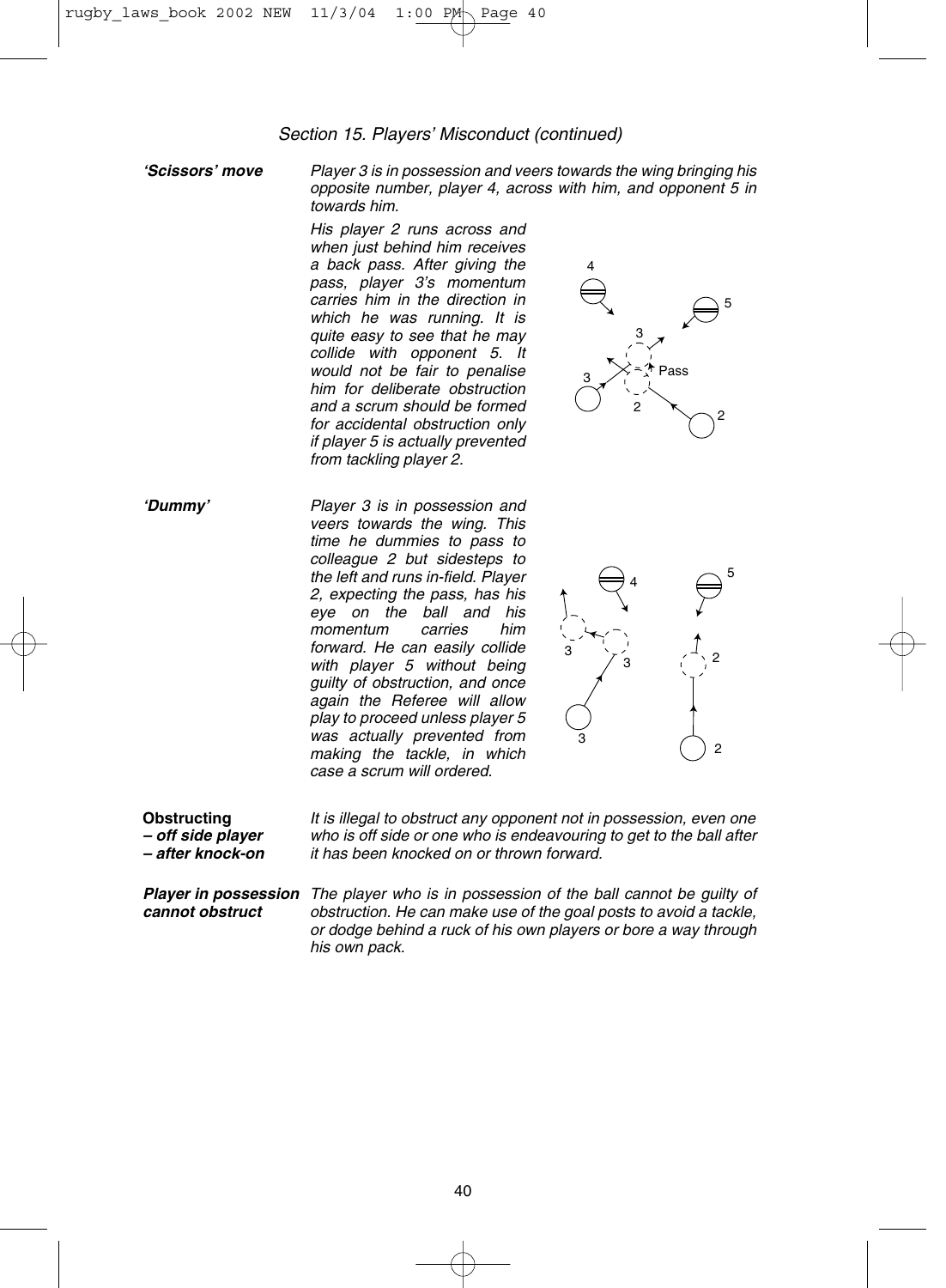# **SECTION 16 DUTIES OF REFEREE AND TOUCH JUDGES**

| <b>One Referee</b><br><b>Two Touch Judges</b> | 1. In all matches a Referee and two Touch Judges shall<br>be appointed or mutually agreed upon by the<br>contesting teams.                                                                                                                                                  |
|-----------------------------------------------|-----------------------------------------------------------------------------------------------------------------------------------------------------------------------------------------------------------------------------------------------------------------------------|
| <b>Enforce Laws</b>                           | 2. The Referees shall enforce the Laws of the Game and<br>may impose penalties for any deliberate breach of<br>the Laws. He shall be the sole judge on matters of<br>fact except those relating to touch and touch in-goal<br>(see para. 11 below).                         |
| Timekeeper                                    | 3. He shall be the sole timekeeper except where this<br>duty has been delegated to another person. (See<br>Section 7).                                                                                                                                                      |
| Power to stop<br>game                         | 4. He may, at his discretion, temporarily suspend or<br>prematurely terminate a match because of adverse<br>weather, undue interference by spectators,<br>misbehaviour by players, or any other cause which,<br>in his opinion, interferes with his control of the<br>game. |
| <b>Permission to</b><br>enter playing area    | 5. He shall not allow anyone apart from the players<br>onto the playing area without permission.                                                                                                                                                                            |

| Referee injured                    | 1. When a Referee is unable to continue he should appoint a<br>substitute, preferably a neutral Touch Judge. If the Referee<br>is not able to appoint a substitute, the respective captains<br>should mutually agree, failing which the Touch Judge with<br>the greater experience should take control. |
|------------------------------------|---------------------------------------------------------------------------------------------------------------------------------------------------------------------------------------------------------------------------------------------------------------------------------------------------------|
|                                    | If the injury sustained by a Referee renders him incapable of<br>blowing his whistle to stop the game, the latter shall be<br>deemed to have stopped at the time the injury was<br>sustained.                                                                                                           |
| Consult<br>Touch Judge             | 2. Before giving a decision, it is permissible for the Referee to<br>consult either or both Touch Judges.                                                                                                                                                                                               |
| Player returns to<br>playing field | 5. A player who has temporarily retired from the game shall<br>inform the nearer Touch Judge before re-entering the<br>playing field.                                                                                                                                                                   |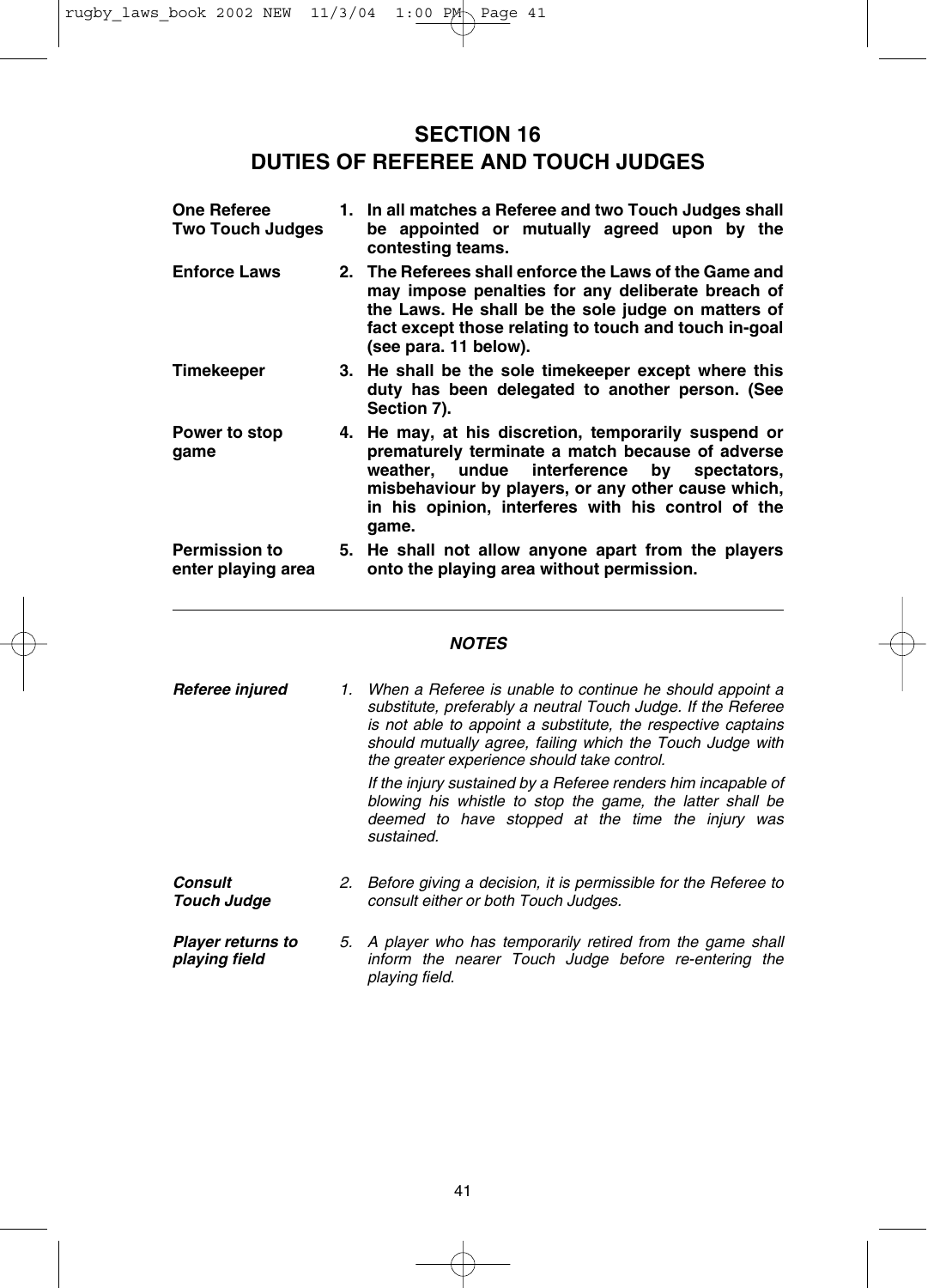| <b>Power to dismiss</b>      | 6. In the event of misconduct by a player, the Referee<br>shall, at his discretion, caution, temporarily suspend<br>for ten minutes, or dismiss the offender. |
|------------------------------|---------------------------------------------------------------------------------------------------------------------------------------------------------------|
| <b>Control of</b><br>players | 7. The players are under the control of the Referee from<br>the time they enter the playing area until they leave it.                                         |

| Caution                                         |    | 6. A caution may be administered to a team as a whole in which<br>case each player is considered to have received an<br>individual caution.                                                                                                         |
|-------------------------------------------------|----|-----------------------------------------------------------------------------------------------------------------------------------------------------------------------------------------------------------------------------------------------------|
|                                                 |    | When a final caution is given, the nature of the offence and<br>the time must be recorded by the Referee and must be<br>quoted if the player is subsequently dismissed.                                                                             |
| <b>Temporary</b><br><b>Suspension</b>           | 6. | The power to temporarily suspend a player is not an<br>encouragement to Referees to deal leniently in the event of<br>misconduct which merits dismissal.                                                                                            |
| <b>End of</b><br>Temporary<br><b>Suspension</b> | 6. | A temporarily suspended player shall re-enter the playing<br>field when permitted to do so by the Referee. The Referee<br>shall be guided by the timekeeper if one is employed<br>otherwise he himself will determine the end of the<br>suspension. |
| <b>Dismissed</b><br>player                      | 6. | A dismissed player can take no further part in the match, nor<br>shall he be permitted to take up a position near the playing<br>area where his presence is likely to provoke further incident.                                                     |
| Changing<br>player's<br>position                | 6. | When administering a final caution to a player who has<br>persistently committed breaches of the laws, the Referee<br>shall advise the player's Captain so that the latter may, if he<br>so wishes, change the player's position in the team.       |
| Playing area                                    | 7. | Where there is no actual enclosure, the area of control is that<br>within the natural boundaries of the field in which the playing<br>area is located.                                                                                              |
| <b>Harassing</b><br>Referee                     | 7. | If a Referee or Touch Judge is assaulted or unduly harassed<br>by any person arising out of his control of a match, he should<br>submit a report to the appropriate League even though such<br>incident occurs after the match is ended.            |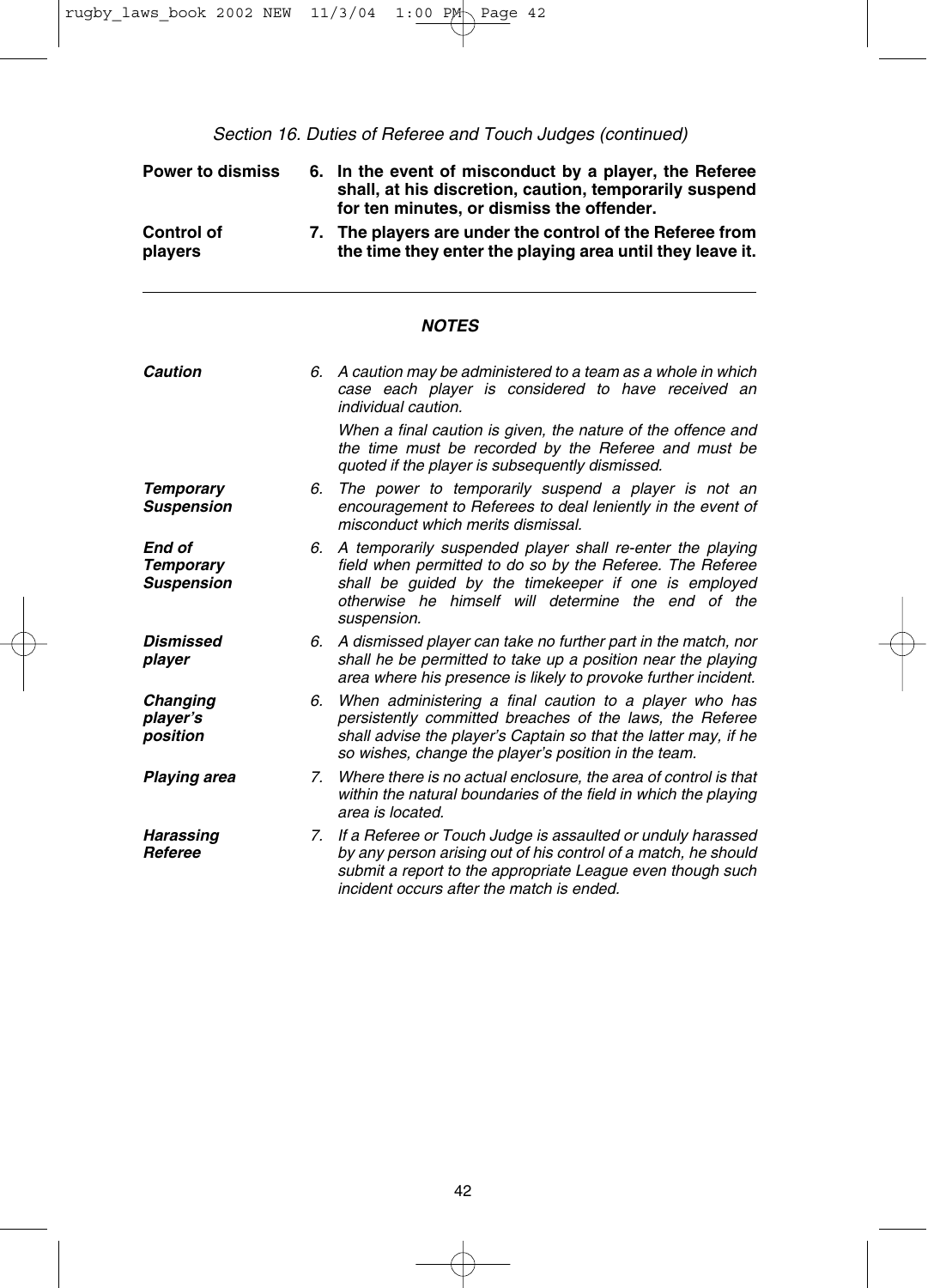| When to blow<br>whistle              | 8.1 The Referee must carry a whistle which he shall blow<br>to commence and terminate each half of the game.<br>Except for these occasions the blowing of the<br>whistle shall temporarily stop the play. The Referee<br>shall blow the whistle:                                                                                    |  |  |  |  |
|--------------------------------------|-------------------------------------------------------------------------------------------------------------------------------------------------------------------------------------------------------------------------------------------------------------------------------------------------------------------------------------|--|--|--|--|
|                                      | (a) when a try or a goal has been scored                                                                                                                                                                                                                                                                                            |  |  |  |  |
|                                      | (b) when the ball has gone out of play                                                                                                                                                                                                                                                                                              |  |  |  |  |
|                                      | (c) when restarting play, other than at a scrum                                                                                                                                                                                                                                                                                     |  |  |  |  |
|                                      | (d) when he detects a breach of the Laws of the<br>Game, except when to stop the play would be to<br>the disadvantage of the non-offending team                                                                                                                                                                                     |  |  |  |  |
|                                      | (e) when play is irregularly affected by the ball or the<br>player carrying the ball coming into contact with<br>the Referee, a Touch Judge, or with any person<br>not taking part in the match or with any object<br>which should not normally be on the playing field                                                             |  |  |  |  |
|                                      | (f) when any irregularity, not provided for in these<br>Laws, occurs and one team unjustifiably gains an<br>advantage                                                                                                                                                                                                               |  |  |  |  |
|                                      | (g) when a stoppage is necessary in order to enforce<br>the Laws or for any other reason.                                                                                                                                                                                                                                           |  |  |  |  |
|                                      | 8.2 Where a referee has stopped play to administer a<br>caution to a player or players he shall indicate extra<br>time until he blows his whistle to restart play.                                                                                                                                                                  |  |  |  |  |
|                                      | <b>NOTES</b>                                                                                                                                                                                                                                                                                                                        |  |  |  |  |
| <b>Whistle blown</b><br>accidentally | Play must stop even if the whistle is blown accidentally in<br>8.<br>which case play is restarted with a scrum where the ball was<br>last touched by a player in the field of play before the whistle<br>is blown, and his team shall be given the loose head and<br>put -in.                                                       |  |  |  |  |
| Apply advantage                      | The advantage law applies to all phases of play, but where a<br>8.<br>team infringes in a strong tactical position the advantage<br>should be allowed only if the ball goes immediately into the<br>possession of the non-offending team.                                                                                           |  |  |  |  |
|                                      | The Referee is the sole judge of what constitutes an<br>advantage be it tactical or territorial. An infringement is not<br>'negated' simply because the ball touches or is touched by<br>an opponent. The opponent must have adequate opportunity<br>to take advantage and endeavour to do so before play is<br>allowed to proceed. |  |  |  |  |
|                                      | Application of the advantage laws does not deprive the<br>Referee of subsequently dealing with an offending player.                                                                                                                                                                                                                 |  |  |  |  |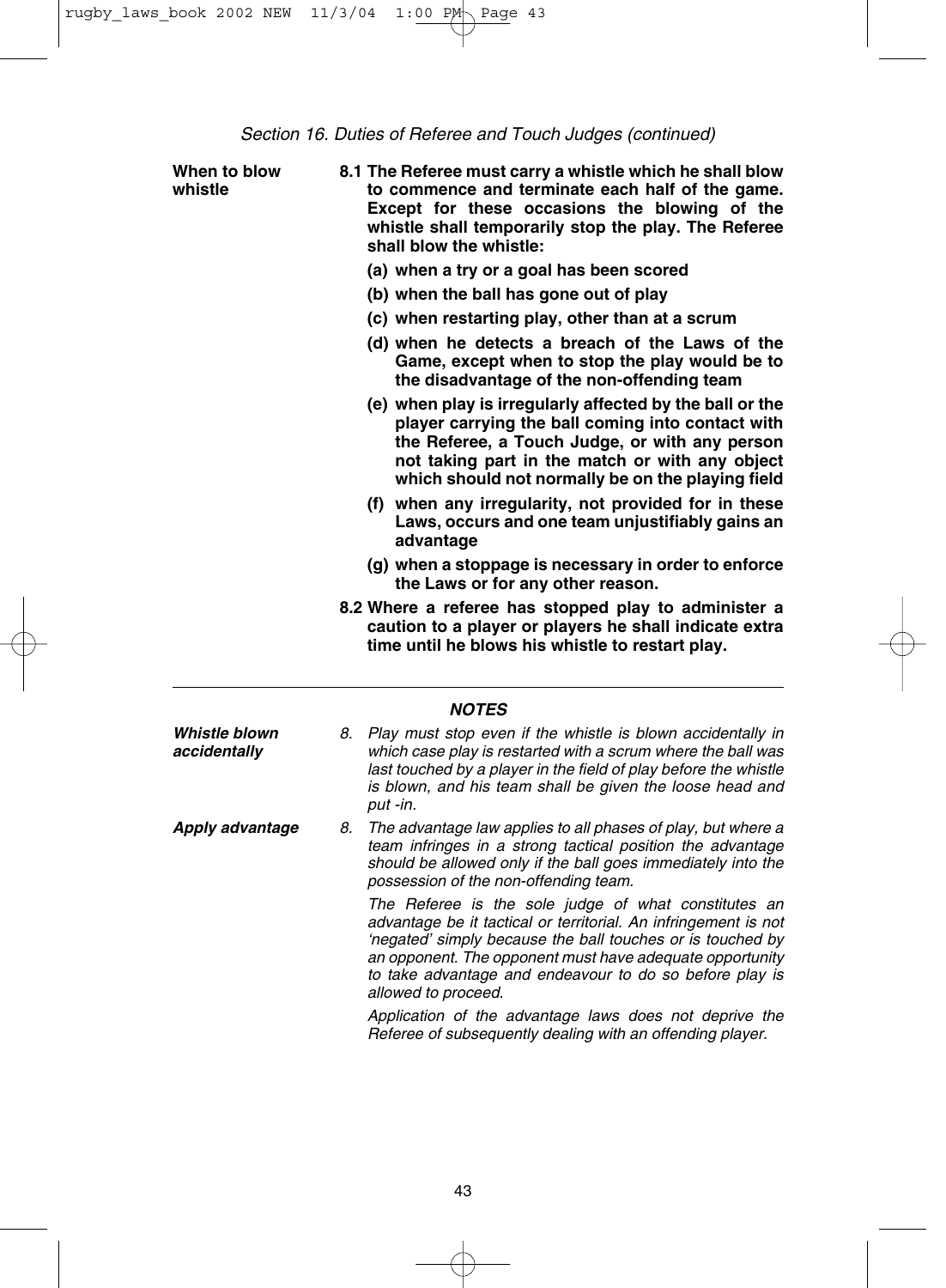| <b>Changing decision</b>              | 9. The Referee judges on matters of fact and shall not<br>subsequently alter those judgments. He may cancel<br>any decision made if prior foul play of which he had<br>no knowledge is reported to him by a Touch Judge. |
|---------------------------------------|--------------------------------------------------------------------------------------------------------------------------------------------------------------------------------------------------------------------------|
| <b>Accept Touch</b><br>Judge decision | 10. The Referee shall accept the decision of an official<br>Touch Judge relating to touch and touch in-goal play<br>and to kicks at goal.                                                                                |
| Touch Judge                           | 11. Each Touch Judge shall remain in touch, one on each<br>side of, and near to, the playing field except:-                                                                                                              |
|                                       | (a) when judging kicks at goal (see Section 6) and                                                                                                                                                                       |
|                                       | (b) when reporting a player's misconduct which has<br>escaped the notice of the Referee.                                                                                                                                 |
| Flag                                  | 12. Each Touch Judge must carry an approved flag.                                                                                                                                                                        |

| Infringement by<br>attacking team              | If a team infringes when in a strong attacking position territorial<br>or tactical, the Referee should stop play promptly, unless the ball<br>is immediately possessed by the defending team because a<br>loose ball cannot be considered to be of advantage to a team in<br>a weak, defensive position.<br>Applying the advantage law does not deprive the Referee of his |                                                                                                                                                                                                                                                                                                                                                                                                       |
|------------------------------------------------|----------------------------------------------------------------------------------------------------------------------------------------------------------------------------------------------------------------------------------------------------------------------------------------------------------------------------------------------------------------------------|-------------------------------------------------------------------------------------------------------------------------------------------------------------------------------------------------------------------------------------------------------------------------------------------------------------------------------------------------------------------------------------------------------|
|                                                |                                                                                                                                                                                                                                                                                                                                                                            | power to deal subsequently with any offending player.                                                                                                                                                                                                                                                                                                                                                 |
| Awarding a Try                                 | 9.                                                                                                                                                                                                                                                                                                                                                                         | The circumstances referred to in this Law will not arise when<br>a try is scored as the Referee shall look at both Touch<br>Judges before awarding a try.                                                                                                                                                                                                                                             |
| <b>Touch Judge under</b><br>control of Referee |                                                                                                                                                                                                                                                                                                                                                                            | 10. A Touch Judge is at all times under the control of the Referee<br>and may be dismissed and replaced if, in the opinion of the<br>Referee, he can no longer be considered to be neutral. In this<br>case, any decision made by a Touch Judge leading to his<br>dismissal may be disregarded. Any misconduct by a Touch<br>Judge should be reported by the Referee to the appropriate<br>authority. |
| <b>Report misconduct</b><br>quickly            |                                                                                                                                                                                                                                                                                                                                                                            | 11. (b) If a Touch Judge wishes to report a player's misconduct<br>he should attract the Referee's attention as quickly as<br>possible in order to avoid an unnecessary continuation of<br>play. Any subsequent penalty is awarded where the<br>offence occurred and not where play is subsequently<br>stopped.                                                                                       |
| No undue interference                          |                                                                                                                                                                                                                                                                                                                                                                            | A Touch Judge must not unduly interfere with the Referee's<br>control of the game by reporting incidents which have<br>obviously been seen by the Referee.                                                                                                                                                                                                                                            |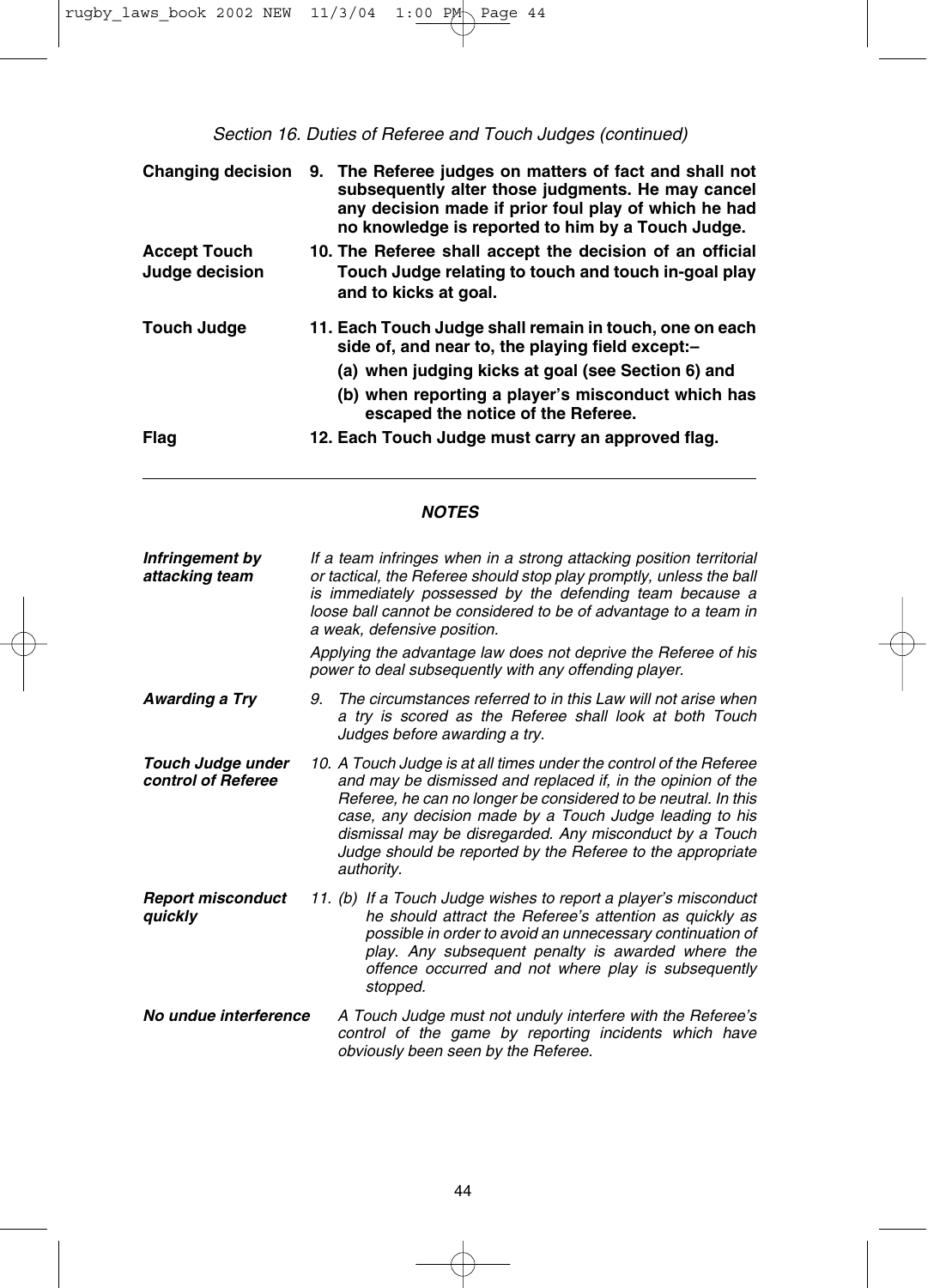| <b>Indicating Touch</b>            | 13. A Touch Judge shall indicate when and where the<br>ball goes into touch by raising his flag and standing<br>opposite the point of entry into touch except in the<br>case of 'ball back' (see Section 9 para. 4) when the<br>Touch Judge must indicate that no ground has been<br>gained by waving his flag above his head<br>accentuating the movement in the direction of the<br>kicker's goal-line. |
|------------------------------------|-----------------------------------------------------------------------------------------------------------------------------------------------------------------------------------------------------------------------------------------------------------------------------------------------------------------------------------------------------------------------------------------------------------|
| Indicating<br><b>Touch in-Goal</b> | 14. If the ball enters touch in-goal the Touch Judge shall<br>wave the flag across the body and below the waist.<br>With the other hand he/she points to either the goal<br>line or twenty metre line depending on where play<br>should be restarted. Do not point to the player who<br>made the ball dead.                                                                                               |
| Judge kicks at goal                | 15. Touch Judges shall assist the Referee in judging<br>kicks at goal. (See Section 6 para.10).                                                                                                                                                                                                                                                                                                           |
| Indicating<br>10 metres            | 16. When a free kick is being taken, both Touch Judges<br>shall take up a position near the touch line ten<br>metres beyond the mark to act as markers for the<br>team which is required to retire.                                                                                                                                                                                                       |
| <b>Official Inquiry</b>            | 17. In cases where circumstances in connection with the<br>match are likely to be made the subject of official<br>investigation, the Referee and Touch Judges shall<br>report to the investigating authority only and shall<br>refrain from expressing criticism or comment<br>through other channels.                                                                                                    |

| <b>Ball swerving back</b><br>into Playing Field | 13. A Touch Judge should not raise his flag immediately the<br>ball in flight crosses the touch line if there is a possibility of it<br>swerving or being blown back into the playing field because<br>play is not stopped if the ball does drop back into the playing<br>field. |
|-------------------------------------------------|----------------------------------------------------------------------------------------------------------------------------------------------------------------------------------------------------------------------------------------------------------------------------------|
| Controversial<br>decisions                      | 15. If any decision by a Referee is likely to be controversial, the<br>Referee may explain his reasons for making the decisions if<br>by so doing unnecessary misunderstanding or controversy<br>can be avoided.                                                                 |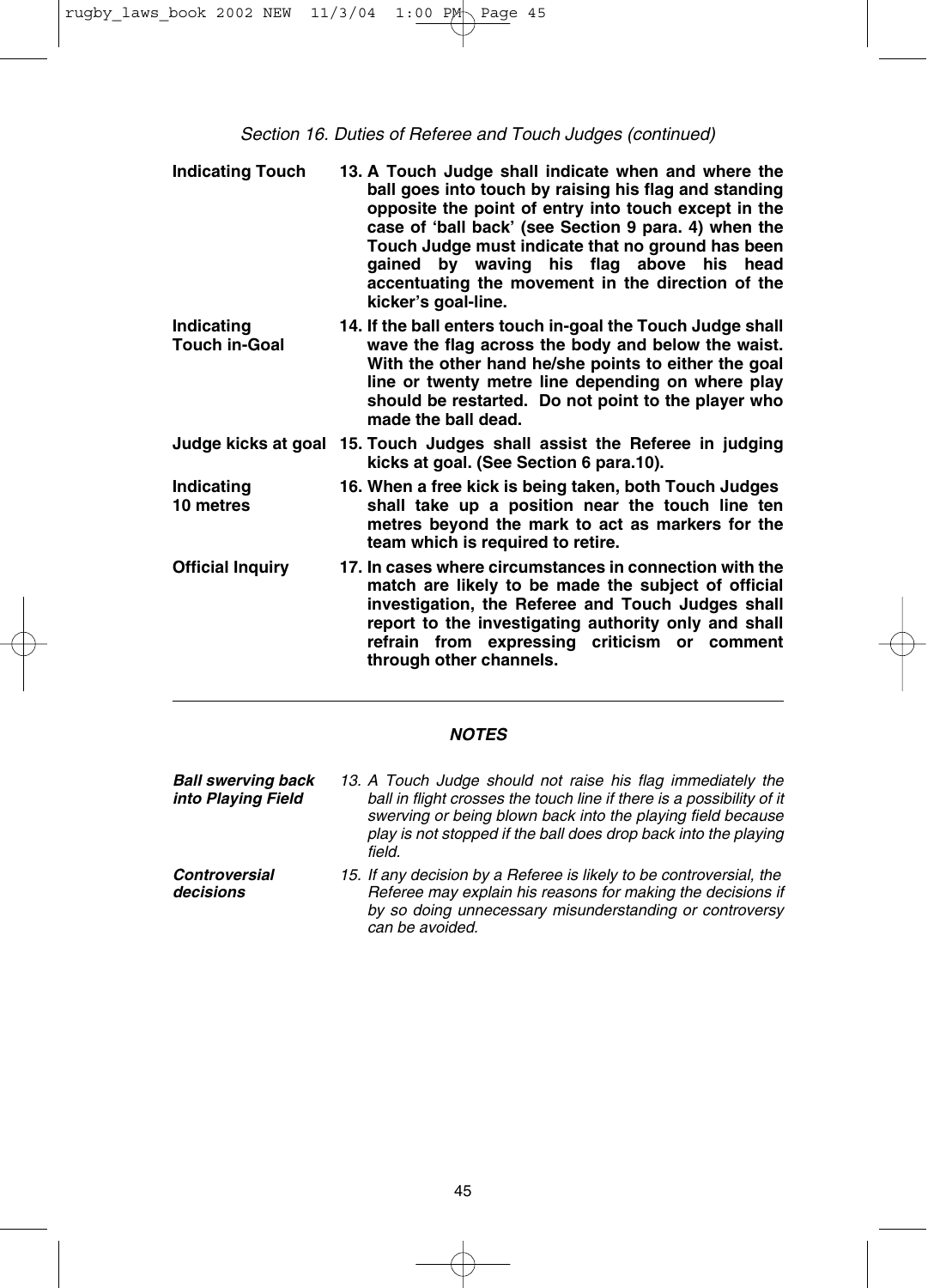$rugby\_laws\_book$  2002 NEW  $11/3/04$  1:00 PM Page 46

# **SECTION 17 REFEREE'S SIGNALS**

| <b>Signal nature</b><br>of offence           |    | 1. When the Referee is required to give a decision he<br>shall whenever possible indicate the nature of his<br>decision by making the appropriate signal.                                                                                                                                                                     |
|----------------------------------------------|----|-------------------------------------------------------------------------------------------------------------------------------------------------------------------------------------------------------------------------------------------------------------------------------------------------------------------------------|
| Indicate how<br>play restarts                | 2. | When he wishes to stop the game temporarily, he<br>shall, after blowing his whistle, indicate the nature of the<br>decision, point to the offending player and then signal as<br>to how the game is to be restarted.                                                                                                          |
| <b>Example</b>                               |    | For example if the scrum half puts the ball into his own<br>side of the scrum the referee:                                                                                                                                                                                                                                    |
|                                              |    | (1) blows his whistle and indicates the scrum half has put<br>the ball in wrongly.                                                                                                                                                                                                                                            |
|                                              |    | (2) points to the offending scrum half and then                                                                                                                                                                                                                                                                               |
|                                              |    | (3) signals that a penalty has been given.                                                                                                                                                                                                                                                                                    |
|                                              |    | The Referee can, with advantage, repeat the signal<br>indicating the nature of the offence in order to reduce the<br>need for verbal explanations to the players. This applies<br>particularly to scrum offences where some of the<br>forwards may miss the first signal if they still have their<br>heads down in the scrum. |
| <b>Signals for</b><br><b>Restarting Play</b> | З. | The signals to be given by a Referee are set out below.<br>Scrum. With bent arms, palms of hands facing each<br>other at shoulder level, fingers together and slightly bent,<br>bring the tops of the fingers together with a slight<br>downward movement and then point to the team awarded<br>the loose head and put-in.    |
|                                              |    | <b>Penalty Kick.</b> Face the non-offending team and extend<br>an arm forward with the hand slightly higher than the<br>shoulder level and the palm of the hand at right angles to<br>the ground.                                                                                                                             |
|                                              |    | Differential Penalty. Extend the arm as for an ordinary<br>penalty then move the arm to the upright position.<br>Perform this action twice with the whole movement being<br>continuous and decisive.                                                                                                                          |
|                                              |    | <b>Drop-out.</b> Point to the place from which the drop kick is<br>to be taken.                                                                                                                                                                                                                                               |
| <b>Relating to</b><br>Scoring                |    | Try. Point to where try is awarded. Instruct the Touch<br>Judge to stand on this point temporarily as a guide to the<br>player who is to take the goal kick.                                                                                                                                                                  |
|                                              |    | <b>Penalty Try.</b> Point to midway between the posts and<br>take up position temporarily on this point as a guide to the<br>kicker.                                                                                                                                                                                          |
|                                              |    | <b>Eight Point Try.</b> This term is used to indicate that a<br>penalty kick has been awarded for foul play against a try<br>scorer. Instruct a Touch Judge to take up position in front<br>of the posts ten metres from the goal line before retiring<br>behind the goal posts to judge on the conversion attempt.           |
|                                              |    | Goal. Raise hand above head.                                                                                                                                                                                                                                                                                                  |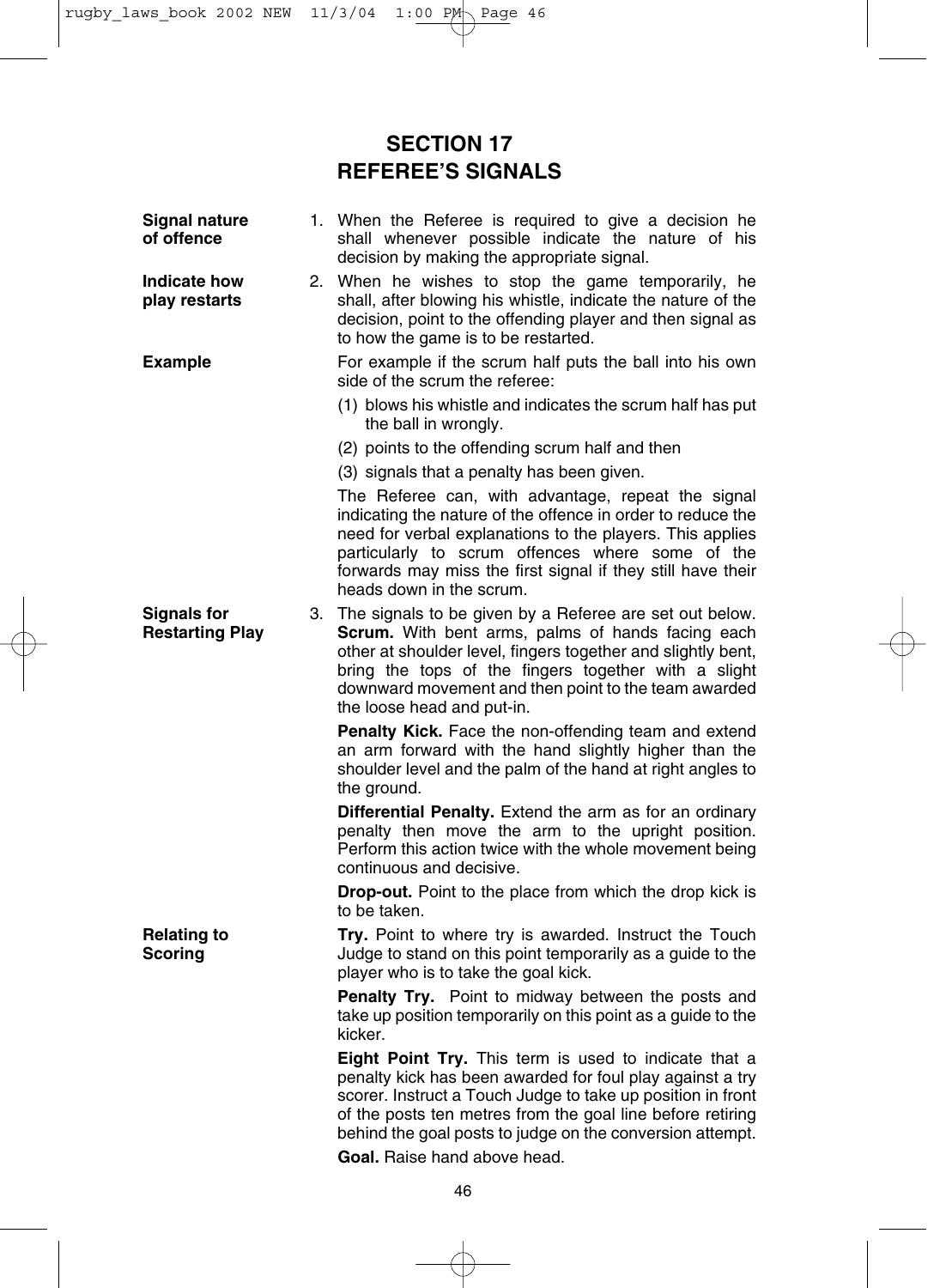| Section 17. Referee's Signals (continued) |  |  |  |
|-------------------------------------------|--|--|--|
|-------------------------------------------|--|--|--|

| Signals made when<br>play is not<br>necessarily stopped |    | Try disallowed. Wave hands, palms facing downwards<br>across and in front of the body below the waist.<br>Play on. Wave the hands chest high palms facing away<br>from the chest across and in front of the body. |
|---------------------------------------------------------|----|-------------------------------------------------------------------------------------------------------------------------------------------------------------------------------------------------------------------|
|                                                         |    | <b>Ball touched in flight.</b> Raise one hand above the head<br>and tap the tips of the fingers with the fingers of the other<br>hand.                                                                            |
|                                                         |    | <b>Count of Tackles is cancelled.</b> Raise clenched fist<br>above head and wave from side to side.                                                                                                               |
|                                                         |    | <b>Player "held" and to play the ball.</b> Indicate that players<br>not concerned with the play-the-ball must retire by<br>making a signal chest-high, similar to the breast stroke in<br>swimming.               |
| <b>Signals indicating</b><br>infringements              |    | 1. <b>Knock-on.</b> With hands in front of the body, below the<br>waist, slightly apart, palms facing forward and fingers<br>pointing towards the ground, make two or three forward<br>movements of the hands.    |
|                                                         |    | 2. Forward Pass. Make a forward movement with the<br>straight arm indicating the line of flight of the ball.                                                                                                      |
| Scrum                                                   | 3. | <b>Scrum half feeds "own feet".</b> With hands and arms<br>mime the action of the scrum half putting the ball into the<br>scrum, but exaggerate the angle at which it was thrown.                                 |
|                                                         |    | 4. Scrum half "dummies". Mime the action of the scrum<br>half but emphasise the backward motion of the hands.                                                                                                     |
|                                                         | 5. | <b>Scrum half fails to retire.</b> Make a movement with the<br>hand indicating the direction the scrum half should have<br>taken.                                                                                 |
|                                                         |    | 6. Scrum half throws the ball upwards into the scrum.<br>Mime the action of the scrum half exaggerating the<br>upward movement of the hands.                                                                      |
|                                                         |    | 7. Hooker strikes prematurely. Raise a foot from the<br>ground in front of the body with the leg straight.                                                                                                        |
|                                                         | 8. | <b>Hooker packs with a Loose Arm.</b> Raise one arm sideways<br>with elbow bent so that the hand hangs downwards.                                                                                                 |
|                                                         |    | 9. Prop strikes for the ball. Raise a foot from the ground<br>by extending the leg sideways from the body.                                                                                                        |
|                                                         |    | 10. Handling in the scrum. Make a backward scooping<br>action with the hand.                                                                                                                                      |
|                                                         |    | 11. Collapsing the scrum. Make a lifting motion with the<br>hand.                                                                                                                                                 |
|                                                         |    | 12. More than seven backs. Point to one of the players who<br>is detached from the scrum and who normally is in the<br>pack and then hold up seven fingers.                                                       |
|                                                         |    | 13. More than six players pushing in the scrum. Point to<br>the player who is pushing and who is not normally in the<br>scrum and then hold up six fingers.                                                       |

 $\overline{\varphi}$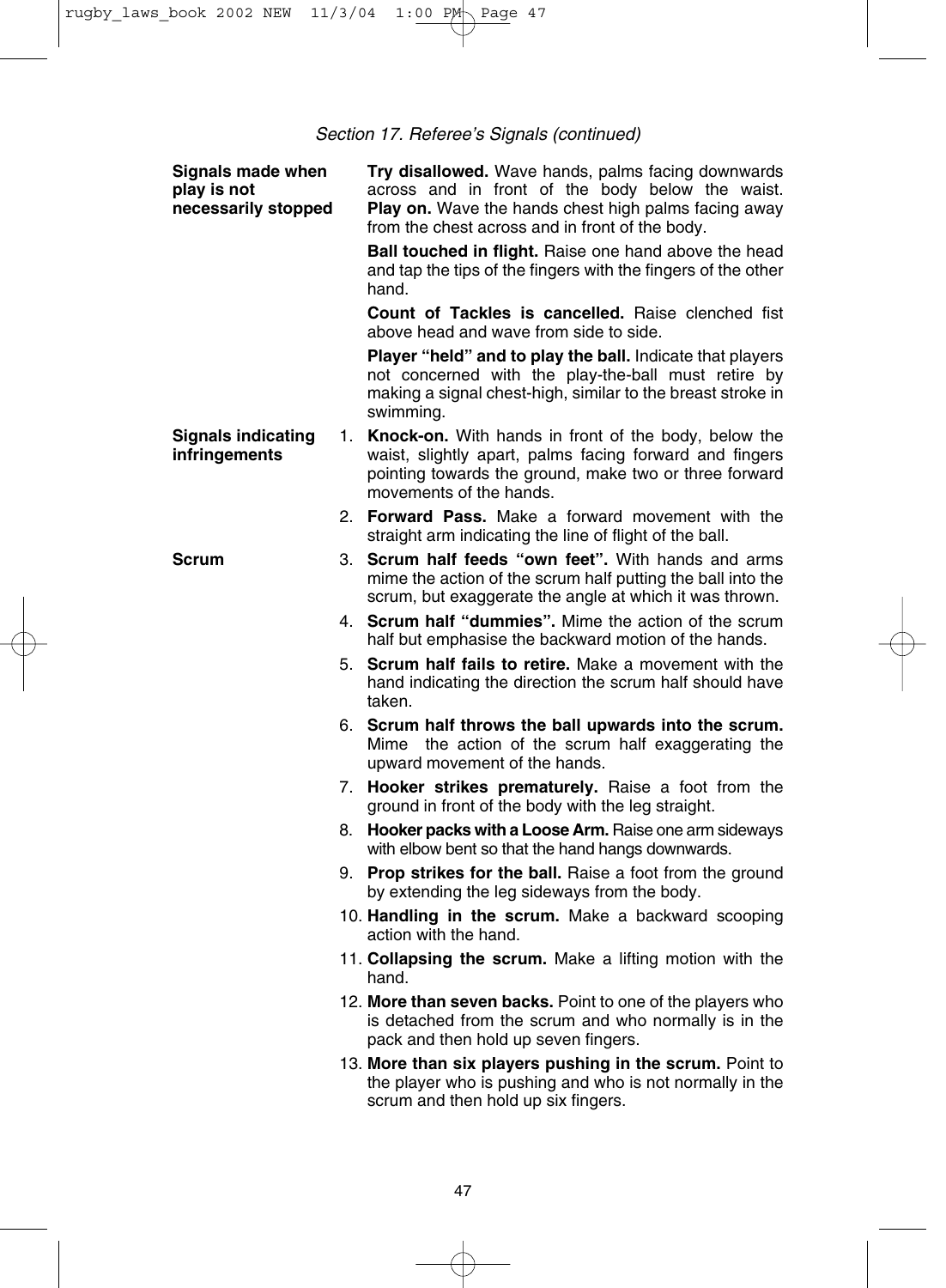*Section 17. Referee's Signals (continued)*

**Play-the-ball** 14. **Tackled player delays regaining his feet.** Flick the hand in an upward direction.

- 15. **Tackled player 'dummies' when dropping the ball.** Mime the action of the offending player exaggerating the upward direction.
- 16. **Tackled player fails to drop the ball correctly**. If the ball has been dropped between the legs indicate the path of the ball. If the ball has been dropped to the side, point with one hand to the side.
- 17. **Tackled player does not lift the ball clear of ground.** Make a lifting movement with the hand.
- 18. **Tackled player does not face opponents' in-goal.** Stand at the angle offending player adopted and then turn to face the opponents' in-goal.
- 19. **Tackled player fails to play the ball backwards or passes when he should have played the ball.** Mime the gesture of playing the ball.
- 20. **Tackled player obstructs or butts with his head after playing the ball.** Mime his action.
- 21. **Voluntary tackle.** Make a lifting movement with hand.
- 22. **The player marking the tackled player kicks or heels the ball.** Make a kicking movement with the foot.
- 23. **Player marking retains his hold on player playing the ball.** Make a decisive backward movement with one hand. This signal applies to any interference by the player marking when the ball is actually being played other than kicking prematurely or dangerously (paragraph 22 above).
- 24. **Tackler delays releasing tackled player.** Make a downward movement with the hands in front of the body below the waist.
- 25. **Off side at play-the-ball.** With a backward movement of the hand indicate that the player should be further back.
- 26. **Stealing of the ball from the tackled player.** Mime the action of snatching the ball from the opponent.
- 27. **Dragging tackled player after tackle is effective.** Mime the action of dragging.
- 28. **Team is tackled five successive times.** Raise arm vertically above head with fingers and thumb outstretched.
- 29. **Team is tackled six successive times.** Blow the whistle, raise the arm vertically above the head, then point to the side which is to gain possession and mime the gesture of playing the ball. The surrendering of the ball is referred to as the 'handover'.
- 30. **Count of tackle is cancelled and starts again.** Wave clenched fist from side to side above head.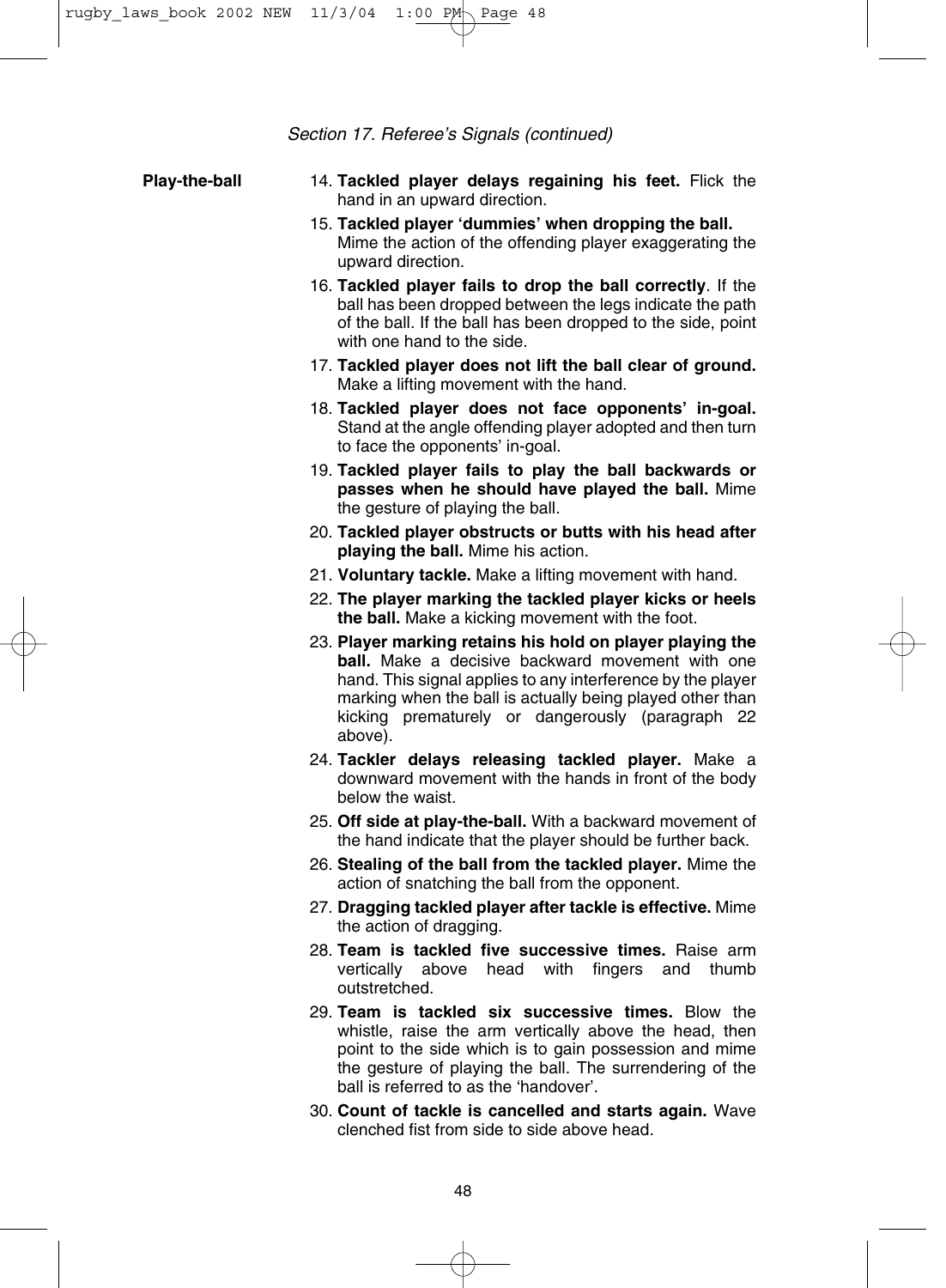*Section 17. Referee's Signals (continued)*

| Drop-out<br>or Penalty |
|------------------------|
| Other                  |
| Infringements          |

- **Drop-out** 31. **Kicker fails to bring foot into contact with the ball.** Tap the foot with one hand.
- 32. Off side. Indicate player should have been further back. **Infringements** (See No. 25).
- 33. **Player in possession touches official.** Point to the player in possession and tap the chest with one hand.
- 34. **Obstruction.** Mime the offending player's action.
- 35. **Tripping.** Extend one foot forward as if to trip.
- 36. **Stiff arm tackle.** Raise an arm in front of the body with fist clenched and as the arm is moved forward tap the forearm with the other hand.
- 37. **Disputing decisions.** Place one hand on the mouth.
- 38. **Ball in Touch.** Point to appropriate Touch Judge.
- 39. **Extra time.** Raise both arms vertically above head.
- 40. **Ending Extra Time for Stoppage.** Wave one arm over head.
- 41. **Temporary Suspension of a Player.** Raise both arms with fingers outstretched for ten minutes suspension.
- 42. **Player directed to leave the field to receive attention for bleeding.** Draw the hand across the chest from side to side.
- **Touch Judge** 43. The Touch Judge cannot stop the play for any signals **infringement** but he may signal the nature of an infringement if the Referee is unsighted and seeks his guidance.

Signals which may be used by a Touch Judge and which are not included in Para. 3 above are:–

**Touch.** Flag is raised about the head at the point of entry into touch..

**Ball Back.** Flag waved above head accentuating backward movement.

**Touch in-Goal.** Flag waved across the body, below the waist, and, with the other hand, point to either the goal line or 20 metre line depending on where play should be restarted. Do not point to the player who made the ball dead.

**Successful Kick at Goal.** Raise flag above head.

**Unsuccessful Kick at Goal.** Wave flag across and in front of the body below the waist. If the ball goes over the dead ball line, tap the ground with the end of the flag stick.

**Dead Ball Line.** Wave flag up and down between shoulder and knee and then point to appropriate restart position.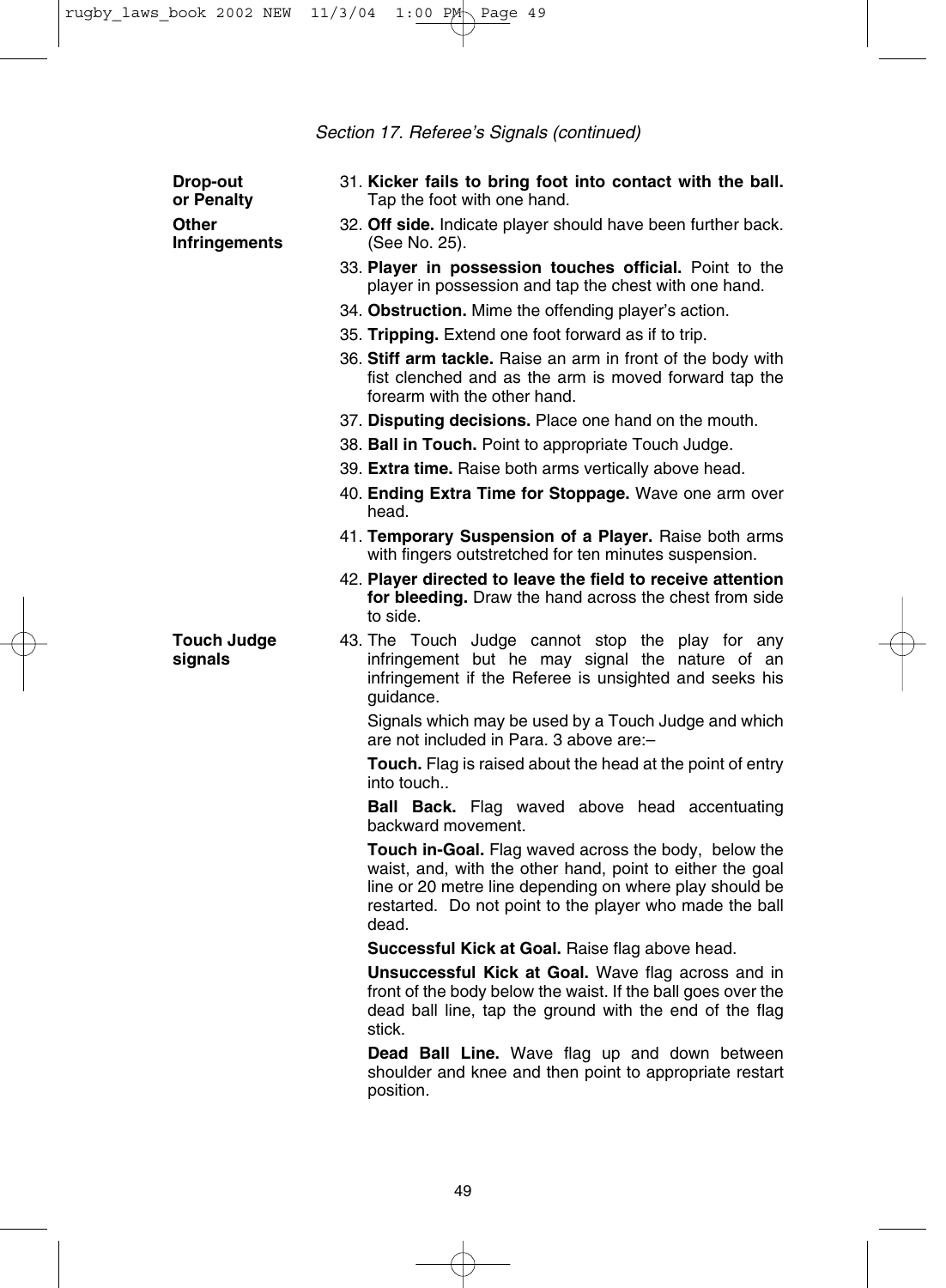# **NOTES ON LAWS 2001**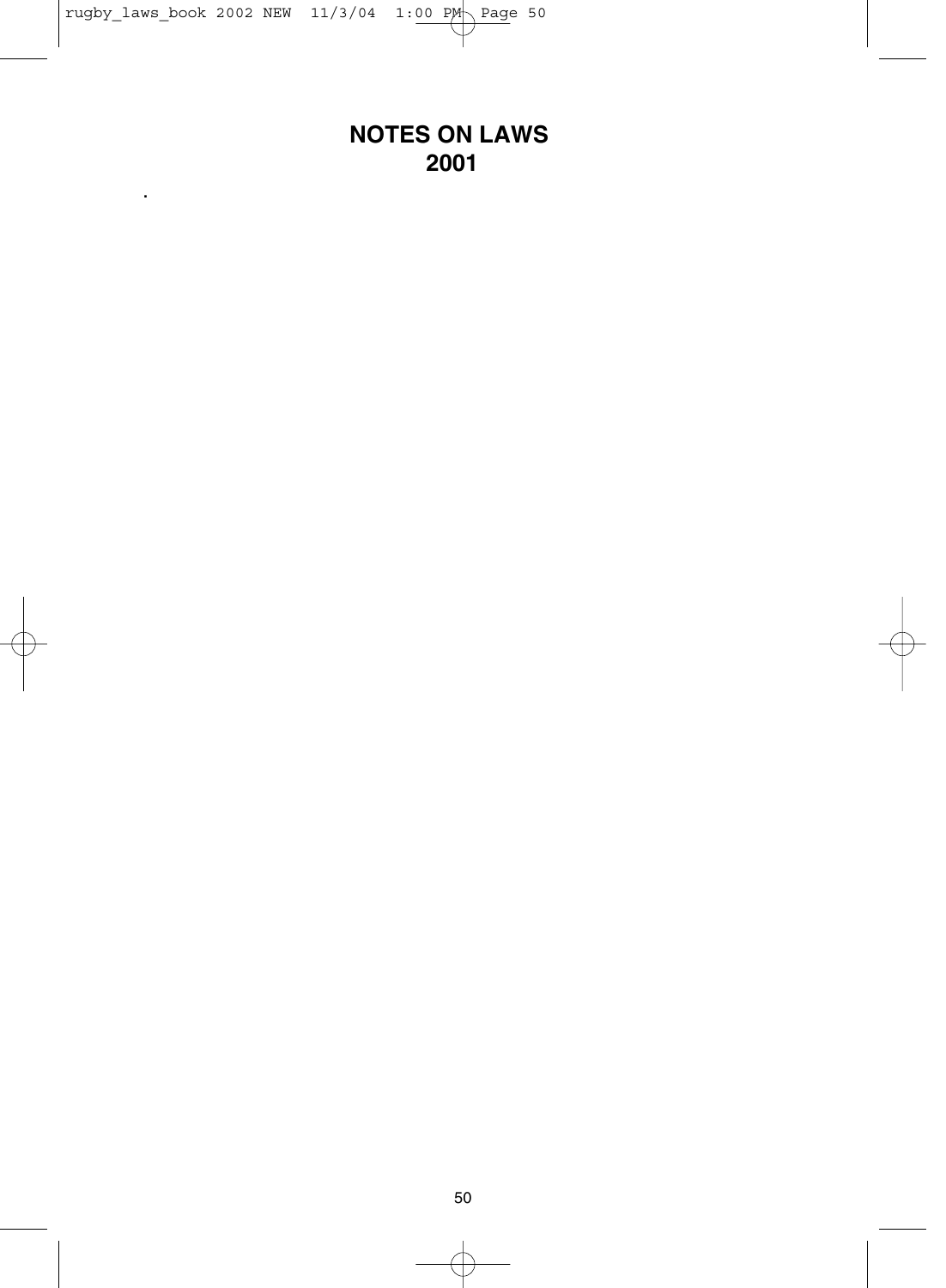### **SECTION 18**

# **INDEX TO THE LAWS OF RUGBY LEAGUE**

The Index identifies Laws and terms in Sections (S.) and the page(s) where these are explained.

| Accidental breach<br>Accidental strike/hit<br>Advantage<br>- When applied<br>- When awarding penalty<br>Attacking team<br>Back<br><b>Ball Shape/size</b><br>- ball deflated<br>- ball bursts<br><b>Ball back</b> | S.11, p.25<br>S.9.7, p.12; S.12.5(e), p.30<br>Glossary, p.4<br>Notes S.16, p.43<br>S.13, Notes (1) p.33<br>Glossary, p.4<br>Glossary, p.4<br>S.3, p.8<br>S.3, p.8<br>S.3, p.8<br>Glossary, p.4 |
|------------------------------------------------------------------------------------------------------------------------------------------------------------------------------------------------------------------|------------------------------------------------------------------------------------------------------------------------------------------------------------------------------------------------|
| Ball caught in-goal                                                                                                                                                                                              | S.8, p.18                                                                                                                                                                                      |
| Ball blown/bounces forward                                                                                                                                                                                       | Notes S.10, p.22                                                                                                                                                                               |
| <b>Behind</b>                                                                                                                                                                                                    | Glossary, p.4                                                                                                                                                                                  |
| <b>Blind side</b>                                                                                                                                                                                                | Glossary, p.4                                                                                                                                                                                  |
| Cautions                                                                                                                                                                                                         | S.16, p.42; S.7, p.16                                                                                                                                                                          |
| Changing ends                                                                                                                                                                                                    | S.7, p.16                                                                                                                                                                                      |
| Charging down                                                                                                                                                                                                    | Glossary, p.4; S.10, p.22;                                                                                                                                                                     |
|                                                                                                                                                                                                                  | Notes S.11, p.25                                                                                                                                                                               |
| Converting a try<br>Corner post/flag                                                                                                                                                                             | Glossary, p.4<br>Glossary, p.4; Notes S.9, p.21                                                                                                                                                |
| Dead ball                                                                                                                                                                                                        | Glossary, p.4                                                                                                                                                                                  |
| Dead ball line                                                                                                                                                                                                   | Notes p.3                                                                                                                                                                                      |
| Defending team                                                                                                                                                                                                   | Glossary, p.4                                                                                                                                                                                  |
| Differential penalty                                                                                                                                                                                             | Glossary, p.4; Notes S.13, p.33                                                                                                                                                                |
| Down Town                                                                                                                                                                                                        | S.14, p.36                                                                                                                                                                                     |
| Drop goal                                                                                                                                                                                                        | Glossary, p.4                                                                                                                                                                                  |
| - Offence on kicker                                                                                                                                                                                              | S.13, p.35                                                                                                                                                                                     |
| Drop kick                                                                                                                                                                                                        | Glossary, p.4                                                                                                                                                                                  |
| Drop-out                                                                                                                                                                                                         | Glossary, p.4                                                                                                                                                                                  |
| Dummy                                                                                                                                                                                                            | Glossary, p.5                                                                                                                                                                                  |
| Duration of game                                                                                                                                                                                                 | Notes S.7, p.16                                                                                                                                                                                |
| - Extra time                                                                                                                                                                                                     | S.7, p.17                                                                                                                                                                                      |
| - Shortening                                                                                                                                                                                                     | Notes S.7, p.16                                                                                                                                                                                |
| - Altering interval<br>- Kick after time                                                                                                                                                                         | Notes S.7, p.16<br>Notes S.7, p.16                                                                                                                                                             |
| - Recommencing after injury S. 7, p.17                                                                                                                                                                           |                                                                                                                                                                                                |
| - Reduce stoppages                                                                                                                                                                                               | Notes S.7, p.17                                                                                                                                                                                |
|                                                                                                                                                                                                                  |                                                                                                                                                                                                |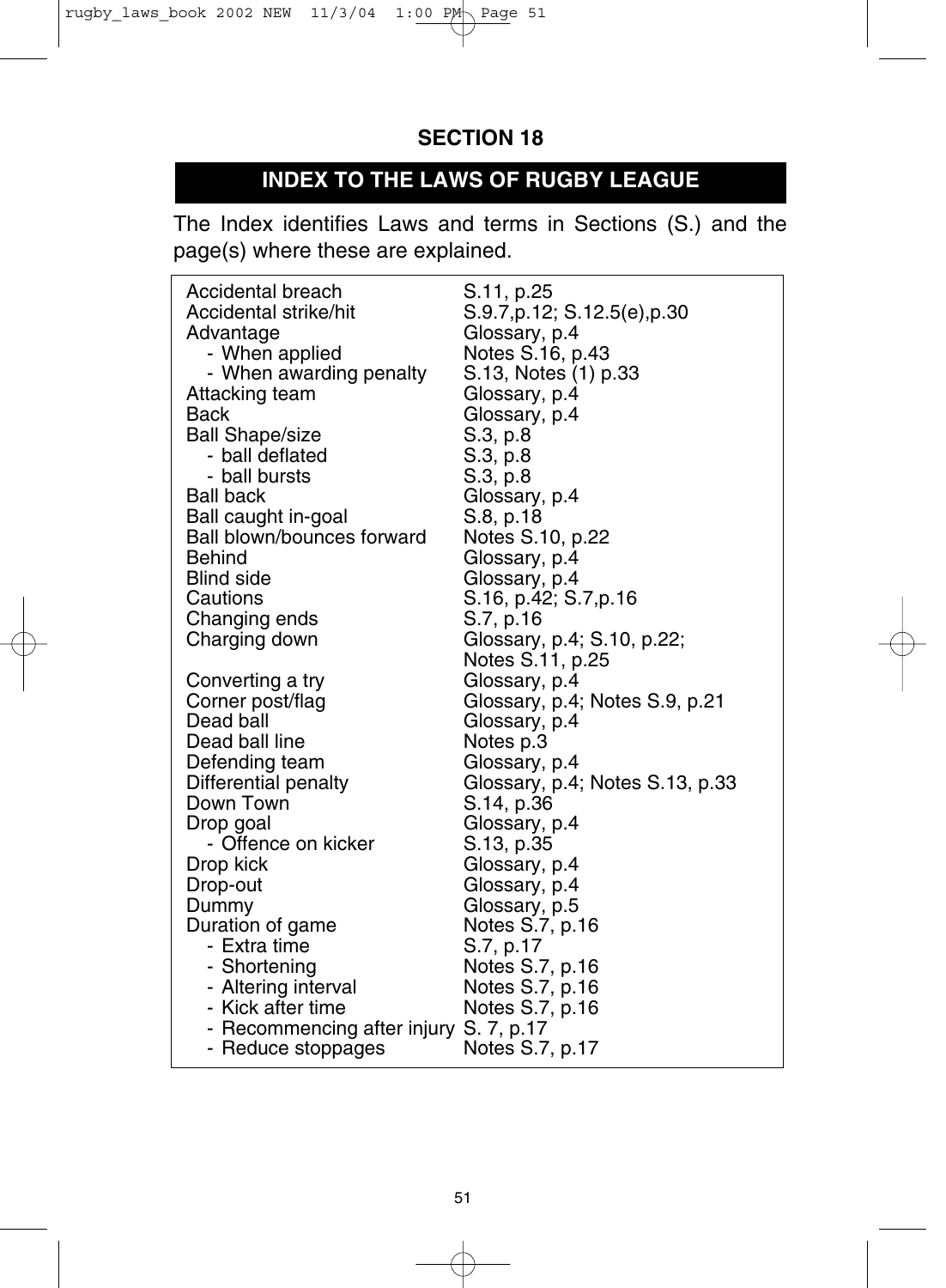| Duration of game (cont'd)                |                                       |
|------------------------------------------|---------------------------------------|
| - Scrum after time                       | Notes S.7, p.16                       |
| - Signal extra time                      | Notes S.7, p.17                       |
| Duties of referee                        | S.16, p.41                            |
| - Accept Touch Judge decision S.16, p.44 |                                       |
| - Awarding try                           | Notes S.16, p.44                      |
| - Enforce laws                           | S.16, p.41                            |
| - Cautions                               | Notes S.16, p.42                      |
| - Change decisions                       | S.16, p.44                            |
| - Consult Touch Judges                   | Notes S.16, p.41                      |
| - Control players                        | S.16, p.42                            |
| - Controversial decisions                | Notes S. 16, p.45                     |
| - Injured referees                       | Notes S.16. p.41                      |
| - Power to dismiss                       | S.16, p.42                            |
| - Power to stop games                    | S.16, p.41                            |
| - Record scores                          | S.16, p.41                            |
| - Signals                                | S.17, p.47                            |
| - Temporary suspension                   | Notes S.16, p.42                      |
| - Timekeeper                             | S.16, p.41                            |
| Duties of Touch Judges                   | S.16, p.41                            |
| End of play                              | S.17, p.16                            |
| Field of play                            | Glossary, p.5                         |
| Flag                                     | S.16, p.44                            |
| Forward                                  | Glossary, p.5                         |
| Forward pass                             | Glossary, p.5; Notes S.10, p.22       |
| - Scrum for                              | Notes S.10, p.22                      |
| - Penalty for                            | Notes S.10, p.22                      |
| Foul play<br>Foul "throws"               | Glossary, p.5                         |
| Free kick                                | Notes S.11, p.23                      |
| - Goal from                              | Glossary, p.5<br>Notes S.6, p.13      |
| - When occurs                            | Glossary, p.5                         |
| Full times                               | Glossary, p.5                         |
| General play                             | Glossary, p.5                         |
| Goal                                     | Glossary, p.5                         |
| - How scored                             | S.6, p.13                             |
| - Ball blown back                        | Notes S.6, p.13                       |
| - Ball hits post                         | Notes S.8, p.20                       |
| - Distracting kicker                     | S.6, p.14                             |
| - From kick off                          | Notes S.6, p.13                       |
| - Help hold ball                         | Notes S.6, p.14                       |
| - Judging kick                           | S.6, p.15; Notes S.6, p.15            |
| - Players' positions                     | S.6, p.14                             |
| - Pretending goal kick                   | Notes S.6, p.15                       |
| - Wasting time                           | Notes S.6, p.14                       |
| - Where taken                            | S.6, p.14;                            |
|                                          | Referee to instruct - Notes S.6, p.14 |
|                                          |                                       |

 $\oplus$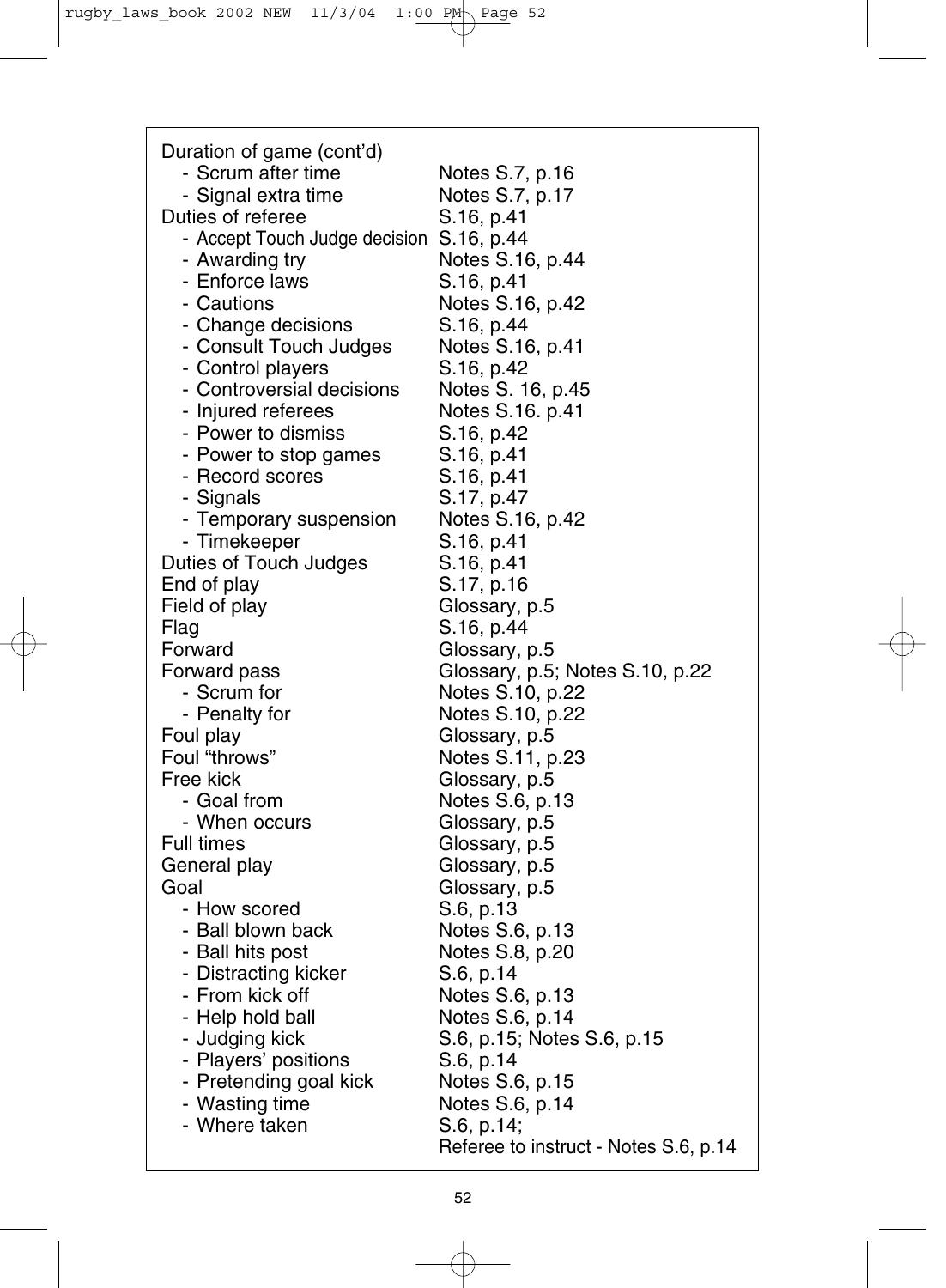Goal posts Notes p.3; S.6, p.14 - Ball hits Notes S.8, p.20 Goal lines Notes p.3 Grounding the ball Glossary, p.5 Half-time Glossary, p.5 Handover Glossary, p.5 Harassing referee Notes S.16, p.42 Heading ball S.10, p.22 Heel Glossary, p.6 Hook Glossary, p.6 In-goal Glossary, p.6 - Deliberate breach Notes S.8, p.19 In possession Glossary, p.6 Interval S.7, p.16<br>Interference - illegal See Obstruction Interference - illegal Kick Glossary, p.6 Kicking tees Notes S.6, p.14 Kick off Glossary, p.6; S.5, p.11; S.8, p.18;<br>VIP kick-off Notes S.8, p.18 Notes S.8, p.18 Knock-on Glossary, p.6; S.10, p.22 - Deliberate S.10, p.22 - Accidental S.10, p.22 - Over goal line Notes S.10, p.22 - Zero tackle **After "Accidental breach" S.11**, Law 7, p.25 Law breakers Notes S.15, p.38 Loose arm Glossary, p.6 Loose ball Glossary, p.6 Loose head Glossary, p.6 Losing possession Notes S.11, p.25 Mark Glossary, p.6 Misconduct Notes S.6, p.15; S.13, p.33; S.15, p.38 - Law breakers Notes S.15, p.38 (Persistent) - Types S.15, p.38 Mutual infringement See Scrum below Object of game S.5, p.11 Obstruction Glossary, p.6; S.5, p.11 - Accidental Notes S.15, p.38 & 39 - After kick Notes S.15, p.38 & S.13 Law 10 -Drop Goal - Behind ruck Notes S.15, p.40<br>- Bore through scrum Notes S.15, p.40 - Bore through scrum - Use goal posts Notes S.15, p.40 - Examples Notes S.15, p.38 - When not in possession S.11, p.23 Offence on try scorer S.13, p.35 Official inquiry S.16, p.45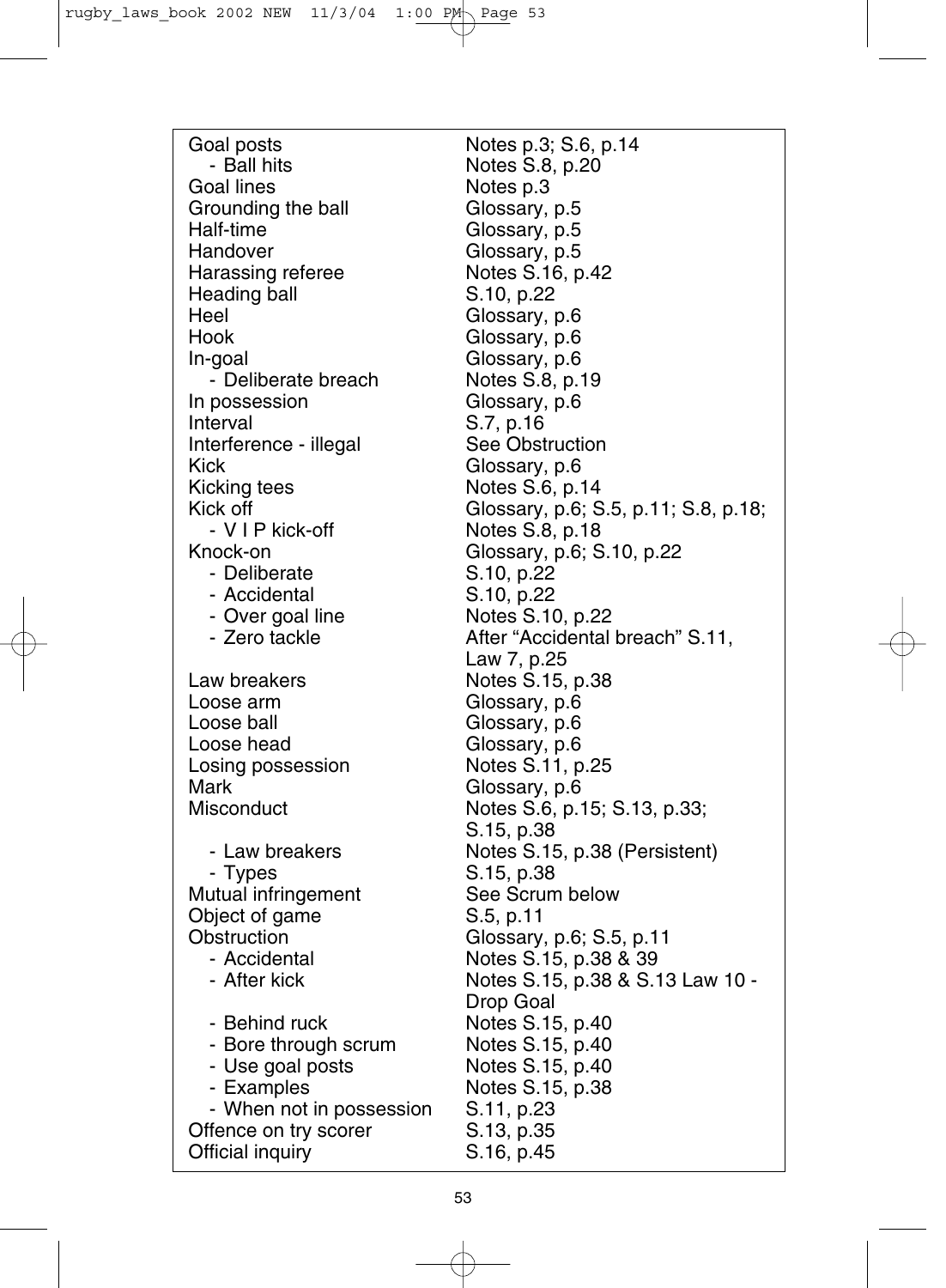| Off side                     | Glossary, p.6; S.14, p.36         |
|------------------------------|-----------------------------------|
| - Accidental                 | Notes S.14, p.36                  |
| - Catcher claims off side    | S.14, p.36                        |
| - Examples                   | Notes S.14, p.37                  |
| - Interfere with catches     | Notes S.14, p.36                  |
| - Placed onside              | S.14, p.36                        |
| - Retire 10 metres           | S.14, p.36                        |
| - Versus "out of play"       | Notes S.14, p.36                  |
| - When off side              | S.14, p.36                        |
| On side                      | Glossary, p.6; S.5, p.11          |
| Open side                    | Glossary, p.6                     |
| Optional kick                | S.8, p.18                         |
| On the full                  | Glossary, p.6                     |
| Out of play                  | S.5, p.11; S.11, p.26; S.14, p.36 |
| - At play-the-ball           | S.11, p.26 & 27                   |
| - Versus off side            | Notes S.14, p.36                  |
| Pack                         | Glossary, p.6                     |
| Pass                         | Glossary, p.6                     |
| Penalise                     | Glossary, p.7                     |
| Penalty kick                 | Glossary, p.7; S.13, p.33         |
| - Advance the mark           | S.13, p.33                        |
| - Play advantage             | Notes S.13, p.33                  |
| - Breaches of                | S.13, p.33; S.13, p.35            |
| - Differential               | Notes S.13, p.33                  |
| - Explain why                | S.13, p.35; Notes S.15, p.38      |
| - Finding touch              | S.13, p.35                        |
| - Free kick                  | S.13, p.34; Notes S.13, p.34      |
| - How taken                  | S.13, p.34                        |
| - In-goal offence            | S.13, p.35                        |
| - Mark for                   | S.13, p.33; Notes S.13, p.34      |
| - Misconduct                 | S.13, p.33                        |
| - No delay                   | S.13, p.35                        |
| - For obstruction            | S.13, p.33                        |
| - Offence against try scorer | S.13, p.35                        |
| - Position of players        | S.13, p.34                        |
| - Refusing surrender of ball | Notes S.13, p.35                  |
| - When awarded               | S.13, p.33                        |
| Penalty try                  | S.6.1(d), p.13; Notes S.13, p.35  |
| Place kick                   | Glossary, p.7                     |
| Players                      |                                   |
| - Bleeding                   | S.4, p.9                          |
| - Jersey colour              | S.4, p.10; Notes S.4, p.10        |
| - Dismissed                  | Notes S.16, p.42                  |
| - Equipment                  | S.4, p.10; Inspection S.4, p.10   |
| - Injured                    | S.4, p.9; S.7, p.17               |
| - Kick at goal               | S.4, p.9                          |
| - Late arrival               | S.4, p.9                          |

 $\displaystyle \bigoplus$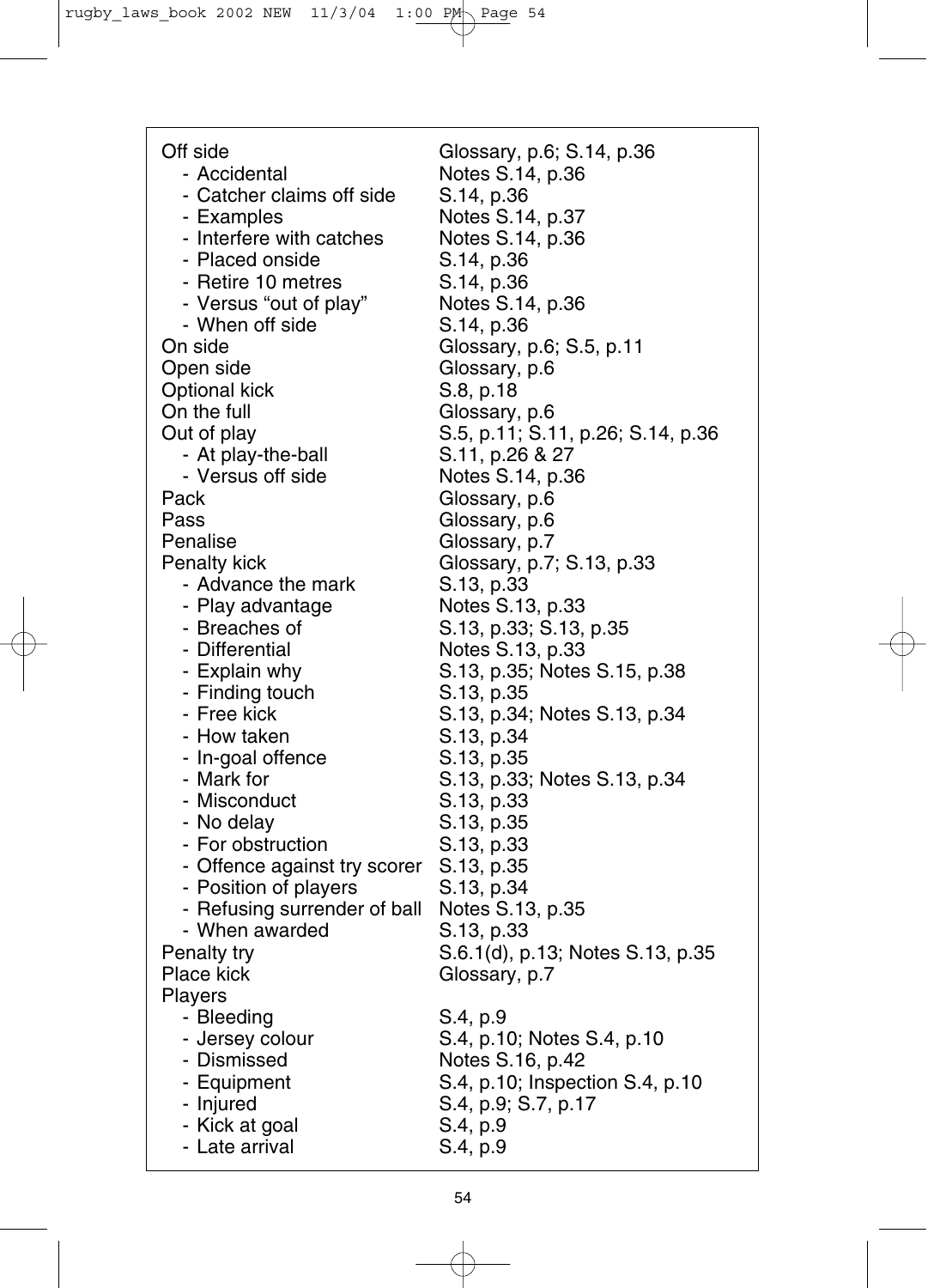Players (cont'd) - Not 'objects' Notes S.9, p.21 - Number of S.4, p.9 - Reports to Referee/Touch Judge Notes S.16, p.41 - Returns to field Notes S.16, p.41 - Substitutes S.4, p.9; p.52 Playing area Glossary, p.7; Notes S.16, p.42 Playing field Glossary, p.7; Diagram p.2 Play-the-ball Glossary, p.7; S.11, p.26 - Procedure S.11, p.26; Notes S.11, p.27 - Acting halfback S.11, p.26<br>- Disputed possession Notes S.11, p.26 - Disputed possession - Indicate 10 metres Notes S.11, p.27<br>- Retire 10 metres S.11, p.26 (Out c  $S.11$ , p.26 (Out of Play) & Behind own dummy half<br>S.11, p.28 - On/near goal line - Speed essential S.11, p.28 - When to move up S.11, p.26 Point of infringement Notes S.11, p.25 Prop Glossary, p.7 Punt Glossary, p.7 Put-in/Feeding scrum Glossary, p.7<br>Rebound & ricochet S.9.7,p.21, N Rebound & ricochet S.9.7, p.21, Notes S.11, p.25<br>Referee See "Duties of Referee" See "Duties of Referee" Restarts of play S.8, p.18 - "Optional" kick S.8, Law 2 p.18 Scrum Glossary, p.7; S.12, p.29 - Formation S.12, p.29 - Attacker held up in-goal Notes S.12, p.29 - Backs retire 5 metres S.12, p.31 - Ball in play S.12, p.32 - Butting Notes S.12, p.32 - Depleted pack Notes S.12, p.29 - Forwards detaching Notes S.12, p.29 - Forwards action S.12, p.31 - Forwards feet S.12, p.29 - Handling in scrum Notes S.12, p.32 - Hookers Notes S.12, p.31 - Loose arm Notes S.12, p.29 - Loose head S.12, p.30 - Numbers/backs/forwards S.12, p.29 - Mutual infringement Notes S.12, p.29; S.12, p.30<br>- Offending team Notes S.12, p.30; Notes S.12 Notes S.12, p.30; Notes S.12, p.32 - Pushing S.12, p.30 - Put-in/Feeding scrum S.12, p.30 - Put-in/Which side Notes S.12, p.31<br>- Scrum half retires S.12, p.30: Notes S.12, p.30; Notes S.12, p.31 - Scrum wanders S.12, p.32 - Scrum wheels S.12, p.32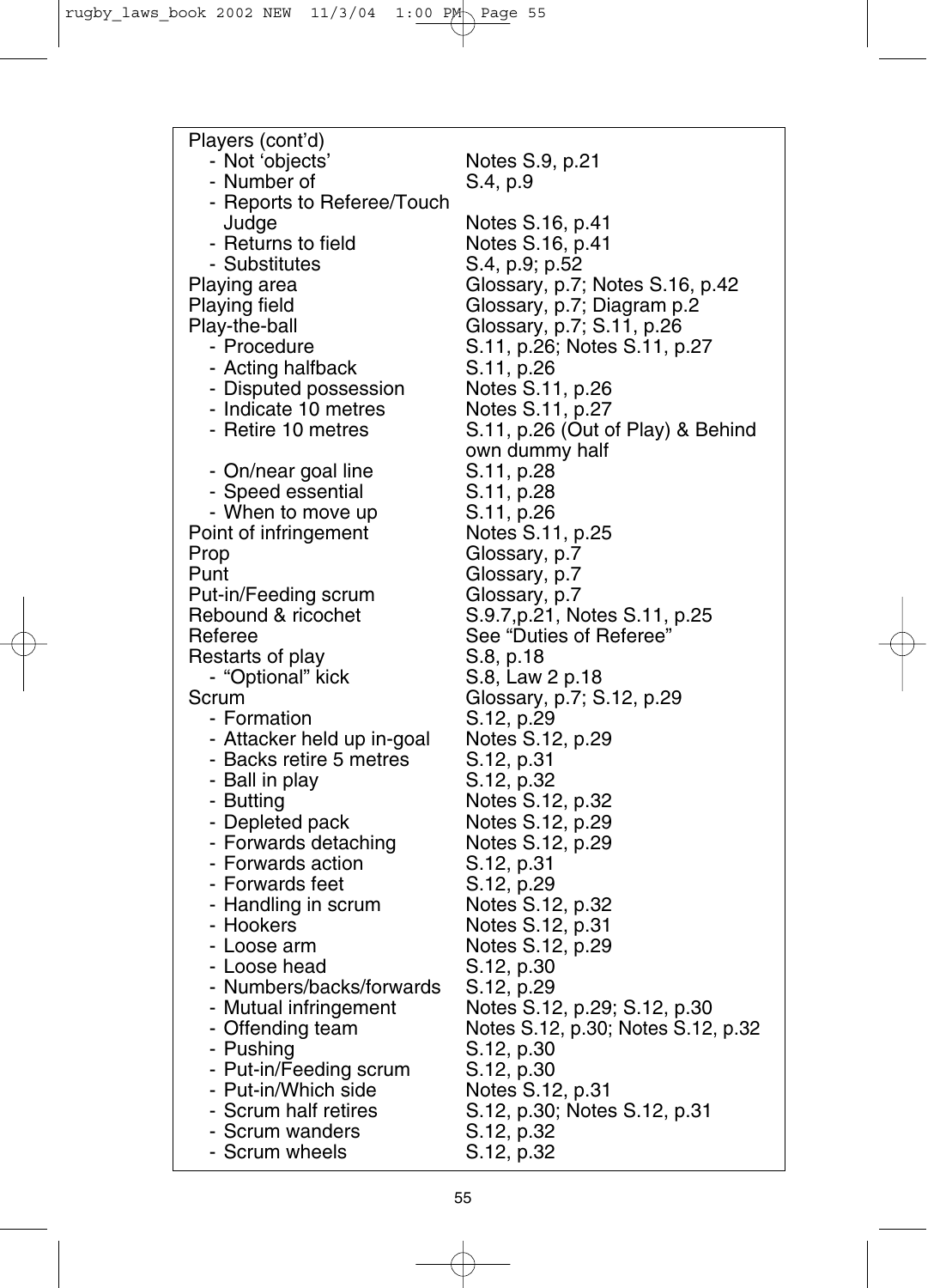| Scrum (cont'd)                                 |                                        |
|------------------------------------------------|----------------------------------------|
| - When formed                                  | S.12, p.29                             |
| - Where formed                                 | S.12, p.32                             |
| Shoulder charge                                | Notes S.5, p.11                        |
| Signals                                        | S.17, p.46, 47, 48, 49                 |
| "Sin Bin"                                      | See Temporary Suspension               |
| Start of play                                  | S.8, p.18                              |
| - Restarts of play - 20 m                      | S.8, p.18                              |
| - Goal line drop-out                           | S.8, p.19                              |
| - Breaches of                                  | S.8, p.18, 19                          |
| - Players not retiring                         | Notes S.8, p.20                        |
| - Penalties where taken                        | S.8, p.20                              |
| "Stealing" ball                                | S.11, p.26; Notes S.11, p.26           |
| Stripping ball                                 | S.11.9, p.26; Notes S.11, p.26         |
| Strike                                         | Glossary, p.7                          |
| Tackle                                         | Glossary, p.7; S.5, p.11; S.11, p.23   |
| - Broken tackle                                | Notes S.11, p.23                       |
| - Count of tackles                             | S.11, p.25; Notes S.11, p.25 (cancels) |
| - Charging down                                | Notes S.11, p.25                       |
| - Player in possession                         | S.11, p.23                             |
| - Foul "throws"                                | Notes S.11, p.23                       |
| - Dangerous Throw                              | S.15.1 (d), p.38                       |
| - Indicate last                                | Notes S.11, p.25                       |
| - Losing possession                            | S.11, p.25; Notes S.11, p.25           |
| - Marker dives on ball                         | Notes S.11, p.24                       |
| - Mid air tackle                               | Notes S.11, p.23; S.11, p.24           |
| - Second movement                              | Notes S.11, p.24                       |
| - Sixth tackle                                 | S.11, p.25                             |
| - Sliding tackle                               | S.11, p.24                             |
| - "Stealing" ball                              | S.11, p.25                             |
| - Succumbing to                                | Notes S.11, p.23                       |
| - "Touching" ball<br>- Verbal instructions     | Notes S.11, p.25                       |
|                                                | S.11, p.24                             |
| - Voluntary tackle<br>- When not in possession | S.11, p.24<br>S.11, p.23               |
| - When tackled                                 | S.11, p.23                             |
| - When to tackle                               | S.5(4), p.11                           |
| Temporary suspension                           | Notes S.16, p.42                       |
| Time keeping                                   | S.7, p.16                              |
| Toss                                           | S.5, p.11                              |
| Touch                                          | S.9, p.21                              |
| - Ball back                                    | S.9, p.21                              |
| - Ball dead                                    | Notes S.9, p.21                        |
| - Ball in touch                                | S.9, p.21                              |
| - From penalty                                 | S.9, p.21                              |
| - Player in touch                              | S.9, p.21                              |
| - Points of entry                              | S.9, p.21                              |
| - Scrum on '20'                                | S.9, p.21                              |
| - From in-goal                                 | Notes S.9, p.21                        |

 $\displaystyle \bigoplus$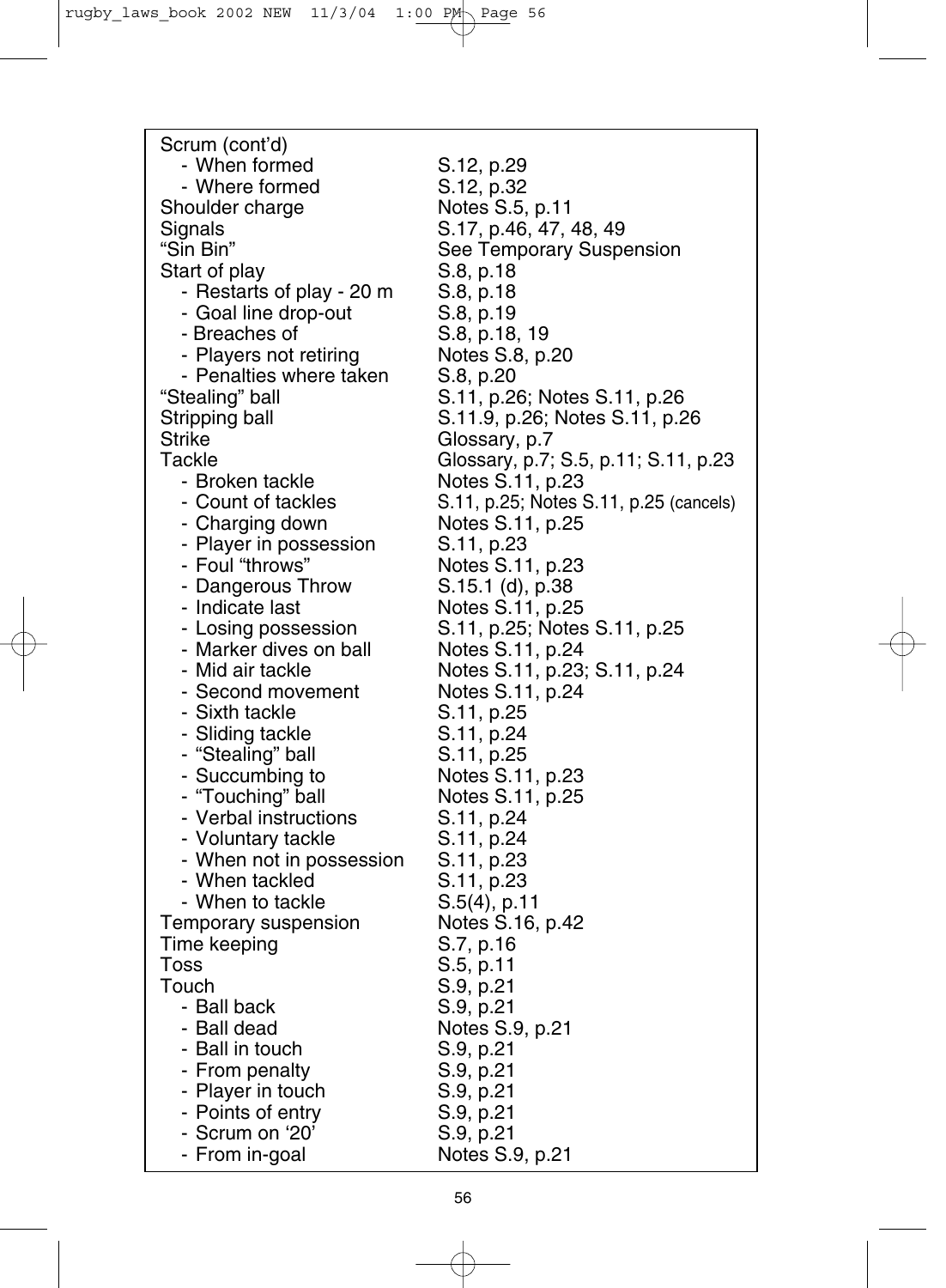"Touching" ball Notes S.11, p.25 Touch down Glossary, p.7 Touch Judge duties S.16, p.44 - Ball swerves Notes S.16, p.45 - Indicate touch S.16, p.45 - Indicate touch in-goal S.16, p.45 - Judge goal kicks S.16, p.45 - Indicate 10 metres S.16, p.45 - Official inquiry S.16, p.45 - Report misconduct Notes S.16, p.44 - Signals S.17, p.49 - Under referee Notes S.16, p.44 - Undue interference Notes S.16, p.44 Touch lines Notes p.3 Touch in-goal Glossary, p.7; Notes p.3; S.9, p.21 Try Glossary, p.7 - Ball on goal line Notes S.6, p.12 - Ball lost after grounding Notes S.6, p.12 - Boring through forwards Notes S.6, p.12 - How scored S.6, p.12, Pick up ball in in-goal: Notes S.6, p.12 - In scrum Notes S.6, p.12 - Incorrectly grounding Notes S.6, p.12 - Penalty try S.6, p.13; Notes S.13, p.35 - Position of S.6, p.13 - Referee sole judge S.6, p.13 - Referee unsighted Notes S.6, p.12 - Value of S.6, p.12 - Sliding S.6, p.12 - Touching referee S.6, p.13 Upright tackle Glossary, p.7 Verbal Instruction S.11, p.24 Voluntary tackle Glossary, p.7 Whistle S.16, p.43 - Blow accidentally S.16, p.43 - When to blow S.16, p.43 Zero tackle S.11, p.25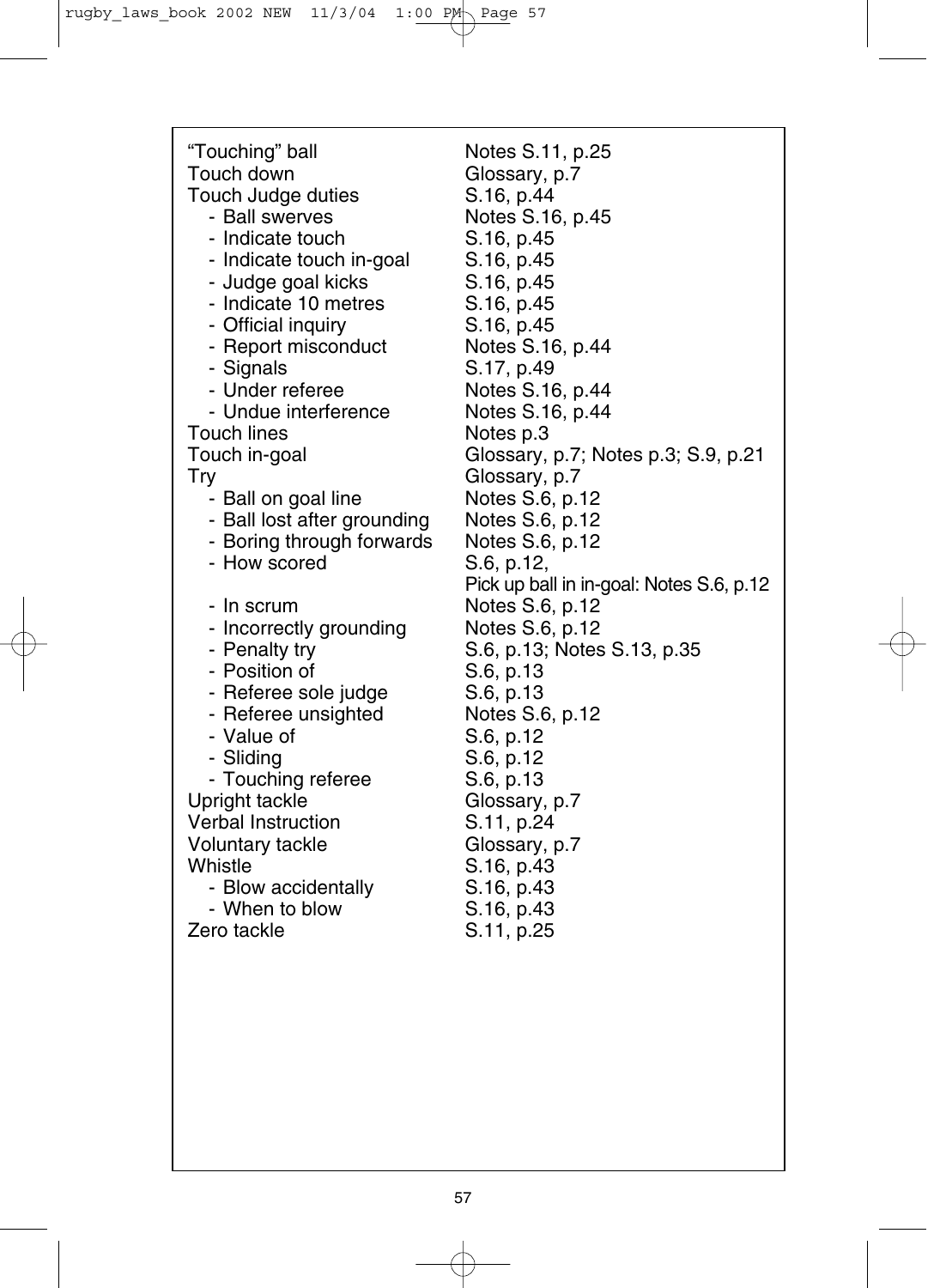# **NOTES**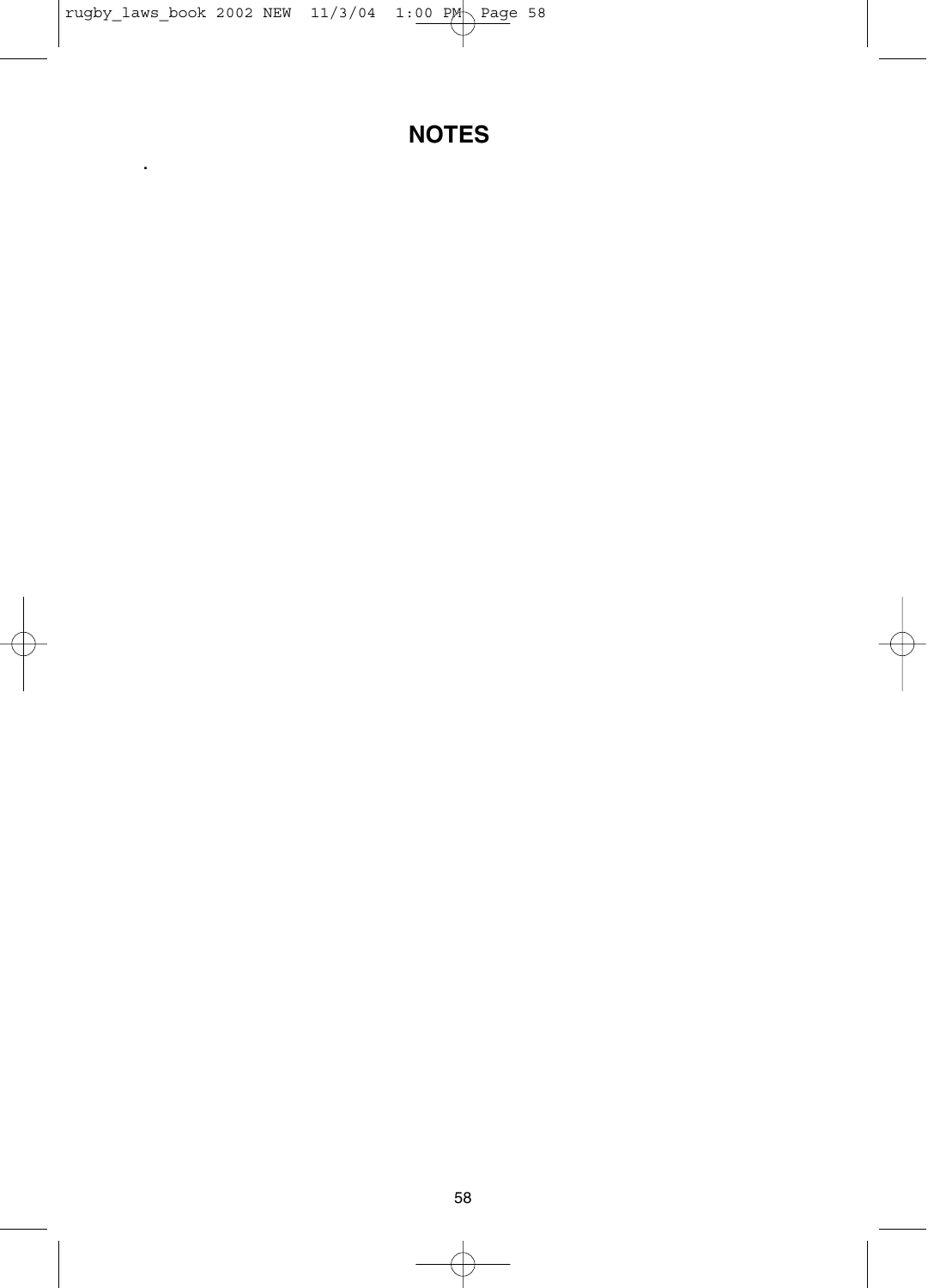# **NOTES**